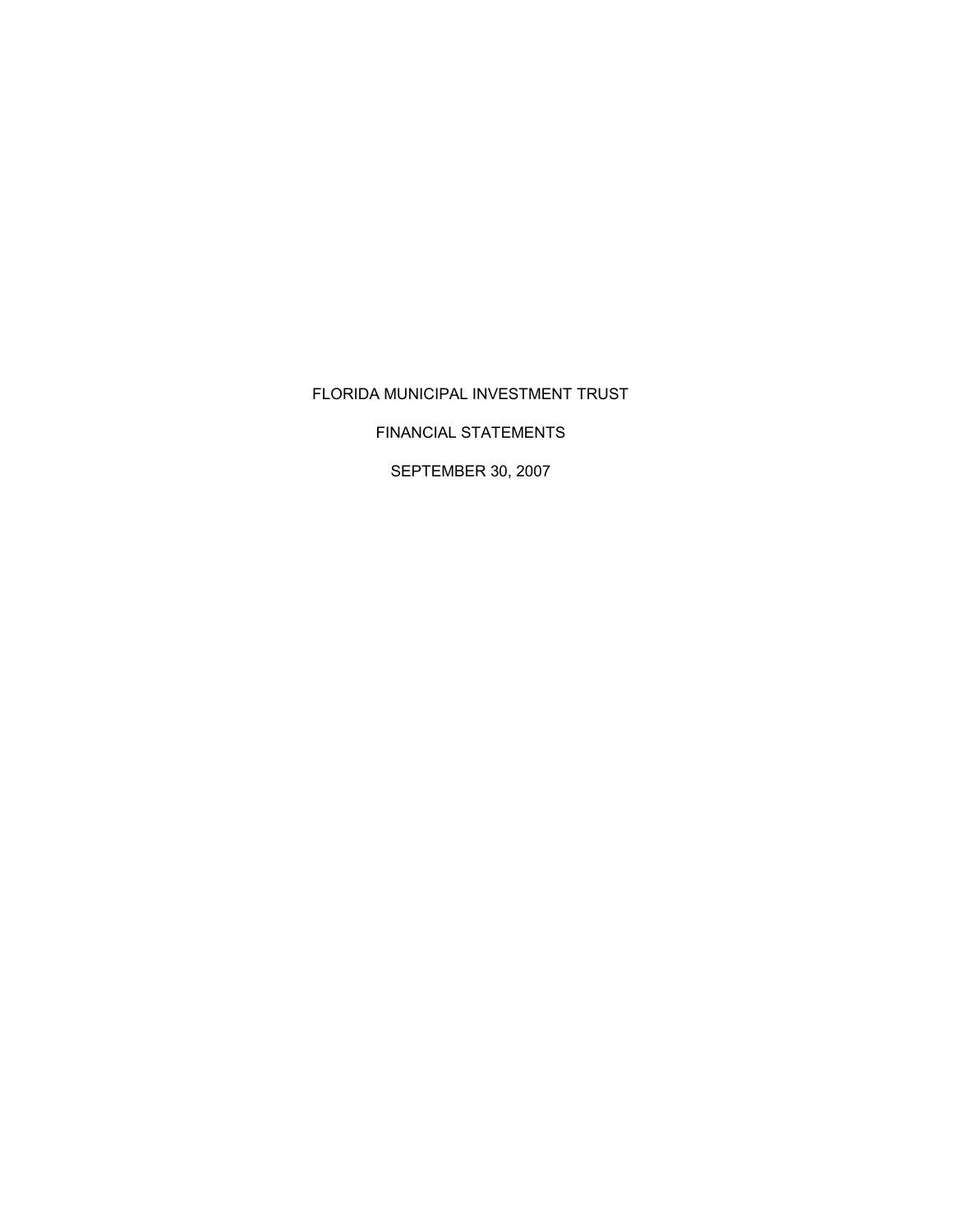# Florida Municipal Investment Trust Financial Statements September 30, 2007

# TABLE OF CONTENTS

| <u>Title</u>                                                                                                   | Page Number |
|----------------------------------------------------------------------------------------------------------------|-------------|
| <b>Independent Auditors' Report</b>                                                                            | 1           |
| Management's Discussion and Analysis                                                                           | $2 - 5$     |
| <b>Combined Statement of Net Assets</b><br>Combined Statement of Changes in Net Assets                         | 6<br>7      |
| Intermediate High Quality Bond Fund<br><b>Statement of Net Assets</b><br>Statement of Changes in Net Assets    | 8<br>9      |
| 1-3 Year High Quality Bond Fund<br><b>Statement of Net Assets</b><br>Statement of Changes in Net Assets        | 10<br>11    |
| Broad Market High Quality Bond Fund<br><b>Statement of Net Assets</b><br>Statement of Changes in Net Assets    | 12<br>13    |
| <b>High Quality Growth Portfolio</b><br><b>Statement of Net Assets</b><br>Statement of Changes in Net Assets   | 14<br>15    |
| Diversified Small Cap Equity Portfolio<br><b>Statement of Net Assets</b><br>Statement of Changes in Net Assets | 16<br>17    |
| Russell 1000 Enhanced Index Portfolio<br><b>Statement of Net Assets</b><br>Statement of Changes in Net Assets  | 18<br>19    |
| <b>Enhanced Cash Portfolio</b><br><b>Statement of Net Assets</b><br>Statement of Changes in Net Assets         | 20<br>21    |
| International Blend Portfolio<br><b>Statement of Net Assets</b><br>Statement of Changes in Net Assets          | 22<br>23    |
| Large Cap Diversified Value Portfolio<br><b>Statement of Net Assets</b><br>Statement of Changes in Net Assets  | 24<br>25    |
| Expanded High Yield Bond Fund<br><b>Statement of Net Assets</b><br>Statement of Changes in Net Assets          | 26<br>27    |
| <b>Notes to Financial Statements</b>                                                                           | 28 - 42     |
| <b>Combining Statement of Net Assets</b>                                                                       | 43 - 44     |
| Combining Statement of Changes in Net Assets                                                                   | 45 - 46     |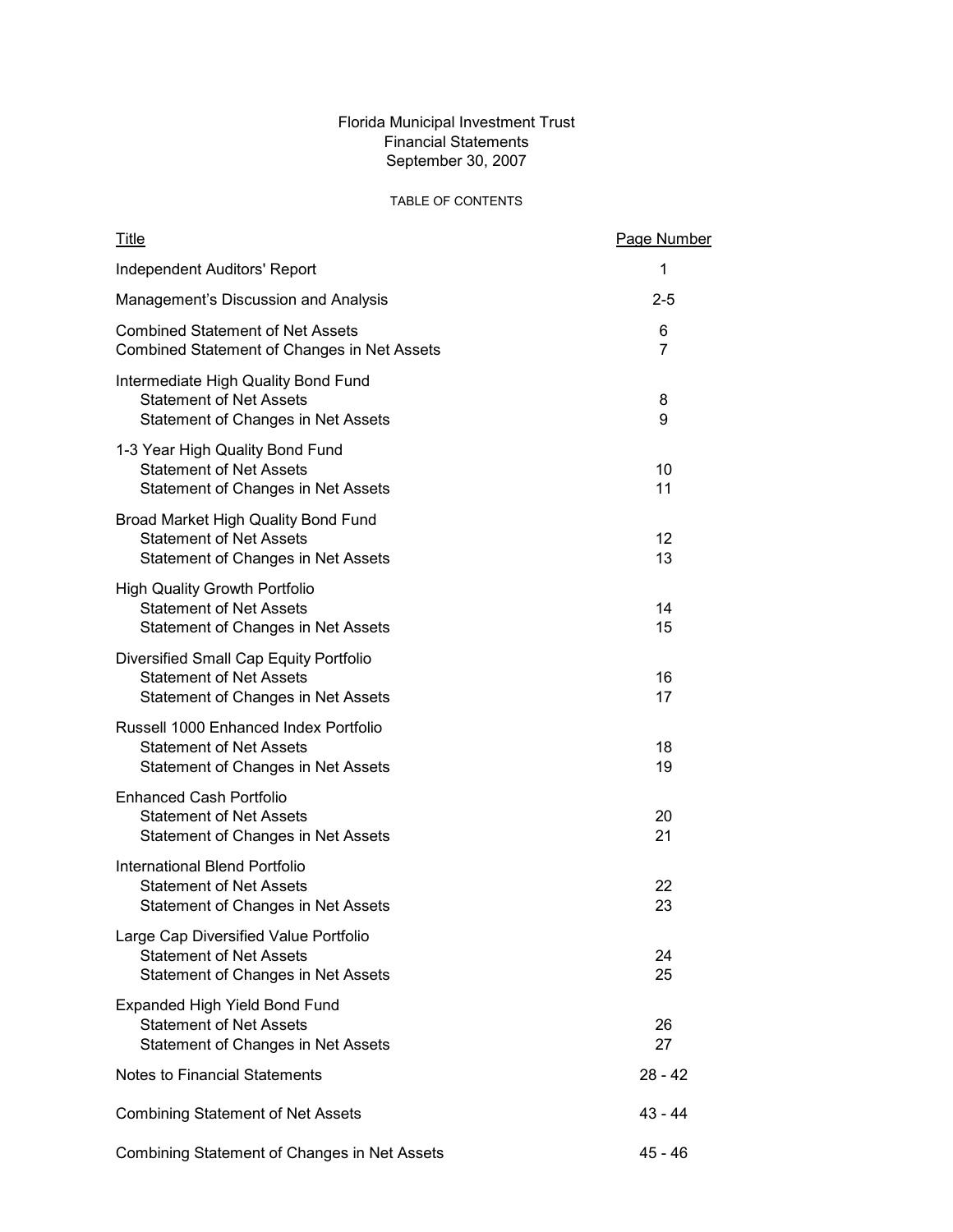#### **SHORSTEIN & SHORSTEIN, P.A. CERTIFIED PUBLIC ACCOUNTANTS** 8265 Bayberry Road Jacksonville, Florida 32256

Jack F. Shorstein, C.P.A. Samuel R. Shorstein, C.P.A. Mark J. Shorstein, C.P.A. Michael K. Parrish. C.P.A. Barbara J. Houston, C.P.A. O.J. Young Margaret R. Conover, C. P. A. Joan B. Moell, C.P.A. H. Dan Hooper, C.P.A.

January 31, 2008

**Telephone** (904) 739-1311 **Facsimile** (904) 739-2069 Website www.shorsteincpa.com

#### **Independent Auditors' Report**

To the Board of Trustees of the **Florida Municipal Investment Trust:** 

We have audited the accompanying combined statement of net assets of the Florida Municipal Investment Trust as of September 30, 2007 and the related combined statement of changes in net assets for the year then ended. We have also audited the financial statements of the ten individual portfolios which comprise the Trust as listed in the table of contents. These financial statements are the responsibility of the Trust's management. Our responsibility is to express an opinion on these financial statements based on our audits.

We conducted our audits in accordance with U.S. generally accepted auditing standards. Those standards require that we plan and perform the audits to obtain reasonable assurance about whether the financial statements are free of material misstatement. An audit includes consideration of internal control over financial reporting as a basis for designing audit procedures that are appropriate in the circumstances, but not for the purpose of expressing an opinion on the effectiveness of the Trust's internal control over financial reporting. Accordingly, we express no such opinion. An audit also includes examining, on a test basis, evidence supporting the amounts and disclosures in the financial statements, assessing the accounting principles used and significant estimates made by management, as well as evaluating the overall financial statement presentation. We believe that our audits provide a reasonable basis for our opinion.

In our opinion, the financial statements referred to above present fairly, in all material respects, the financial position of the Florida Municipal Investment Trust as of September 30, 2007, and the changes in its net assets for the year then ended in conformity with U.S. generally accepted accounting principles. Also in our opinion, the financial statements of the ten individual portfolios as listed in the table of contents present fairly, in all material respects, the financial position of each portfolio as of September 30, 2007 and the changes in each portfolio's net assets for the year then ended in conformity with U.S. generally accepted accounting principles.

The management's discussion and analysis on pages two through five is not a required part of the basic financial statements but is supplementary information required by U.S. generally accepted accounting principles. We have applied certain limited procedures, which consisted principally of inquiries of management regarding the methods of measurement and presentation of the required supplementary information. However, we did not audit the information and express no opinion on it.

Our audit was made for the purpose of forming an opinion on the basic financial statements taken as a whole. The information in the Combining Statement of Net Assets and Combining Statement of Changes in Net Assets are presented for the purpose of additional analysis and are not a required part of the basic financial statements. Such information has been subjected to the auditing procedures applied in the audit of the basic financial statements and, in our opinion, is fairly stated in all material respects in relation to the basic financial statements taken as a whole.

Shorter + Shorator, P.A.

 $\mathbf 1$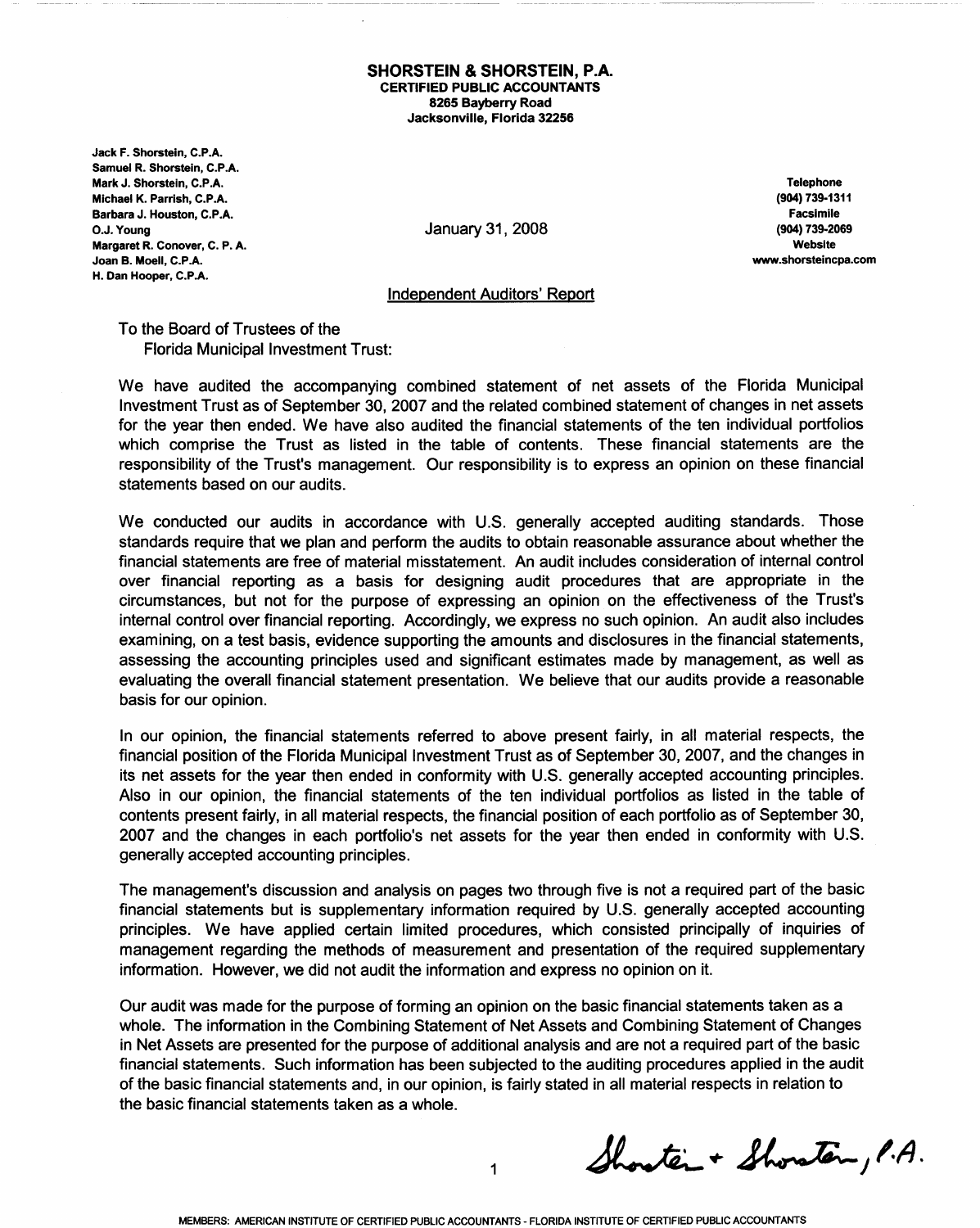The following Management Discussion and Analysis (the "MD&A") presents an overview of the Florida Municipal Investment Trust's financial activities for the fiscal year ended September 30, 2007. This is to be read in conjunction with the Trust's financial statements following the MD&A.

## **Financial Highlights**

- The net assets of the Trust at the close of fiscal year 2007 were \$846.7 million, compared to \$791.8 million in 2006. This is an increase of \$54.9 million or 6.9% over the prior year.
- Total revenues for fiscal year 2007 were \$76.6 million, compared to \$52.7 million for fiscal year 2006. This is a \$23.9 million or 45.4% increase in revenues. Total expenses were \$18.9 million in fiscal year 2007, compared to \$14 million the previous year, for an increase of \$4.9 million or 35%.
- The Trust recorded \$159.7 million from the sale of shares, compared to \$148.8 million for the prior year. There was a net sale of shares of \$5.8 million in 2007 compared to a net redemption of shares of \$64.8 million in 2006.
- Securities lending activities contributed a net revenue source of over \$354,000 in 2007, compared to approximately \$210,000 in 2006.

## **Overview of the Basic Financial Statements**

This overview is intended to serve as an introduction to the Trust's basic financial statements. The Trust's financial statements comprise: 1) entity-wide or combined financial statements; 2) individual portfolio financial statements; and 3) notes to the financial statements. The Trust operates five fixed income portfolios and five equity portfolios, for a total of ten investment funds or portfolios.

#### Combined Financial Statements

The Trust operates as a fiduciary trust fund under governmental accounting standards that require the Trust to prepare a series of financial statements. The combined statement of net assets provides information about the assets and liabilities at a specific point in time, in this case September 30, 2007. The combined statement of changes in net assets provides information about revenues, expenses, and sales and redemptions of shares recorded during the entire fiscal year from October 1, 2006 through September 30, 2007.

The accrual basis of accounting was used to prepare the Trust's financial statements. Revenues are recorded when earned and expenses when incurred, regardless of whether or not cash has been received or paid. Investments are recorded at market, as provided by the Trust's Custodian. The fair value of the positions in the Trust's portfolios is the same as the value of the portfolio shares. Information on the specific types of investments owned by each portfolio as well as total shares sold and redeemed by each portfolio is detailed in the notes to the financial statements.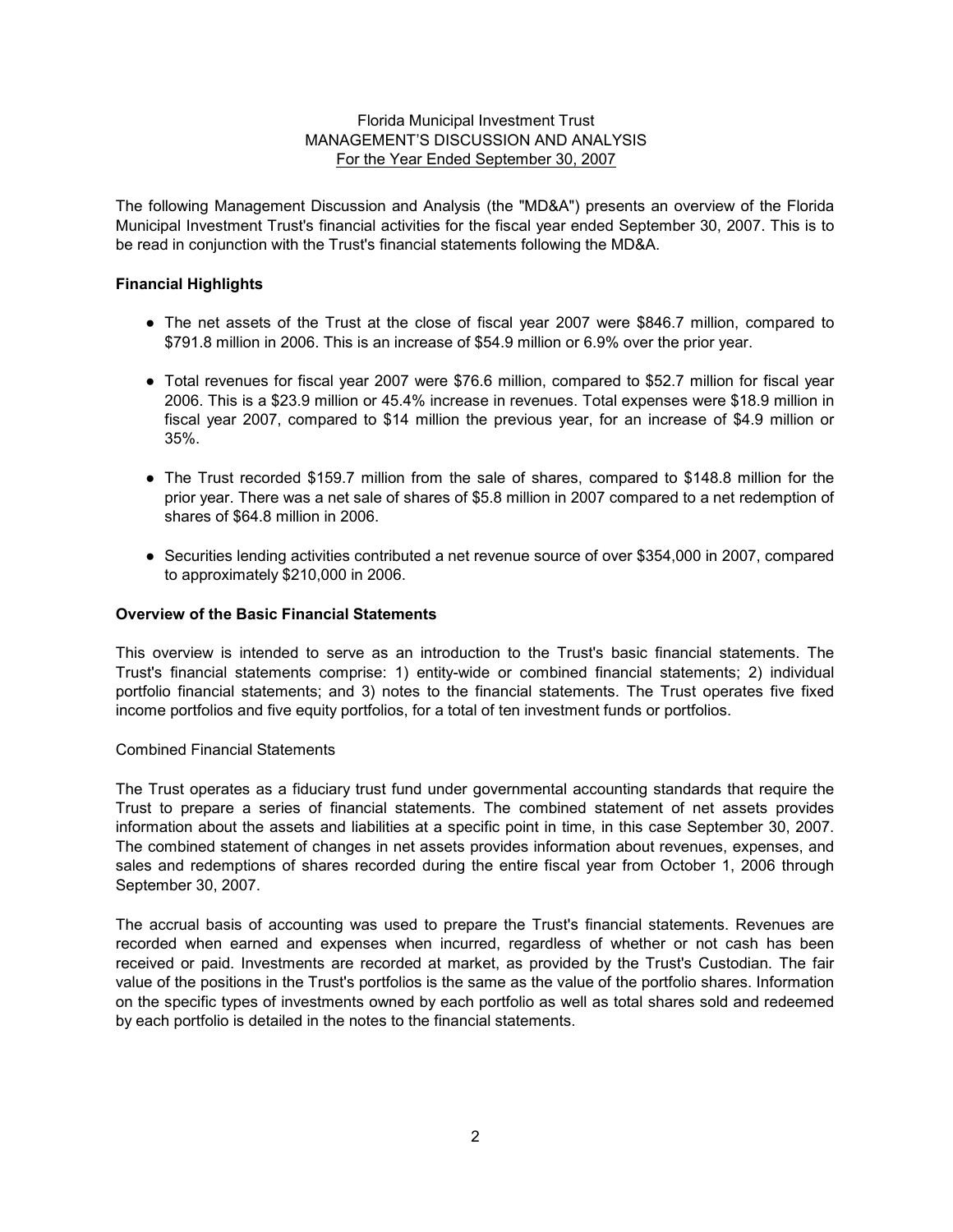#### Individual Portfolio Financial Statements

Financial statements for each individual portfolio are included in this report and are prepared using the same measurement focus and basis of accounting as the combined financial statements. The amounts reported in the combined statement of net assets and the combined statement of changes in net assets are the sums of the amounts reported in the financial statements of the individual portfolios.

#### Notes to the Financial Statements

The notes to the financial statements provide additional information that is essential to an understanding of the data provided in the Trust's financial statements. The notes to the financial statements can be found following the individual portfolio financial statements.

### **Financial Analysis of the Trust as a Whole Comparative Financial Information**

|                                                           | <b>Net Assets</b>                               |                                                   |
|-----------------------------------------------------------|-------------------------------------------------|---------------------------------------------------|
|                                                           | FY 06-07                                        | FY 05-06                                          |
| Investments<br><b>Other Assets</b><br><b>Total Assets</b> | \$1,060,972,848<br>152,916,446<br>1,213,889,294 | 870,128,108<br>\$<br>237,382,597<br>1,107,510,705 |
| Liabilities                                               | (367,212,461)                                   | (315,725,865)                                     |
| <b>Net Assets</b>                                         | 846,676,833                                     | 791,784,840<br>\$                                 |

As previously noted, Trust net assets (assets-liabilities) increased by \$54.9 million to \$846.7 million for 2007. The total assets, comprised mainly of investments and cash equivalents, increased by \$106.4 million or 9.6% over the prior year. The total liabilities increased by \$51.5 million or 16.3%.

The Trust's growth in assets was in part a result of the significant fair value increase on investments exceeding \$25.6 million in 2007 compared to \$6.9 million the prior year. Additionally, two new portfolios, the Large Cap Diversified Value Portfolio and the Expanded High Yield Bond Fund were opened in fiscal year 2007. Sales of new shares also contributed to the increase in Trust assets. The liabilities of the Trust increased by \$51.5 million or 16.3% due to increased securities lending activities.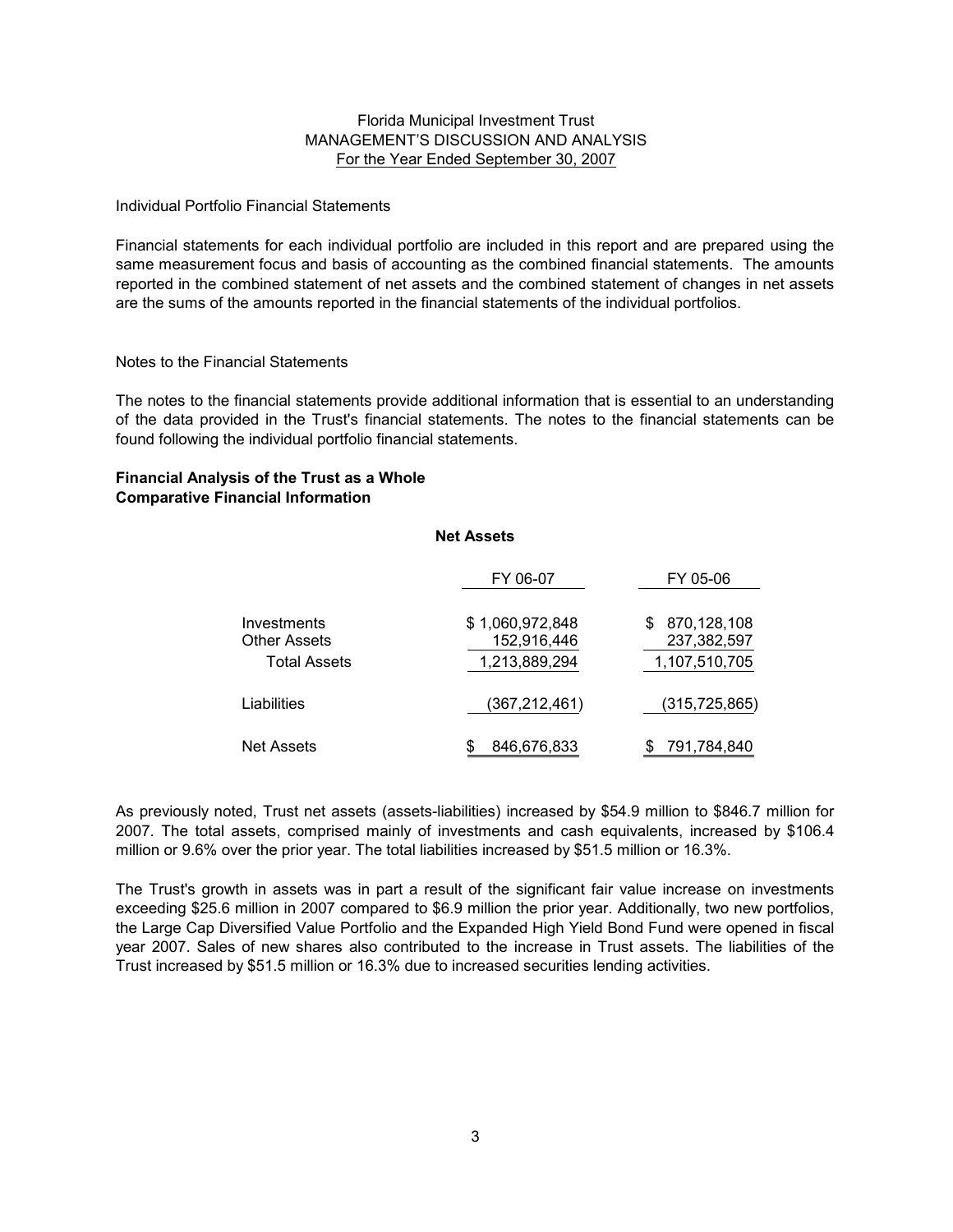#### **Changes in Net Assets**

|                                       | FY 06-07                         | FY 05-06                        |
|---------------------------------------|----------------------------------|---------------------------------|
| Revenues<br>Expenses                  | \$<br>76,567,120<br>(18,886,725) | 52,666,059<br>S<br>(14,001,660) |
| Net Investment Income                 | 57,680,395                       | 38,664,399                      |
| Dividends Paid                        | (8,624,997)                      | (10,048,949)                    |
| Sale of Shares                        | 159,669,365                      | 148,816,386                     |
| Cost of Redemptions                   | (153,832,770)                    | (213,641,391)                   |
| Net Increase (Decrease) in Net Assets | 54,891,993                       | (36,209,555)                    |

The Trust's net investment income for 2007 was \$57.7 million compared to \$38.7 million the previous year. Revenue sources for the Trust include interest income, securities lending income, and fair value changes on investments.

For fiscal year 2007, of the various portfolios in existence for longer than one year, the positive returns ranged from 5.1% to 26.9%, net of fees. These returns contributed significantly to the fair value increase of investments of \$25.6 million compared to \$6.9 million in 2006. Dividends of \$8.6 million decreased by \$1.4 million as a result of fewer investments in the portfolio. As previously mentioned, the Trust had a net increase in sale of shares over redemptions of \$5.8 million in 2007 and securities lending activities contributed a net revenue source of over \$354,000.

Trust expenses, such as investment management and custodian fees, increased as a result of additional investments under management. Additionally, the Russell 1000 Enhanced Index Portfolio's management fees increased from 10 basis points to 39.5 basis points.

# **Annual Budget**

The Trust does not have a legislative budget. However, an annual budget is prepared and budgetary results are reported quarterly to the Trustees.

#### **Capital Asset and Long-Term Debt Activity**

The Trust has no capital assets or any long-term debt.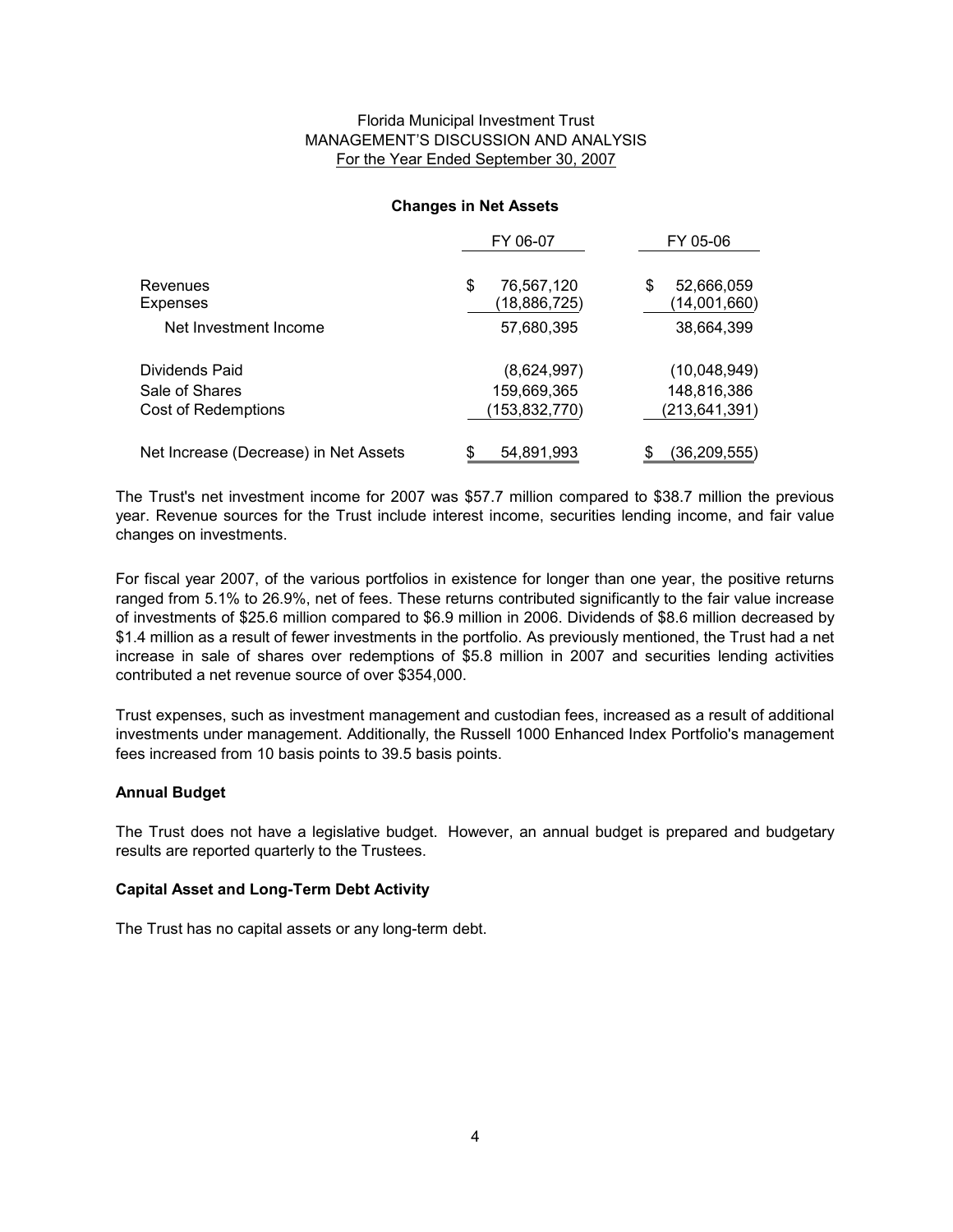### **Economic Factors**

The budgeted forecast of net assets has been reduced due to a change in the state's legislative policy and property tax reform. Expectations are that local governmental units, such as municipalities, will have less operating reserves to invest as budgets continue to be reduced throughout the state.

The Federal Reserve initiated an easing cycle in September 2007 by reducing the target federal funds rate by 50 basis points. This easing cycle was initiated due to credit and liquidity concerns that began in the summer of 2007 and continue to be factors going forward in calendar year 2008.

Due to issues of economic volatility in the markets, and in order to protect the safety and liquidity of participant funds, the investment guidelines of the Trust's Enhanced Cash Portfolio were recently tightened to restrict investments to securities issued or guaranteed by the U.S. Government, its agencies or instrumentalities.

### **Request for Information**

The information contained in this MD&A was designed to provide readers with a general overview of the Trust's existing and foreseeable financial condition. Questions concerning any of the information provided in this report or requests for additional information should be addressed to Michael Sittig, Administrator for the Florida Municipal Investment Trust, 301 South Bronough Street, Suite 300, Tallahassee, FL 32301.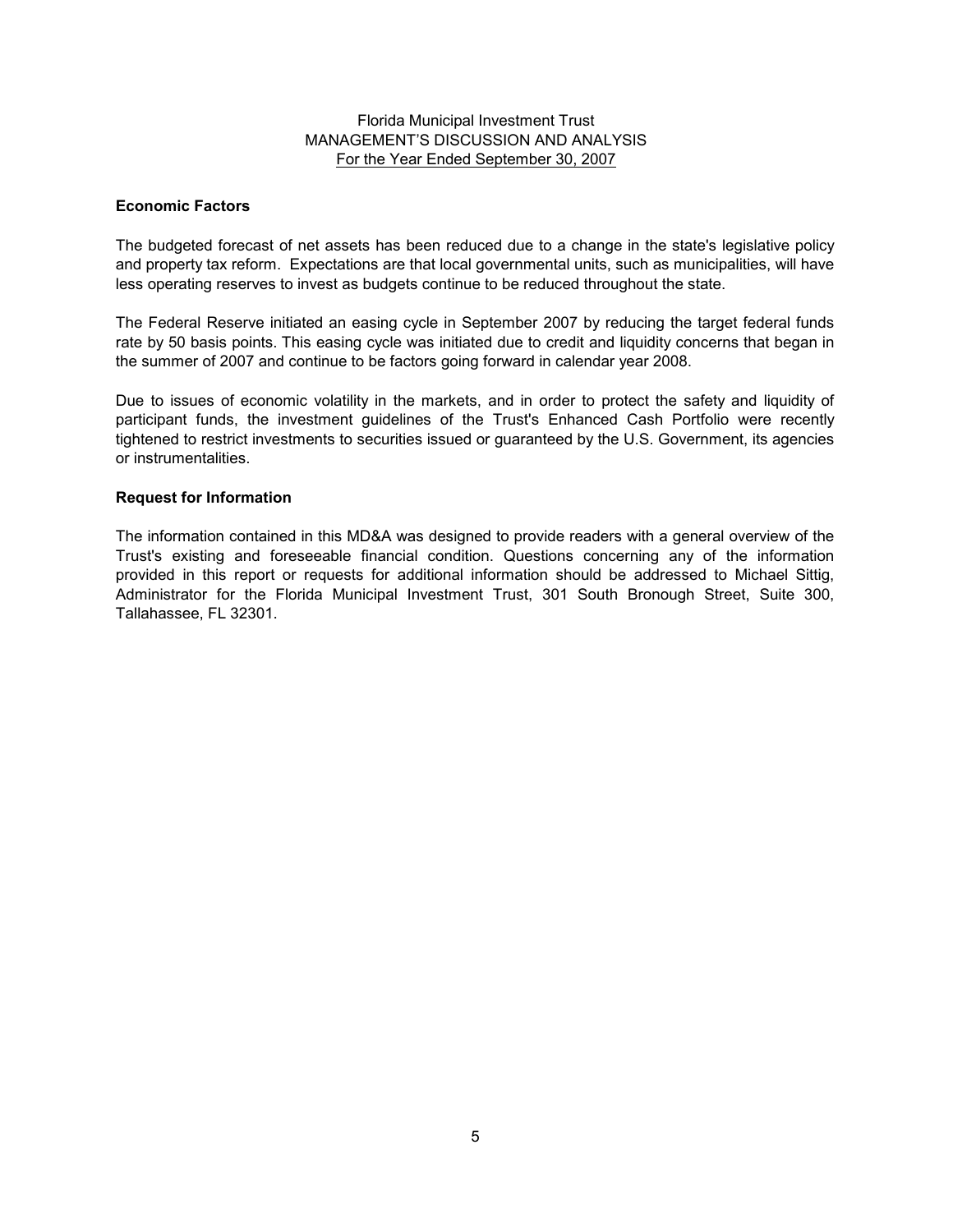## Florida Municipal Investment Trust \*COMBINED STATEMENT OF NET ASSETS September 30, 2007

# **ASSETS**

| Investment in Securities at Fair Value:             |               |
|-----------------------------------------------------|---------------|
| Collateral Held Under Securities Lending Agreements | \$364,798,705 |
| Other Investments                                   | 696,174,143   |
| <b>Total Investments</b>                            | 1,060,972,848 |
| Cash Equivalents                                    | 148,497,334   |
| Receivables:                                        |               |
| Interest and Dividends                              | 4,390,581     |
| Securities Lending Income                           | 28,531        |

Total Assets

\$ 1,213,889,294

### **LIABILITIES**

| Payables:                                                  |             |             |
|------------------------------------------------------------|-------------|-------------|
| <b>Collateral Held Under Securities Lending Agreements</b> | 364.798.705 |             |
| Securities Purchased                                       | 1,725,323   |             |
| <b>Accrued Expenses:</b>                                   |             |             |
| <b>Investment Management Fee Payable</b>                   | 348.804     |             |
| Administrative Fee Payable                                 | 194.675     |             |
| Custodian Fee Payable                                      | 27.875      |             |
| <b>Audit Fee Payable</b>                                   | 70.381      |             |
| <b>Consulting Fee Payable</b>                              | 22.875      |             |
| <b>Miscellaneous Accrued Expenses</b>                      | 23,823      |             |
|                                                            |             |             |
| <b>Total Liabilities</b>                                   |             | 367,212,461 |
|                                                            |             |             |

NET ASSETS

Net Assets

\$ 846,676,833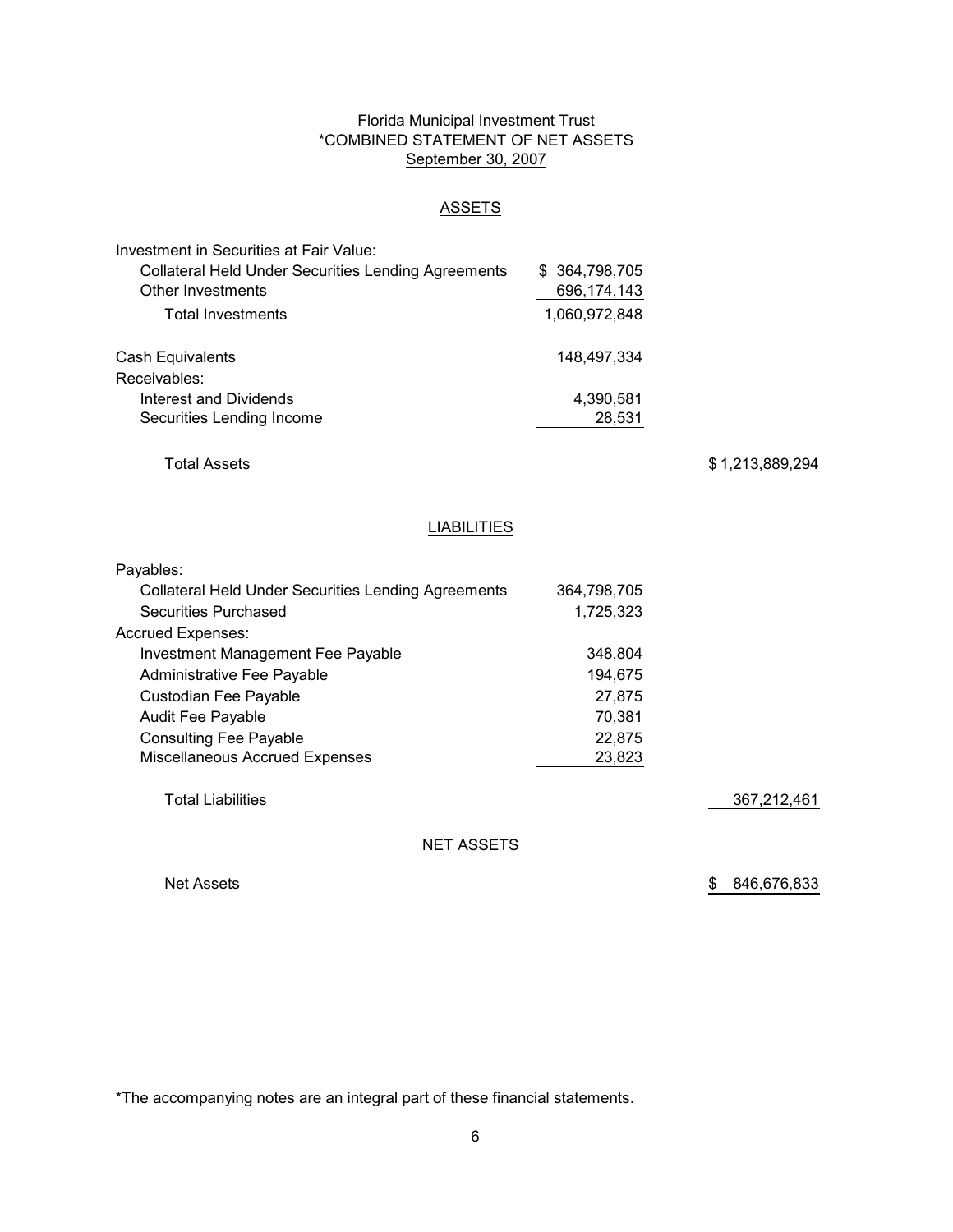# Florida Municipal Investment Trust \*COMBINED STATEMENT OF CHANGES IN NET ASSETS For the Year Ended September 30, 2007

| Revenues                                      |                  |                   |
|-----------------------------------------------|------------------|-------------------|
| Interest and Dividend Income                  | \$<br>33,996,291 |                   |
| Securities Lending Income                     | 16,967,704       |                   |
| Fair Value Increases and Decreases            | 25,603,125       |                   |
| <b>Total Revenues</b>                         |                  | \$<br>76,567,120  |
| <b>Expenses</b>                               |                  |                   |
| Securities Lending Expense:                   |                  |                   |
| <b>Borrower Rebates</b>                       | 16,466,288       |                   |
| <b>Agent Fees</b>                             | 147,216          |                   |
| <b>Total Securities Lending Expense</b>       | 16,613,504       |                   |
| <b>Investment Management Fees</b>             | 1,206,621        |                   |
| <b>Administrative Fees</b>                    | 749,370          |                   |
| <b>Custodian Fees</b>                         | 100,870          |                   |
| <b>Audit Fees</b>                             | 73,619           |                   |
| <b>Consulting Fees</b>                        | 89,057           |                   |
| <b>Rating Agency Fees</b>                     | 23,000           |                   |
| General Insurance                             | 8,002            |                   |
| <b>Trustee Fees and Travel</b>                | 11,505           |                   |
| Production and Merchandising                  | 6,364            |                   |
| <b>Legal Fees</b>                             | 3,224            |                   |
| Miscellaneous                                 | 1,589            |                   |
| <b>Total Expenses</b>                         |                  | 18,886,725        |
| Net Investment Income                         |                  | 57,680,395        |
| <b>Dividends</b>                              |                  | (8,624,997)       |
| <b>Beneficial Interest Share Transactions</b> |                  |                   |
| Proceeds from Sale of Shares                  | 159,669,365      |                   |
| Cost of Shares Redeemed                       | (153, 832, 770)  |                   |
| Net Increase from Share Transactions          |                  | 5,836,595         |
| <b>Total Increase in Net Assets</b>           |                  | 54,891,993        |
| <b>Net Assets</b>                             |                  |                   |
| Beginning of Year                             |                  | 791,784,840       |
| End of Year                                   |                  | 846,676,833<br>\$ |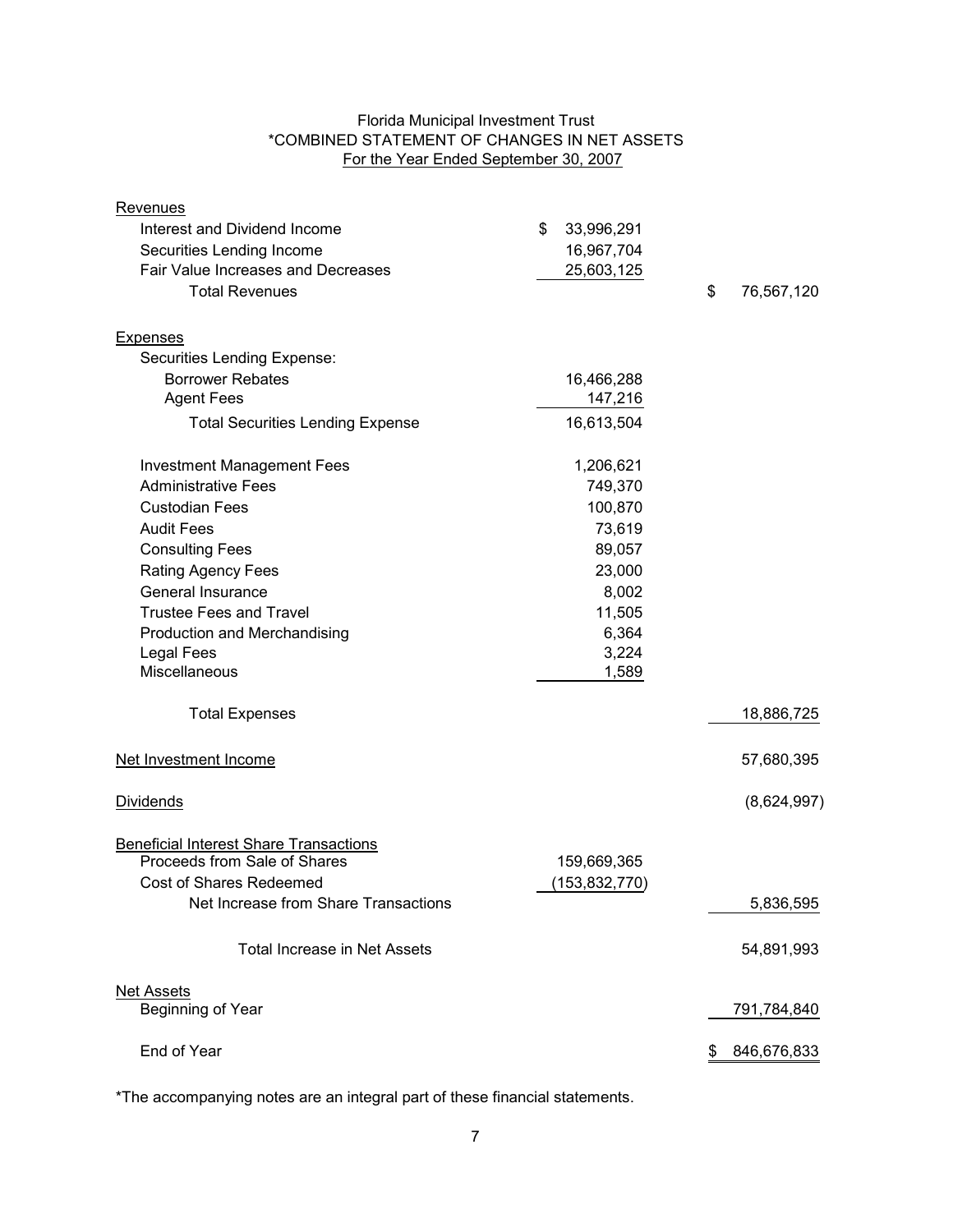# Florida Municipal Investment Trust Intermediate High Quality Bond Fund \*STATEMENT OF NET ASSETS September 30, 2007

#### **ASSETS**

| Investment in Securities at Fair Value:                    |               |
|------------------------------------------------------------|---------------|
| <b>Collateral Held Under Securities Lending Agreements</b> | \$147,442,439 |
| Other Investments                                          | 202,060,179   |
| <b>Total Investments</b>                                   | 349,502,618   |
| Cash Equivalents                                           | 3,789,134     |
| Receivables:                                               |               |
| Interest and Dividends                                     | 1,187,151     |
| Securities Lending Income                                  | 10,483        |

Total Assets

\$ 354,489,386

# **LIABILITIES**

| Payables:                                                  |             |             |
|------------------------------------------------------------|-------------|-------------|
| <b>Collateral Held Under Securities Lending Agreements</b> | 147.442.439 |             |
| <b>Accrued Expenses:</b>                                   |             |             |
| <b>Investment Management Fee Payable</b>                   | 50.714      |             |
| Administrative Fee Payable                                 | 45.642      |             |
| Custodian Fee Payable                                      | 4.466       |             |
| <b>Audit Fee Payable</b>                                   | 11.160      |             |
| <b>Consulting Fee Payable</b>                              | 7.585       |             |
| <b>Miscellaneous Accrued Expenses</b>                      | 5,484       |             |
|                                                            |             |             |
| <b>Total Liabilities</b>                                   |             | 147,567,490 |
|                                                            |             |             |
|                                                            |             |             |

# NET ASSETS

Net Assets (Equivalent to \$17.20 per share based on 12,030,872.1841 shares outstanding)

\$ 206,921,896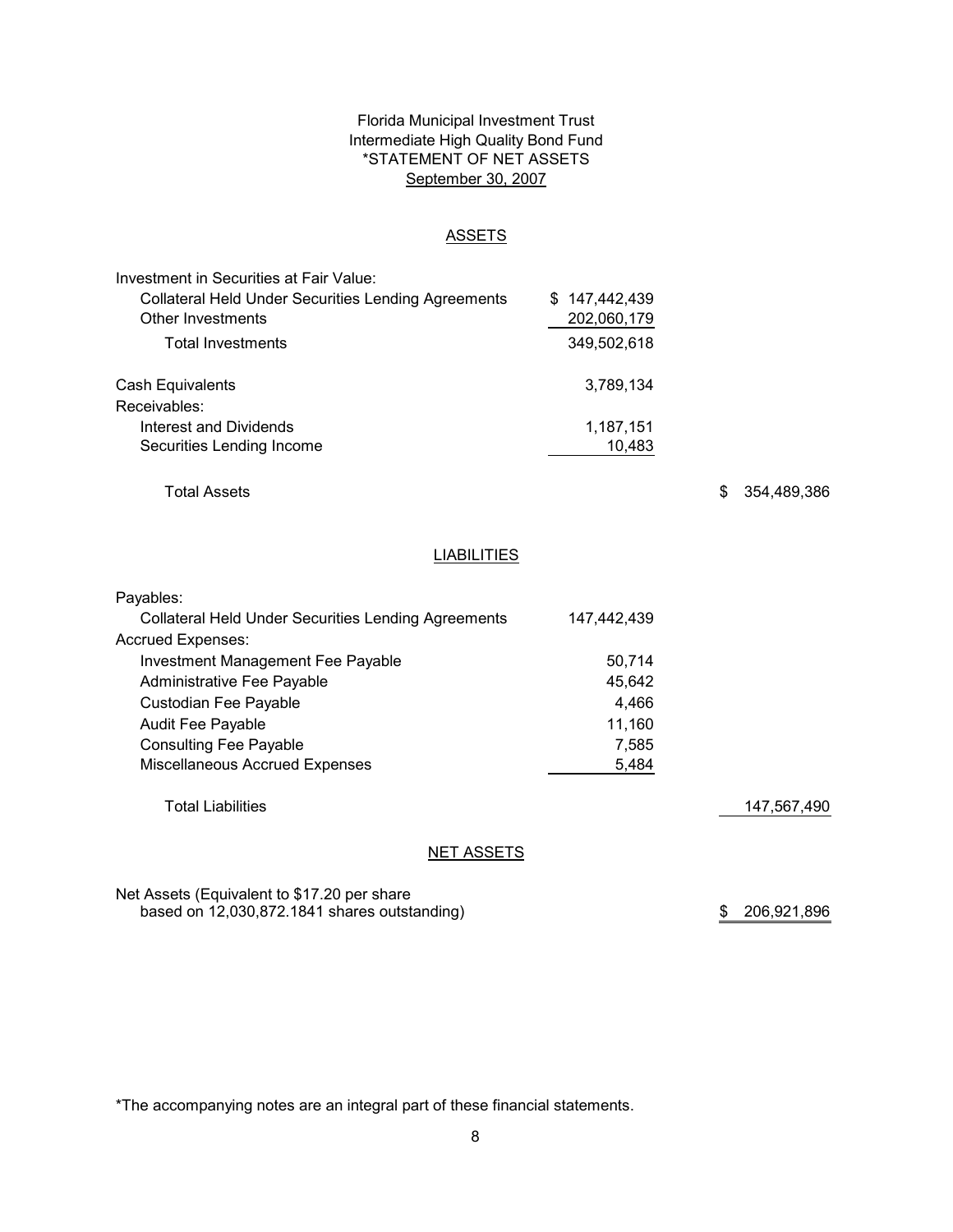# Florida Municipal Investment Trust Intermediate High Quality Bond Fund \*STATEMENT OF CHANGES IN NET ASSETS For the Year Ended September 30, 2007

| Revenues                                      |                 |                  |
|-----------------------------------------------|-----------------|------------------|
| Interest and Dividend Income                  | \$<br>9,692,617 |                  |
| Securities Lending Income                     | 7,706,032       |                  |
| <b>Fair Value Increases and Decreases</b>     | 1,386,466       |                  |
| <b>Total Revenues</b>                         |                 | \$<br>18,785,115 |
| <b>Expenses</b>                               |                 |                  |
| Securities Lending Expense:                   |                 |                  |
| <b>Borrower Rebates</b>                       | 7,524,054       |                  |
| <b>Agent Fees</b>                             | 53,904          |                  |
| <b>Total Securities Lending Expense</b>       | 7,577,958       |                  |
| <b>Investment Management Fees</b>             | 201,856         |                  |
| <b>Administrative Fees</b>                    | 181,671         |                  |
| <b>Custodian Fees</b>                         | 16,226          |                  |
| <b>Audit Fees</b>                             | 12,282          |                  |
| <b>Consulting Fees</b>                        | 32,451          |                  |
| Rating Agency Fees                            | 9,026           |                  |
| General Insurance                             | 1,924           |                  |
| <b>Trustee Fees and Travel</b>                | 2,769           |                  |
| Production and Merchandising                  | 2,490           |                  |
| <b>Legal Fees</b>                             | 950             |                  |
| Miscellaneous                                 | 434             |                  |
| <b>Total Expenses</b>                         |                 | 8,040,037        |
| Net Investment Income                         |                 | 10,745,078       |
| <b>Beneficial Interest Share Transactions</b> |                 |                  |
| Proceeds from Sale of Shares                  | 7,000,000       |                  |
| <b>Cost of Shares Redeemed</b>                | (15,000,000)    |                  |
| Net Decrease from Share Transactions          |                 | (8,000,000)      |
| <b>Total Increase in Net Assets</b>           |                 | 2,745,078        |
| <b>Net Assets</b>                             |                 |                  |
| Beginning of Year                             |                 | 204,176,818      |
| End of Year                                   |                 | 206,921,896      |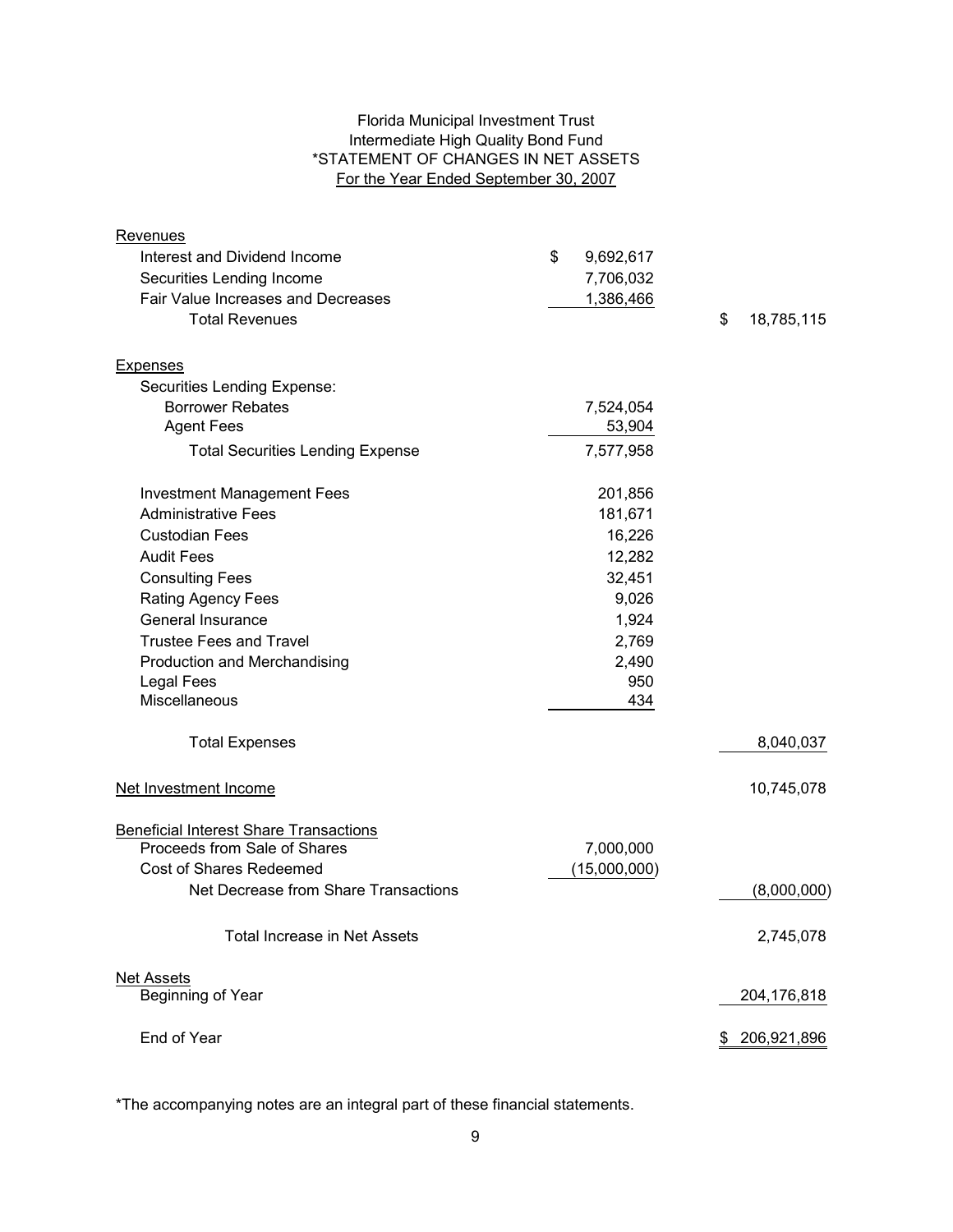# Florida Municipal Investment Trust 1-3 Year High Quality Bond Fund \*STATEMENT OF NET ASSETS September 30, 2007

### ASSETS

| Investment in Securities at Fair Value:                    |               |
|------------------------------------------------------------|---------------|
| <b>Collateral Held Under Securities Lending Agreements</b> | \$113,276,331 |
| Other Investments                                          | 199,427,428   |
| <b>Total Investments</b>                                   | 312,703,759   |
| Cash Equivalents                                           | 843.215       |
| Receivables:                                               |               |
| Interest and Dividends                                     | 1,298,587     |
| Securities Lending Income                                  | 7.977         |

Total Assets

\$ 314,853,538

# **LIABILITIES**

| Payables:                                                  |             |
|------------------------------------------------------------|-------------|
| <b>Collateral Held Under Securities Lending Agreements</b> | 113,276,331 |
| <b>Accrued Expenses:</b>                                   |             |
| <b>Investment Management Fee Payable</b>                   | 49,588      |
| Administrative Fee Payable                                 | 44,560      |
| Custodian Fee Payable                                      | 4,075       |
| <b>Audit Fee Payable</b>                                   | 11,160      |
| <b>Consulting Fee Payable</b>                              | 7,313       |
| <b>Miscellaneous Accrued Expenses</b>                      | 6,018       |
|                                                            |             |
| <b>Total Liabilities</b>                                   |             |

113,399,045

#### **NET ASSETS**

### Net Assets (Equivalent to \$15.86 per share based on 12,702,985.5957 shares outstanding)

\$ 201,454,493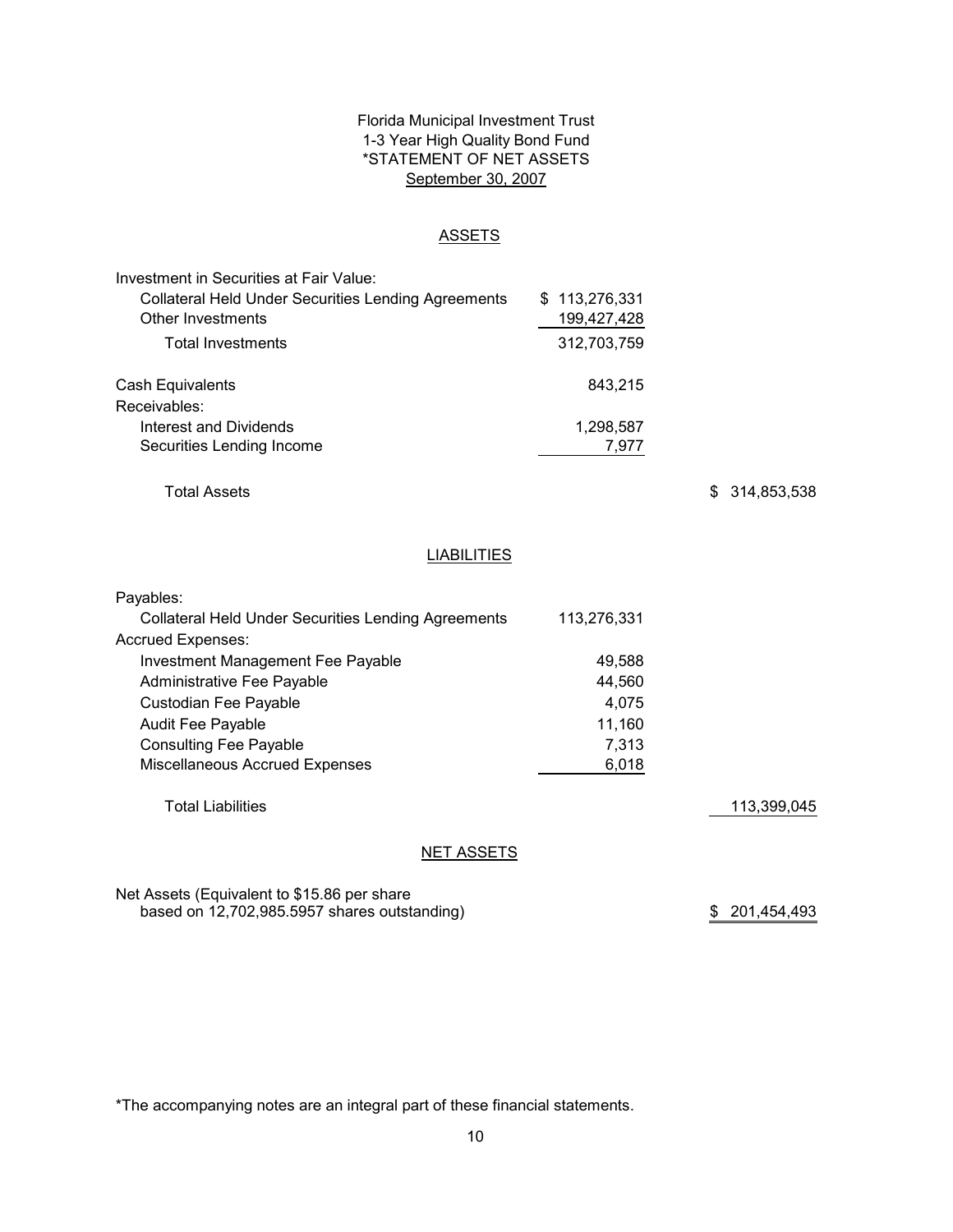# Florida Municipal Investment Trust 1-3 Year High Quality Bond Fund \*STATEMENT OF CHANGES IN NET ASSETS For the Year Ended September 30, 2007

| <b>Revenues</b>                               |                 |     |             |
|-----------------------------------------------|-----------------|-----|-------------|
| Interest and Dividend Income                  | \$<br>8,697,770 |     |             |
| Securities Lending Income                     | 5,332,411       |     |             |
| Fair Value Increases and Decreases            | 1,971,133       |     |             |
| <b>Total Revenues</b>                         |                 | \$  | 16,001,314  |
|                                               |                 |     |             |
| <b>Expenses</b>                               |                 |     |             |
| Securities Lending Expense:                   |                 |     |             |
| <b>Borrower Rebates</b>                       | 5,188,940       |     |             |
| <b>Agent Fees</b>                             | 42,461          |     |             |
| <b>Total Securities Lending Expense</b>       | 5,231,401       |     |             |
| <b>Investment Management Fees</b>             | 187,467         |     |             |
| <b>Administrative Fees</b>                    | 168,720         |     |             |
| <b>Custodian Fees</b>                         | 16,134          |     |             |
| <b>Audit Fees</b>                             | 12,238          |     |             |
| <b>Consulting Fees</b>                        | 28,453          |     |             |
| <b>Rating Agency Fees</b>                     | 8,668           |     |             |
| General Insurance                             | 1,854           |     |             |
| <b>Trustee Fees and Travel</b>                | 2,415           |     |             |
| Production and Merchandising                  | 1,800           |     |             |
| <b>Legal Fees</b>                             | 525             |     |             |
| Miscellaneous                                 | 304             |     |             |
| <b>Total Expenses</b>                         |                 |     | 5,659,979   |
| Net Investment Income                         |                 |     | 10,341,335  |
| <b>Beneficial Interest Share Transactions</b> |                 |     |             |
| Proceeds from Sale of Shares                  | 19,420,000      |     |             |
| <b>Cost of Shares Redeemed</b>                | (10, 587, 000)  |     |             |
| Net Increase from Share Transactions          |                 |     | 8,833,000   |
| <b>Total Increase in Net Assets</b>           |                 |     | 19,174,335  |
| <b>Net Assets</b>                             |                 |     |             |
| Beginning of Year                             |                 |     | 182,280,158 |
| End of Year                                   |                 | \$. | 201,454,493 |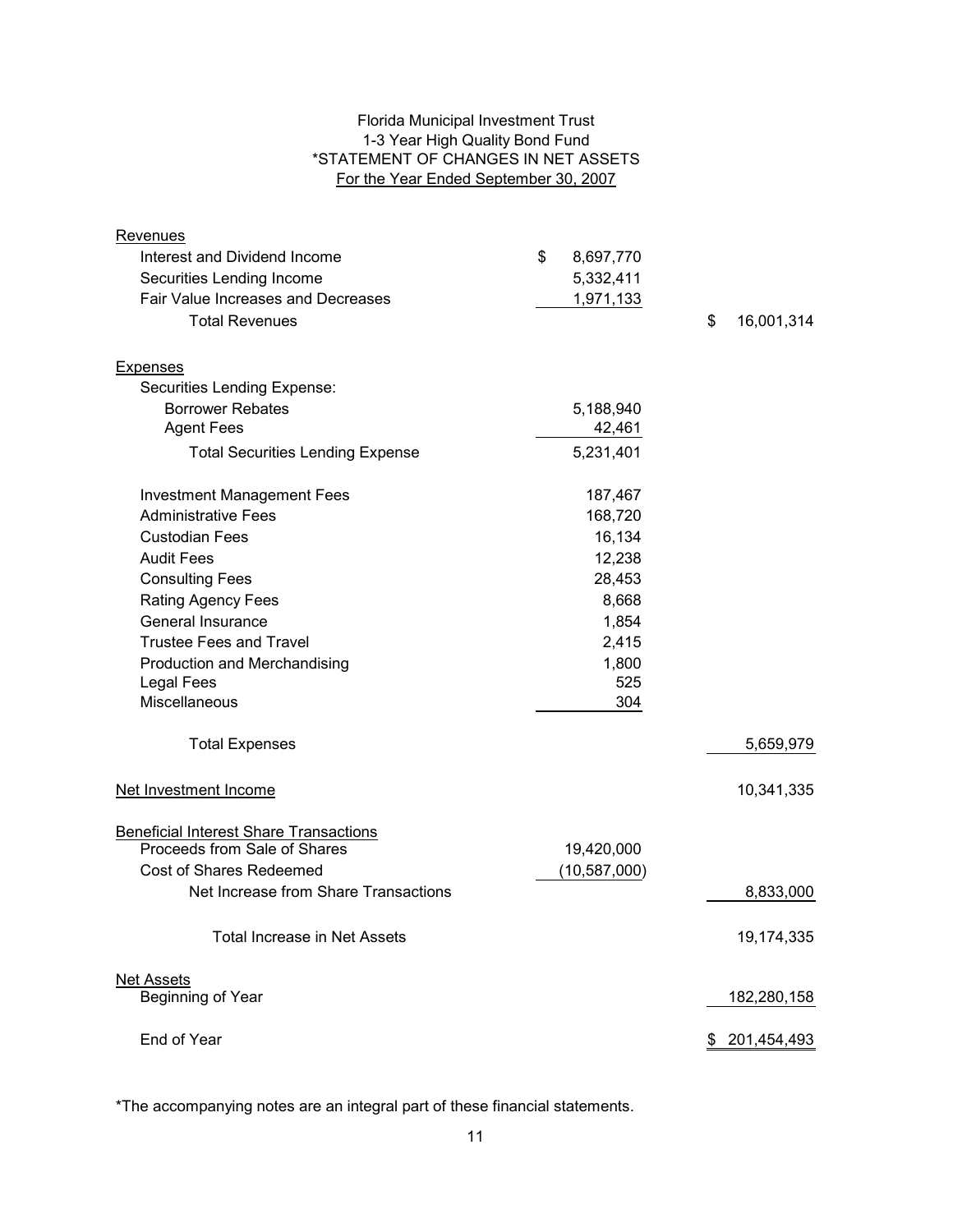# Florida Municipal Investment Trust Broad Market High Quality Bond Fund \*STATEMENT OF NET ASSETS September 30, 2007

### ASSETS

| Investment in Securities at Fair Value:                    |                 |
|------------------------------------------------------------|-----------------|
| <b>Collateral Held Under Securities Lending Agreements</b> | 79,744,229<br>S |
| Other Investments                                          | 112,413,639     |
| Total Investments                                          | 192, 157, 868   |
| Cash Equivalents                                           | 643.341         |
| Receivables:                                               |                 |
| Interest and Dividends                                     | 923,300         |
| Securities Lending Income                                  | 6,390           |

Total Assets

\$ 193,730,899

# **LIABILITIES**

| Payables:                                                  |            |            |
|------------------------------------------------------------|------------|------------|
| <b>Collateral Held Under Securities Lending Agreements</b> | 79,744,229 |            |
| <b>Accrued Expenses:</b>                                   |            |            |
| Investment Management Fee Payable                          | 41,582     |            |
| Administrative Fee Payable                                 | 36.037     |            |
| Custodian Fee Payable                                      | 2,377      |            |
| <b>Audit Fee Payable</b>                                   | 11,304     |            |
| <b>Consulting Fee Payable</b>                              | 3,851      |            |
| Miscellaneous Accrued Expenses                             | 2,041      |            |
|                                                            |            |            |
| Total Liabilities                                          |            | 79.841.421 |
|                                                            |            |            |

# **NET ASSETS**

Net Assets (Equivalent to \$16.62 per share based on 6,851,998.0286 shares outstanding)

\$ 113,889,478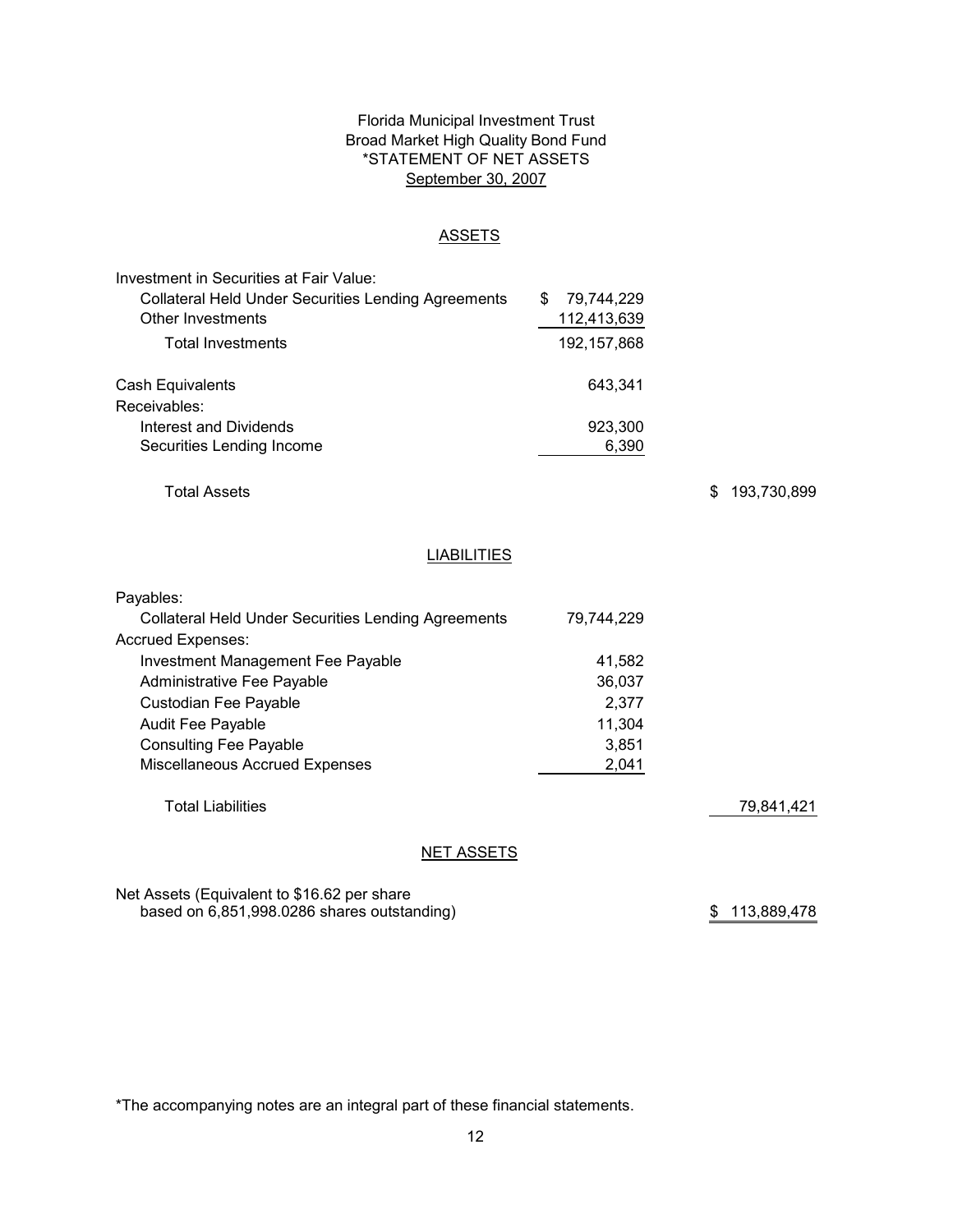# Florida Municipal Investment Trust Broad Market High Quality Bond Fund \*STATEMENT OF CHANGES IN NET ASSETS For the Year Ended September 30, 2007

| <b>Revenues</b>                               |                 |                   |
|-----------------------------------------------|-----------------|-------------------|
| Interest and Dividend Income                  | \$<br>4,686,734 |                   |
| Securities Lending Income                     | 3,171,093       |                   |
| Fair Value Increases and Decreases            | 761,983         |                   |
| <b>Total Revenues</b>                         |                 | \$<br>8,619,810   |
| <b>Expenses</b>                               |                 |                   |
| Securities Lending Expense:                   |                 |                   |
| <b>Borrower Rebates</b>                       | 3,057,978       |                   |
| <b>Agent Fees</b>                             | 32,860          |                   |
| <b>Total Securities Lending Expense</b>       | 3,090,838       |                   |
|                                               |                 |                   |
| <b>Investment Management Fees</b>             | 141,768         |                   |
| <b>Administrative Fees</b>                    | 122,866         |                   |
| <b>Custodian Fees</b>                         | 10,320          |                   |
| <b>Audit Fees</b>                             | 11,268          |                   |
| <b>Consulting Fees</b>                        | 14,365          |                   |
| <b>Rating Agency Fees</b>                     | 3,306           |                   |
| General Insurance                             | 977             |                   |
| <b>Trustee Fees and Travel</b>                | 748             |                   |
| Production and Merchandising                  | 455             |                   |
| <b>Legal Fees</b>                             | 420             |                   |
| Miscellaneous                                 | 163             |                   |
| <b>Total Expenses</b>                         |                 | 3,397,494         |
| Net Investment Income                         |                 | 5,222,316         |
| <b>Beneficial Interest Share Transactions</b> |                 |                   |
| Proceeds from Sale of Shares                  | 36, 357, 243    |                   |
| <b>Cost of Shares Redeemed</b>                | 0               |                   |
| Net Increase from Share Transactions          |                 | 36, 357, 243      |
| <b>Total Increase in Net Assets</b>           |                 | 41,579,559        |
|                                               |                 |                   |
| <b>Net Assets</b>                             |                 |                   |
| Beginning of Year                             |                 | 72,309,919        |
| End of Year                                   |                 | \$<br>113,889,478 |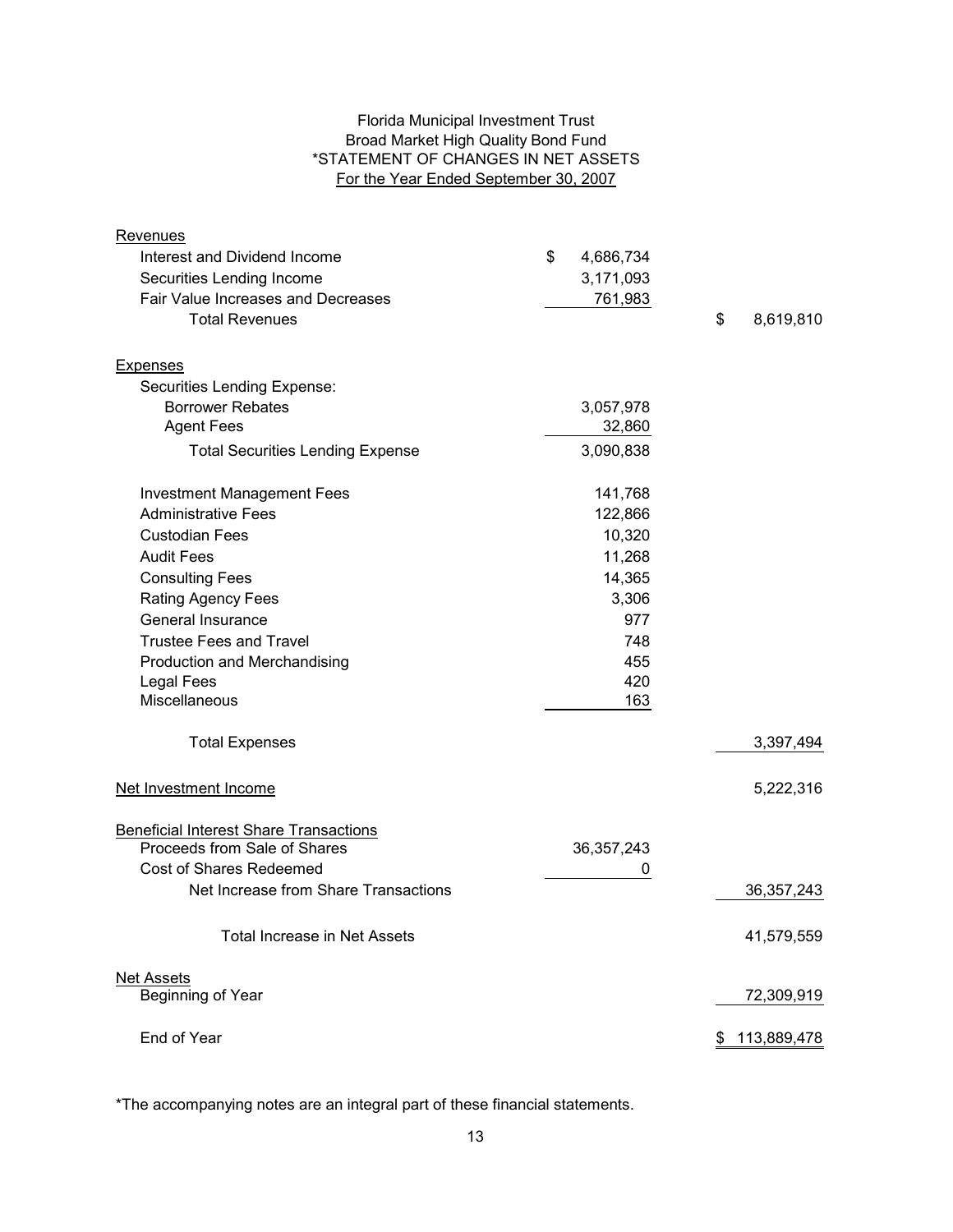# Florida Municipal Investment Trust High Quality Growth Portfolio \*STATEMENT OF NET ASSETS September 30, 2007

### **ASSETS**

| Investment in Securities at Fair Value:                    |   |            |
|------------------------------------------------------------|---|------------|
| <b>Collateral Held Under Securities Lending Agreements</b> | S | 5,349,585  |
| Other Investments                                          |   | 27,432,294 |
| <b>Total Investments</b>                                   |   | 32,781,879 |
| Cash Equivalents                                           |   | 283,962    |
| Receivables:                                               |   |            |
| <b>Interest and Dividends</b>                              |   | 27,962     |
| Securities Lending Income                                  |   | 380        |

Total Assets

\$ 33,094,183

# **LIABILITIES**

| Payables:                                                  |           |           |
|------------------------------------------------------------|-----------|-----------|
| <b>Collateral Held Under Securities Lending Agreements</b> | 5.349.585 |           |
| Accrued Expenses:                                          |           |           |
| Investment Management Fee Payable                          | 31.369    |           |
| Administrative Fee Payable                                 | 9,062     |           |
| Custodian Fee Payable                                      | 2.769     |           |
| Audit Fee Payable                                          | 11,539    |           |
| <b>Consulting Fee Payable</b>                              | 1.245     |           |
| <b>Miscellaneous Accrued Expenses</b>                      | 1,186     |           |
|                                                            |           |           |
| <b>Total Liabilities</b>                                   |           | 5.406.755 |
|                                                            |           |           |
| NET ASSETS                                                 |           |           |

Net Assets (Equivalent to \$16.33 per share based on 1,695,309.1833 shares outstanding)

\$ 27,687,428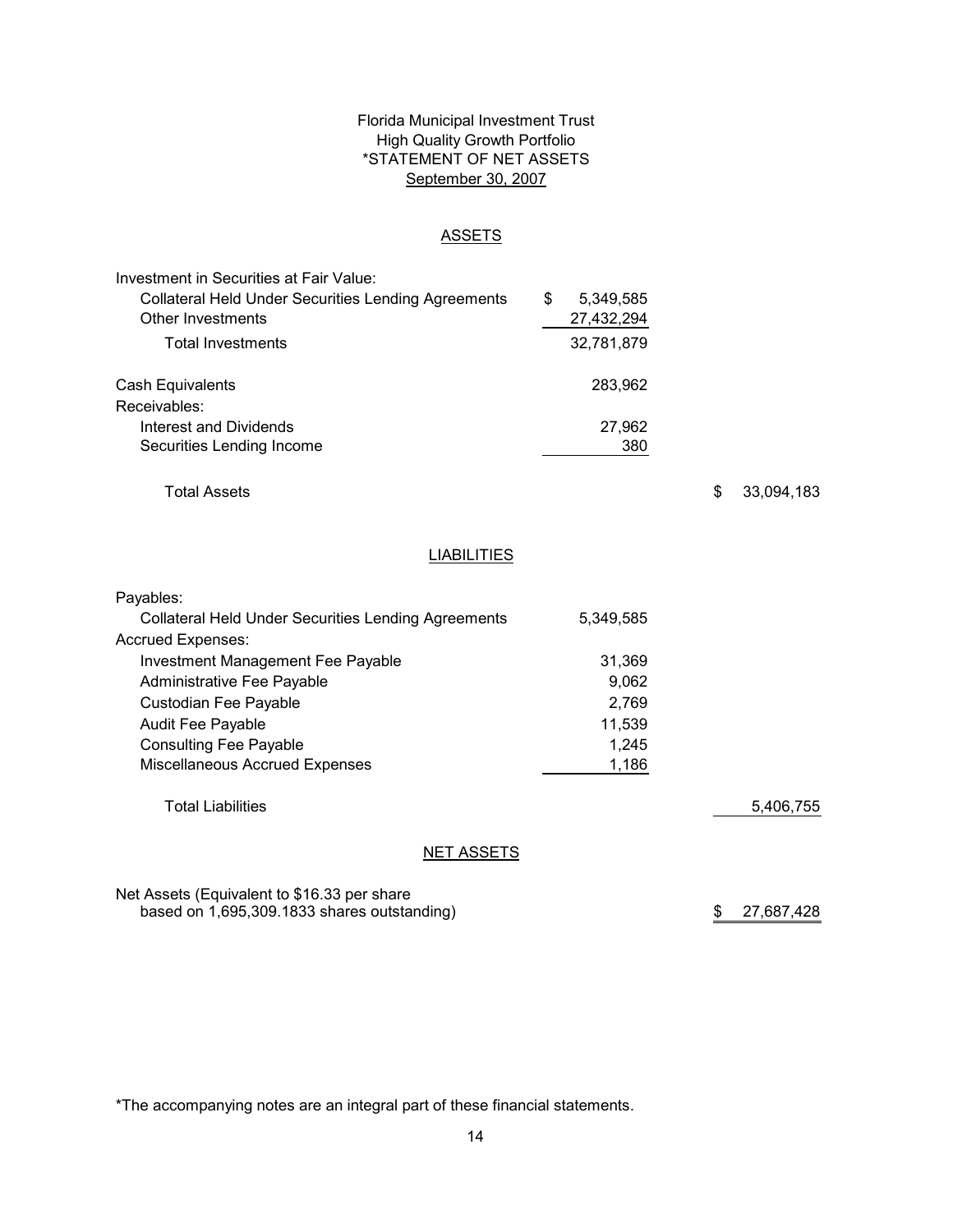# Florida Municipal Investment Trust High Quality Growth Portfolio \*STATEMENT OF CHANGES IN NET ASSETS For the Year Ended September 30, 2007

| Revenues                                      |                |                  |
|-----------------------------------------------|----------------|------------------|
| Interest and Dividend Income                  | \$<br>531,686  |                  |
| Securities Lending Income                     | 212,655        |                  |
| Fair Value Increases and Decreases            | 5,790,293      |                  |
| <b>Total Revenues</b>                         |                | \$<br>6,534,634  |
| Expenses                                      |                |                  |
| Securities Lending Expense:                   |                |                  |
| <b>Borrower Rebates</b>                       | 206,108        |                  |
| <b>Agent Fees</b>                             | 1,952          |                  |
| <b>Total Securities Lending Expense</b>       | 208,060        |                  |
| <b>Investment Management Fees</b>             | 180,780        |                  |
| <b>Administrative Fees</b>                    | 52,225         |                  |
| <b>Custodian Fees</b>                         | 10,990         |                  |
| <b>Audit Fees</b>                             | 11,203         |                  |
| <b>Consulting Fees</b>                        | 3,923          |                  |
| General Insurance                             | 316            |                  |
| <b>Trustee Fees and Travel</b>                | 76             |                  |
| Production and Merchandising                  | 174            |                  |
| <b>Legal Fees</b>                             | 147            |                  |
| <b>Miscellaneous</b>                          | 86             |                  |
| <b>Total Expenses</b>                         |                | 467,980          |
| Net Investment Income                         |                | 6,066,654        |
| <b>Beneficial Interest Share Transactions</b> |                |                  |
| Proceeds from Sale of Shares                  | 496,900        |                  |
| <b>Cost of Shares Redeemed</b>                | (34, 353, 731) |                  |
| Net Decrease from Share Transactions          |                | (33, 856, 831)   |
| <b>Total Decrease in Net Assets</b>           |                | (27, 790, 177)   |
| <b>Net Assets</b>                             |                |                  |
| Beginning of Year                             |                | 55,477,605       |
| End of Year                                   |                | \$<br>27,687,428 |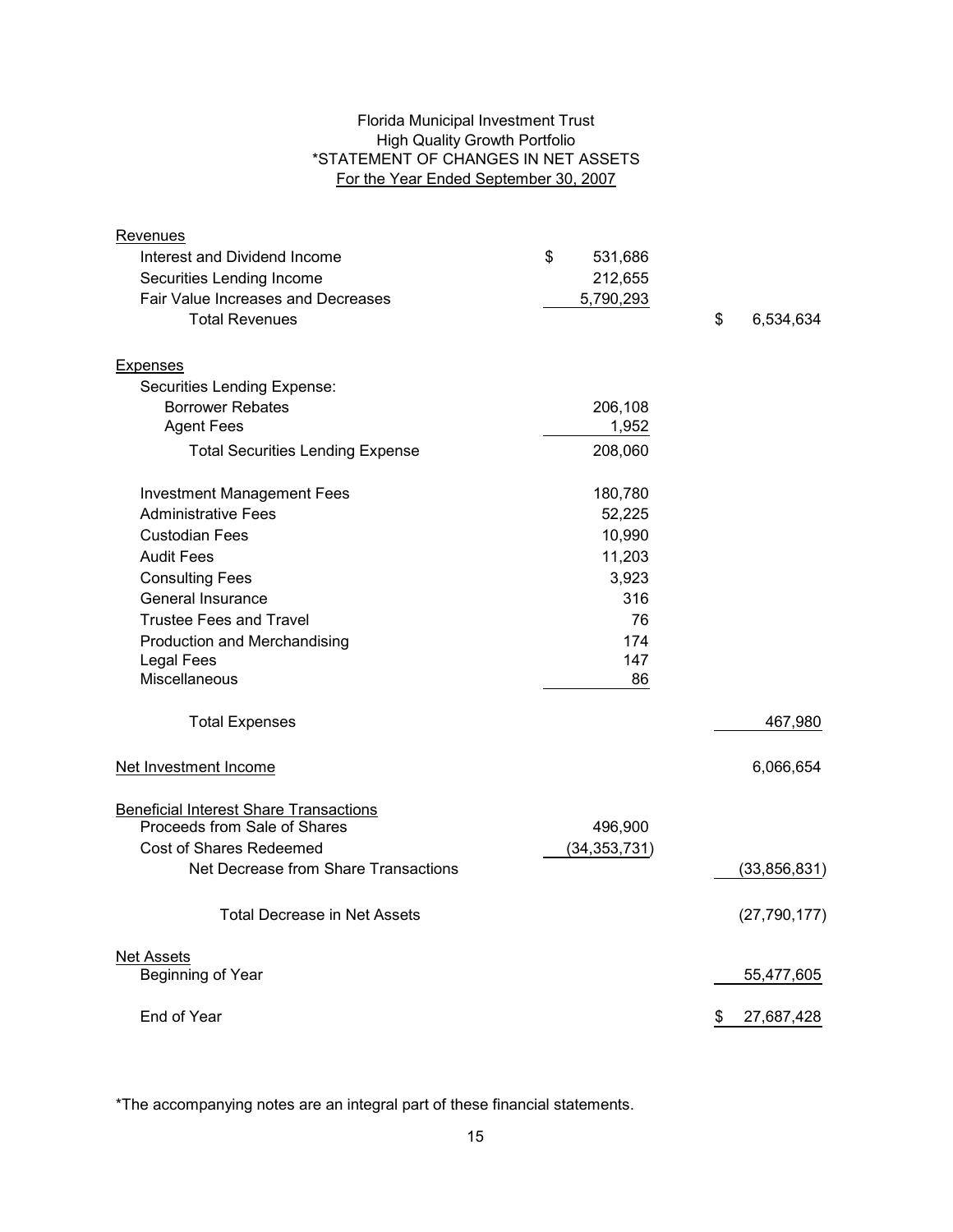# Florida Municipal Investment Trust Diversified Small Cap Equity Portfolio \*STATEMENT OF NET ASSETS September 30, 2007

### ASSETS

| Investment in Securities at Fair Value:                    |   |            |
|------------------------------------------------------------|---|------------|
| <b>Collateral Held Under Securities Lending Agreements</b> | S | 15,307,754 |
| Other Investments                                          |   | 33,612,497 |
| <b>Total Investments</b>                                   |   | 48,920,251 |
| Cash Equivalents                                           |   | 1.904.727  |
| Receivables:                                               |   |            |
| Interest and Dividends                                     |   | 34,967     |
| Securities Lending Income                                  |   | 2,213      |

Total Assets

\$ 50,862,158

# **LIABILITIES**

| Payables:                                                  |            |            |
|------------------------------------------------------------|------------|------------|
| <b>Collateral Held Under Securities Lending Agreements</b> | 15,307,754 |            |
| <b>Securities Purchased</b>                                | 231.323    |            |
| Accrued Expenses:                                          |            |            |
| <b>Investment Management Fee Payable</b>                   | 37,775     |            |
| Administrative Fee Payable                                 | 10,913     |            |
| Custodian Fee Payable                                      | 2,406      |            |
| <b>Audit Fee Payable</b>                                   | 6,038      |            |
| <b>Consulting Fee Payable</b>                              | 1,284      |            |
| <b>Miscellaneous Accrued Expenses</b>                      | 928        |            |
|                                                            |            |            |
| <b>Total Liabilities</b>                                   |            | 15,598,421 |
|                                                            |            |            |
| NET ASSETS                                                 |            |            |

Net Assets (Equivalent to \$24.54 per share based on 1,436,873.982 shares outstanding)

\$ 35,263,737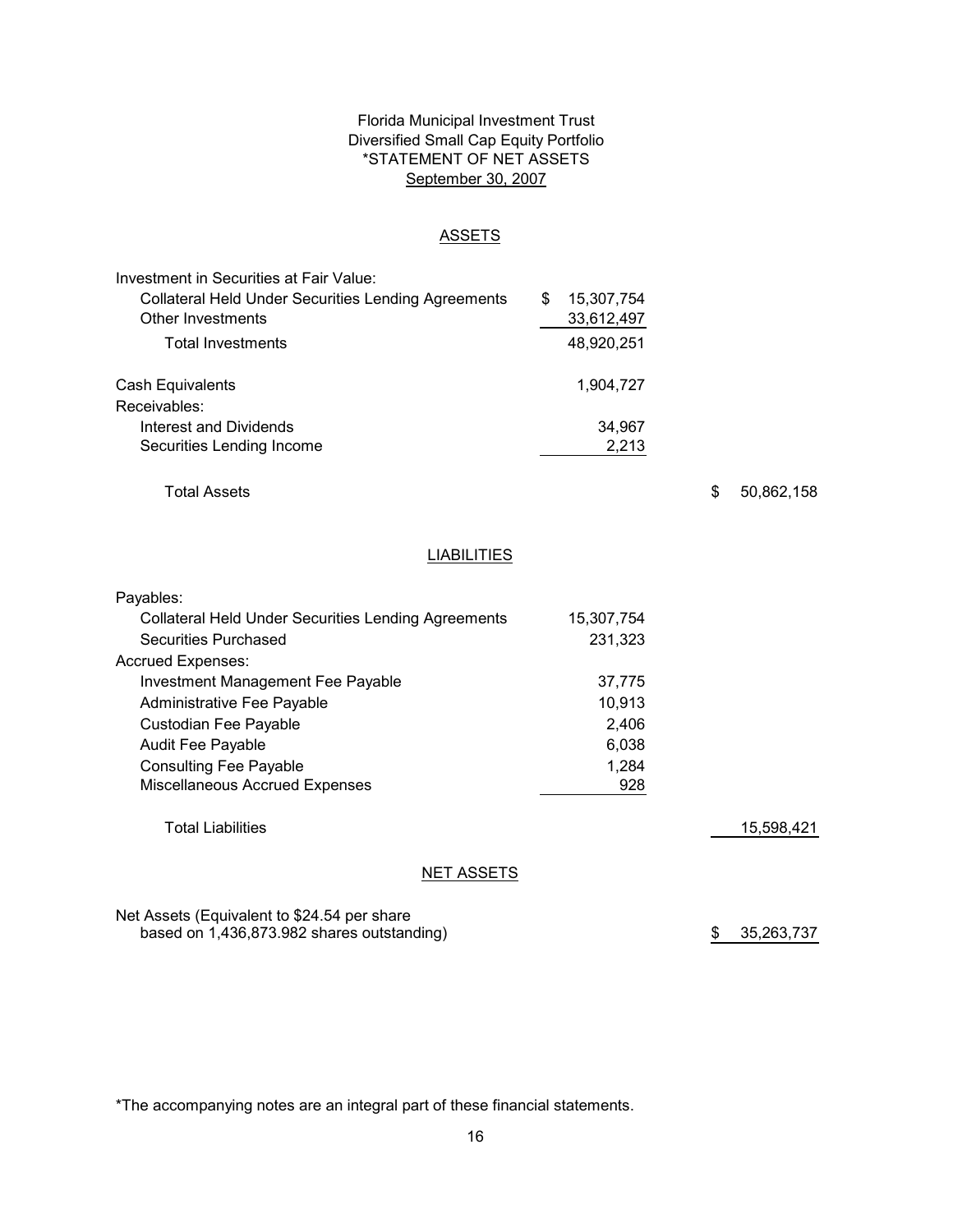# Florida Municipal Investment Trust Diversified Small Cap Equity Portfolio \*STATEMENT OF CHANGES IN NET ASSETS For the Year Ended September 30, 2007

| Revenues                                                    |               |                  |
|-------------------------------------------------------------|---------------|------------------|
| Interest and Dividend Income                                | \$<br>406,271 |                  |
| Securities Lending Income                                   | 413,837       |                  |
| Fair Value Increases and Decreases<br><b>Total Revenues</b> | 4,642,226     | \$<br>5,462,334  |
| <b>Expenses</b>                                             |               |                  |
| Securities Lending Expense:                                 |               |                  |
| <b>Borrower Rebates</b>                                     | 374,163       |                  |
| <b>Agent Fees</b>                                           | 11,378        |                  |
| <b>Total Securities Lending Expense</b>                     | 385,541       |                  |
| <b>Investment Management Fees</b>                           | 146,072       |                  |
| <b>Administrative Fees</b>                                  | 42,199        |                  |
| <b>Custodian Fees</b>                                       | 9,534         |                  |
| <b>Audit Fees</b>                                           | 6,050         |                  |
| <b>Consulting Fees</b>                                      | 5,740         |                  |
| General Insurance                                           | 326           |                  |
| <b>Trustee Fees and Travel</b>                              | 434           |                  |
| Production and Merchandising                                | 307           |                  |
| <b>Legal Fees</b>                                           | 175           |                  |
| Miscellaneous                                               | 55            |                  |
| <b>Total Expenses</b>                                       |               | 596,433          |
| Net Investment Income                                       |               | 4,865,901        |
| <b>Beneficial Interest Share Transactions</b>               |               |                  |
| Proceeds from Sale of Shares                                | 1,331,964     |                  |
| Cost of Shares Redeemed                                     | (755, 283)    |                  |
| Net Increase from Share Transactions                        |               | 576,681          |
| <b>Total Increase in Net Assets</b>                         |               | 5,442,582        |
| <b>Net Assets</b>                                           |               |                  |
| Beginning of Year                                           |               | 29,821,155       |
| End of Year                                                 |               | 35,263,737<br>\$ |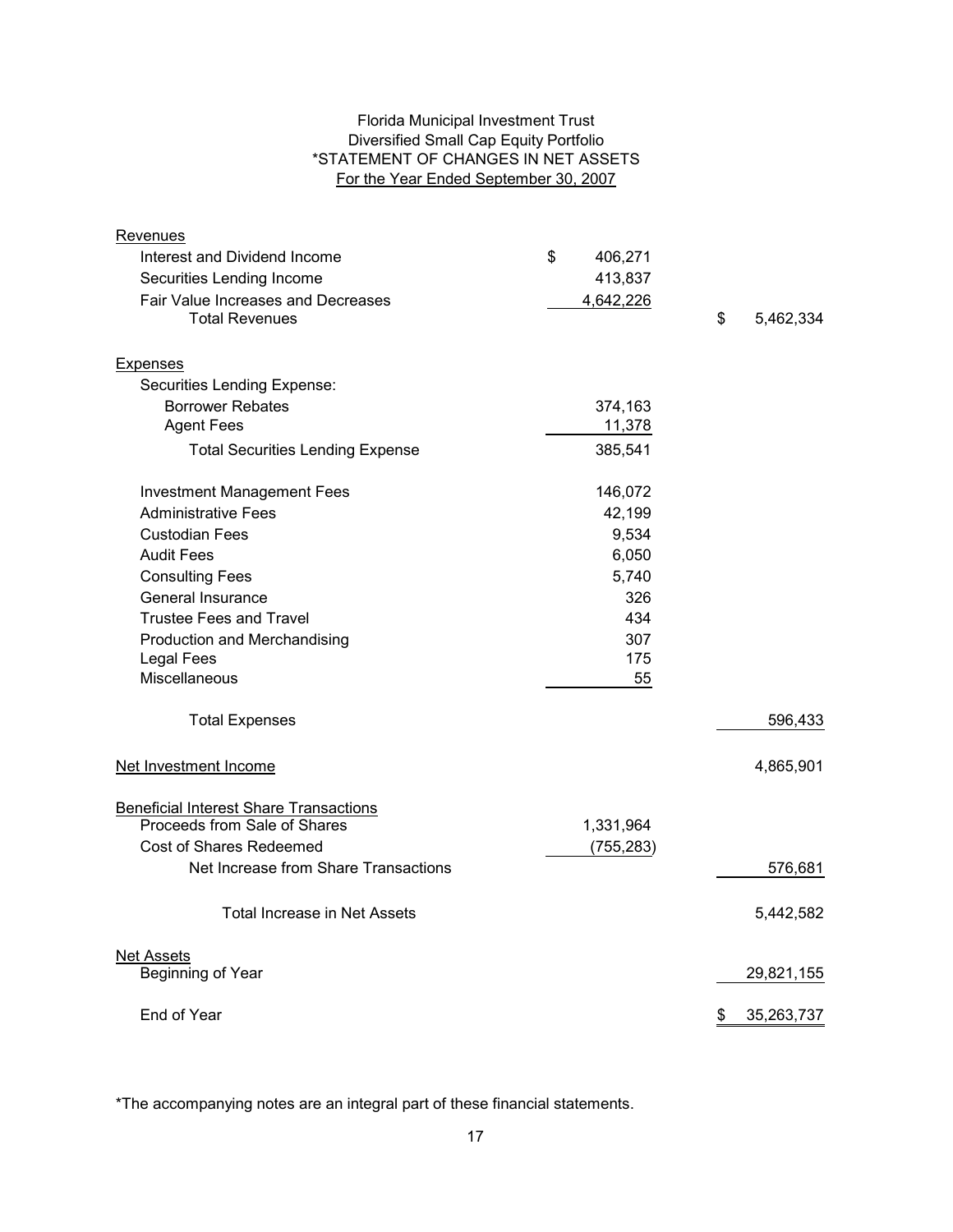# Florida Municipal Investment Trust Russell 1000 Enhanced Index Portfolio \*STATEMENT OF NET ASSETS September 30, 2007

#### **ASSETS**

| Investment in Securities at Fair Value<br>Cash Equivalents<br>Receivables:<br><b>Interest and Dividends</b><br><b>Total Assets</b> |                    | \$<br>53,923,562<br>16,725<br>104 | \$ | 53,940,391 |
|------------------------------------------------------------------------------------------------------------------------------------|--------------------|-----------------------------------|----|------------|
|                                                                                                                                    | <b>LIABILITIES</b> |                                   |    |            |
| Payables:                                                                                                                          |                    |                                   |    |            |
| <b>Securities Purchased</b>                                                                                                        |                    | 1,470,016                         |    |            |
| Accrued Expenses:                                                                                                                  |                    |                                   |    |            |
| <b>Investment Management Fee Payable</b>                                                                                           |                    | 27,421                            |    |            |
| Administrative Fee Payable                                                                                                         |                    | 11,317                            |    |            |
| Custodian Fee Payable                                                                                                              |                    | 1,434                             |    |            |
| Audit Fee Payable                                                                                                                  |                    | 2,010                             |    |            |
| <b>Consulting Fee Payable</b>                                                                                                      |                    | 250                               |    |            |
| Miscellaneous Accrued Expenses                                                                                                     |                    | 1,256                             |    |            |
| <b>Total Liabilities</b>                                                                                                           |                    |                                   |    | 1,513,704  |

# NET ASSETS

Net Assets (Equivalent to \$12.15 per share based on 4,314,741.5435 shares outstanding)

\$ 52,426,687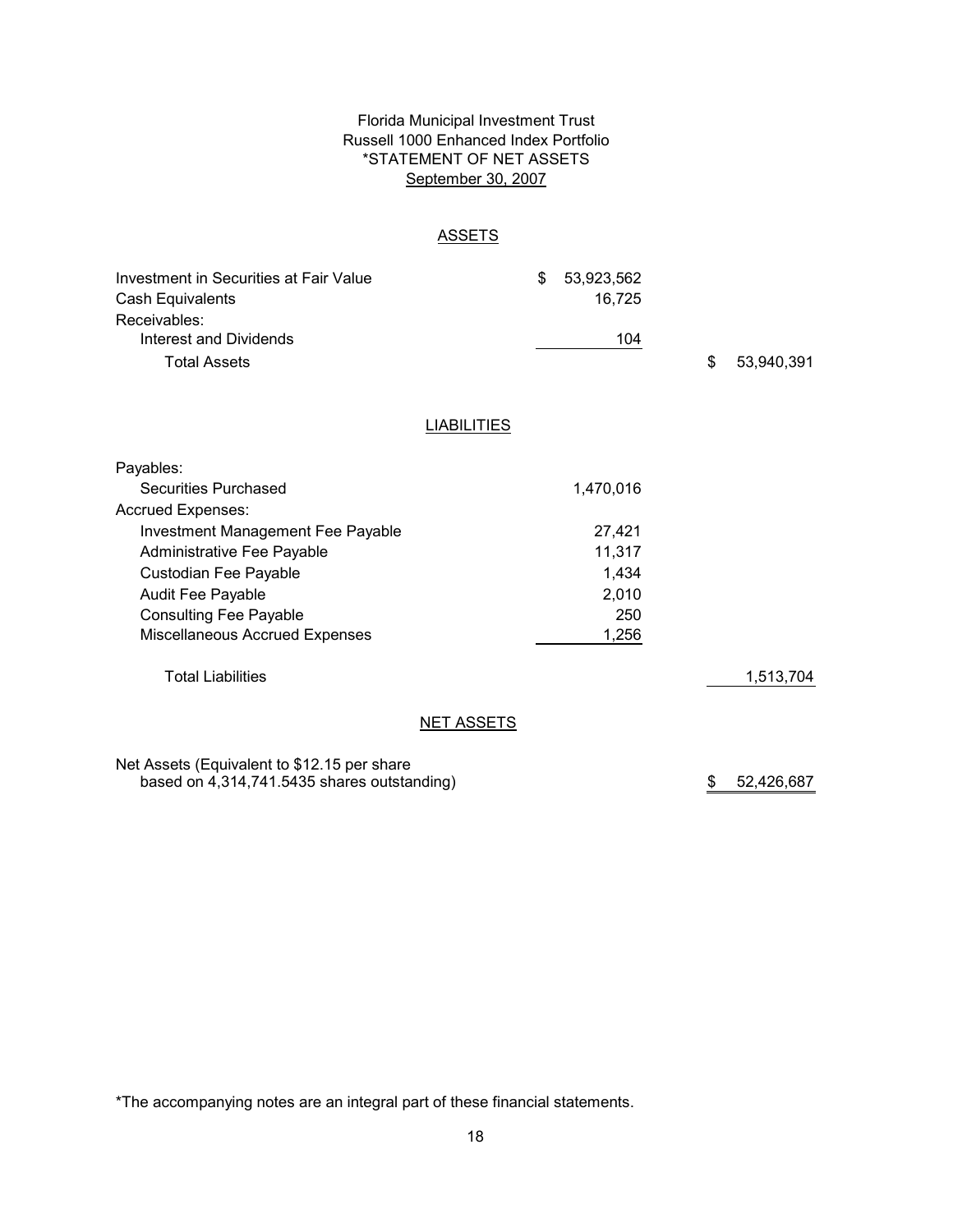# Florida Municipal Investment Trust Russell 1000 Enhanced Index Portfolio \*STATEMENT OF CHANGES IN NET ASSETS For the Year Ended September 30, 2007

| Revenues                                      |               |                  |
|-----------------------------------------------|---------------|------------------|
| Interest and Dividend Income                  | \$<br>660,349 |                  |
| <b>Fair Value Increases and Decreases</b>     | 6,510,957     |                  |
| <b>Total Revenues</b>                         |               | \$<br>7,171,306  |
|                                               |               |                  |
| Expenses                                      |               |                  |
| <b>Investment Management Fees</b>             | 69,695        |                  |
| <b>Administrative Fees</b>                    | 40,607        |                  |
| <b>Custodian Fees</b>                         | 6,034         |                  |
| <b>Audit Fees</b>                             | 2,080         |                  |
| <b>Consulting Fees</b>                        | 1,000         |                  |
| General Insurance                             | 444           |                  |
| <b>Trustee Fees and Travel</b>                | 563           |                  |
| Production and Merchandising                  | 487           |                  |
| <b>Legal Fees</b>                             | 199           |                  |
| Miscellaneous                                 | 100           |                  |
| <b>Total Expenses</b>                         |               | 121,209          |
| Net Investment Income                         |               | 7,050,097        |
| <b>Beneficial Interest Share Transactions</b> |               |                  |
| Proceeds from Sale of Shares                  | 6,825,518     |                  |
| <b>Cost of Shares Redeemed</b>                | (600,000)     |                  |
| Net Increase from Share Transactions          |               | 6,225,518        |
| <b>Total Increase in Net Assets</b>           |               | 13,275,615       |
| <b>Net Assets</b>                             |               |                  |
| Beginning of Year                             |               | 39,151,072       |
| End of Year                                   |               | 52,426,687<br>\$ |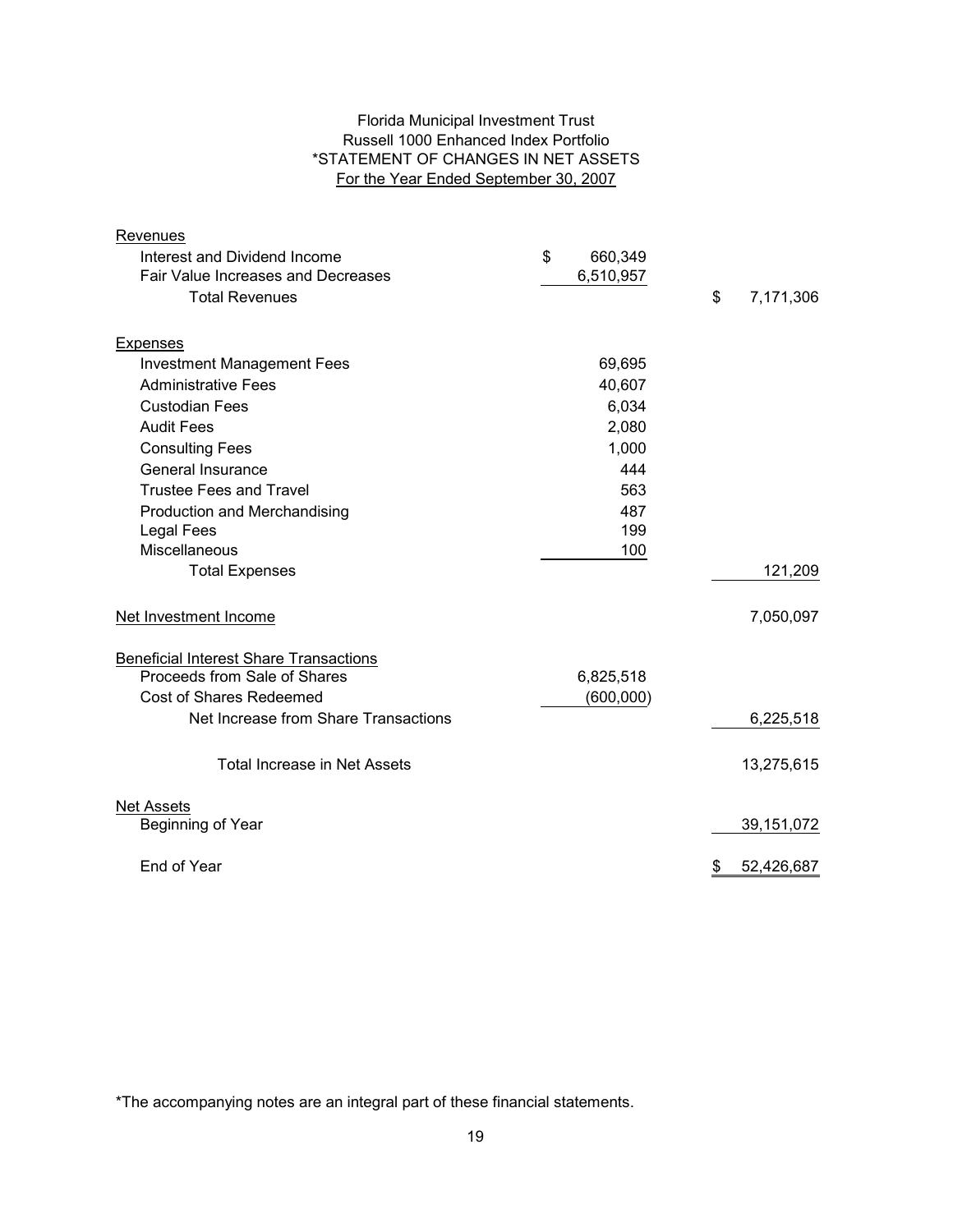# Florida Municipal Investment Trust Enhanced Cash Portfolio \*STATEMENT OF NET ASSETS September 30, 2007

## ASSETS

| Cash Equivalents<br>Receivables:<br>Interest and Dividends<br><b>Total Assets</b>                                                                                       |                    | \$140,299,152<br>635,061                 | \$<br>140,934,213 |
|-------------------------------------------------------------------------------------------------------------------------------------------------------------------------|--------------------|------------------------------------------|-------------------|
|                                                                                                                                                                         | <b>LIABILITIES</b> |                                          |                   |
| <b>Accrued Expenses:</b><br>Administrative Fee Payable<br>Custodian Fee Payable<br>Audit Fee Payable<br><b>Consulting Fee Payable</b><br>Miscellaneous Accrued Expenses |                    | 22,018<br>3,780<br>2,000<br>250<br>5,674 |                   |
| <b>Total Liabilities</b>                                                                                                                                                |                    |                                          | 33,722            |
|                                                                                                                                                                         | <b>NET ASSETS</b>  |                                          |                   |
| Net Assets (Equivalent to \$1.00 per share                                                                                                                              |                    |                                          |                   |

based on 140,900,491.24 shares outstanding)

\$ 140,900,491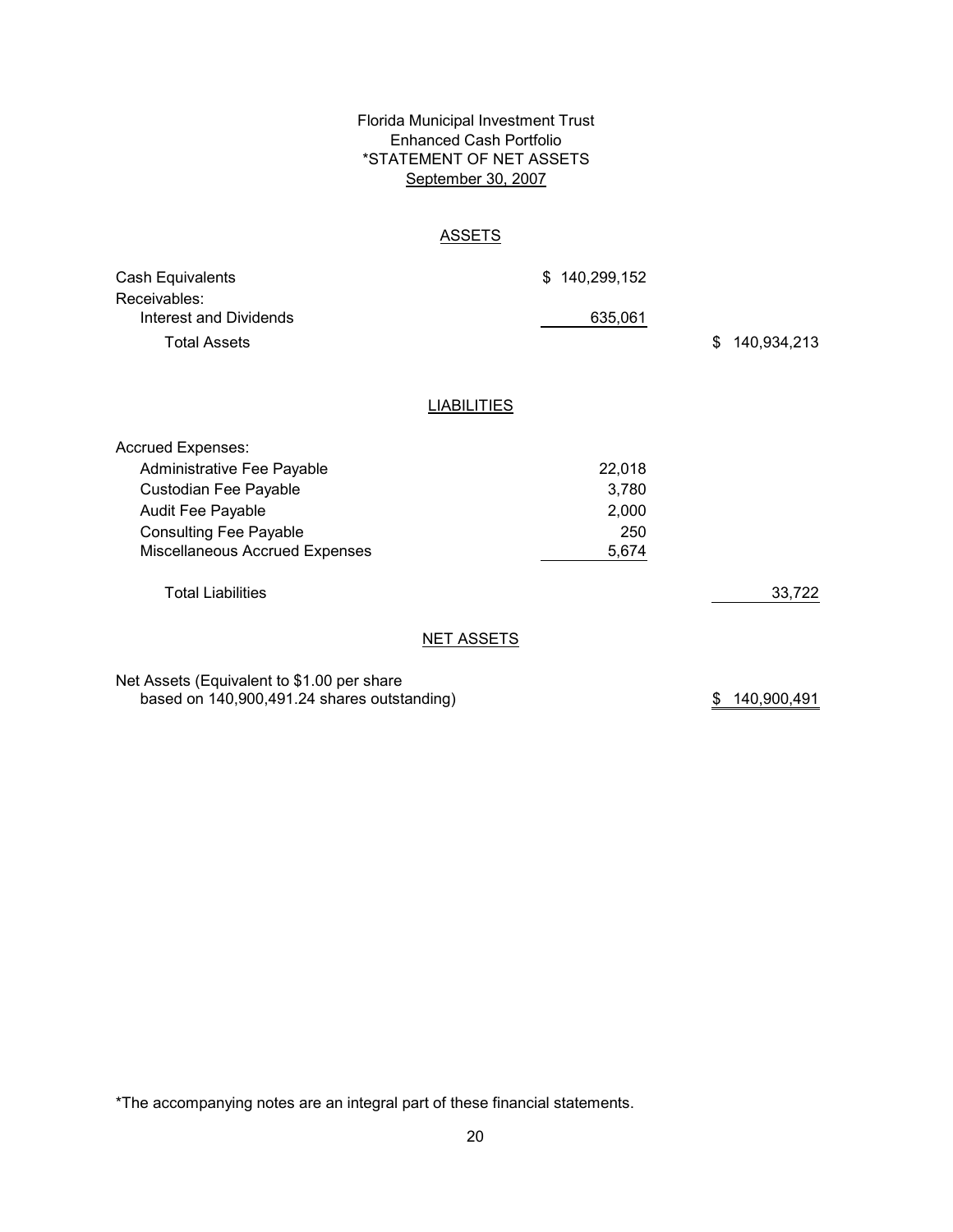# Florida Municipal Investment Trust Enhanced Cash Portfolio \*STATEMENT OF CHANGES IN NET ASSETS For the Year Ended September 30, 2007

| Revenues                                      |                 |                   |
|-----------------------------------------------|-----------------|-------------------|
| Interest and Dividend Income                  | \$<br>8,750,836 |                   |
| <b>Total Revenues</b>                         |                 | \$<br>8,750,836   |
| <b>Expenses</b>                               |                 |                   |
| <b>Administrative Fees</b>                    | 99,916          |                   |
| <b>Custodian Fees</b>                         | 13,120          |                   |
| <b>Audit Fees</b>                             | 3,261           |                   |
| <b>Consulting Fees</b>                        | 718             |                   |
| <b>Rating Agency Fees</b>                     | 2,000           |                   |
| General Insurance                             | 1,707           |                   |
| <b>Trustee Fees and Travel</b>                | 3,965           |                   |
| Production and Merchandising                  | 160             |                   |
| <b>Legal Fees</b>                             | 600             |                   |
| Miscellaneous                                 | 392             |                   |
| <b>Total Expenses</b>                         |                 | 125,839           |
| Net Investment Income                         |                 | 8,624,997         |
| <b>Dividends</b>                              |                 | (8,624,997)       |
| <b>Beneficial Interest Share Transactions</b> |                 |                   |
| Proceeds from Sale of Shares                  | 34,356,701      |                   |
| Cost of Shares Redeemed                       | (91, 786, 756)  |                   |
| Net Decrease from Share Transactions          |                 | (57, 430, 055)    |
| <b>Total Decrease in Net Assets</b>           |                 | (57, 430, 055)    |
| <b>Net Assets</b>                             |                 |                   |
| Beginning of Year                             |                 | 198,330,546       |
| End of Year                                   |                 | 140,900,491<br>\$ |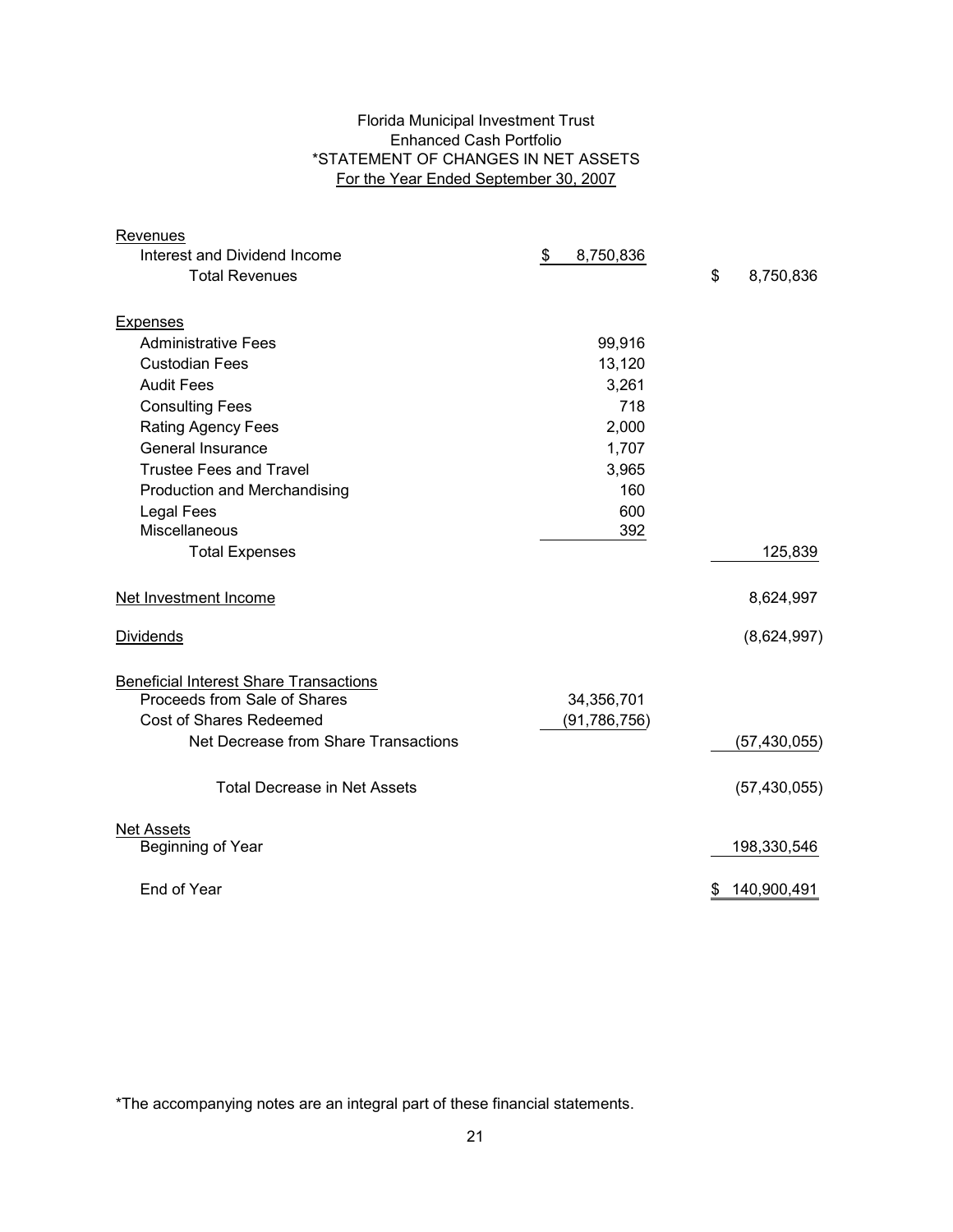# Florida Municipal Investment Trust International Blend Portfolio \*STATEMENT OF NET ASSETS September 30, 2007

### **ASSETS**

| Investments in Securities at Fair Value<br>Cash Equivalents<br>Receivables: |                    | \$<br>31,342,323<br>2,852 |                  |
|-----------------------------------------------------------------------------|--------------------|---------------------------|------------------|
| Interest and Dividends                                                      |                    | 2                         |                  |
| <b>Total Assets</b>                                                         |                    |                           | \$<br>31,345,177 |
|                                                                             | <b>LIABILITIES</b> |                           |                  |
| <b>Accrued Expenses:</b>                                                    |                    |                           |                  |
| Investment Management Fee Payable                                           |                    | 63,772                    |                  |
| Administrative Fee Payable                                                  |                    | 9,753                     |                  |
| Custodian Fee Payable                                                       |                    | 1,562                     |                  |

**NET ASSETS** 

\$ 31,267,504

77,673

2,010 125

451

\*The accompanying notes are an integral part of these financial statements.

Audit Fee Payable Consulting Fee Payable

Total Liabilities

Miscellaneous Accrued Expenses

Net Assets (Equivalent to \$16.91 per share

based on 1,849,147.7072 shares outstanding)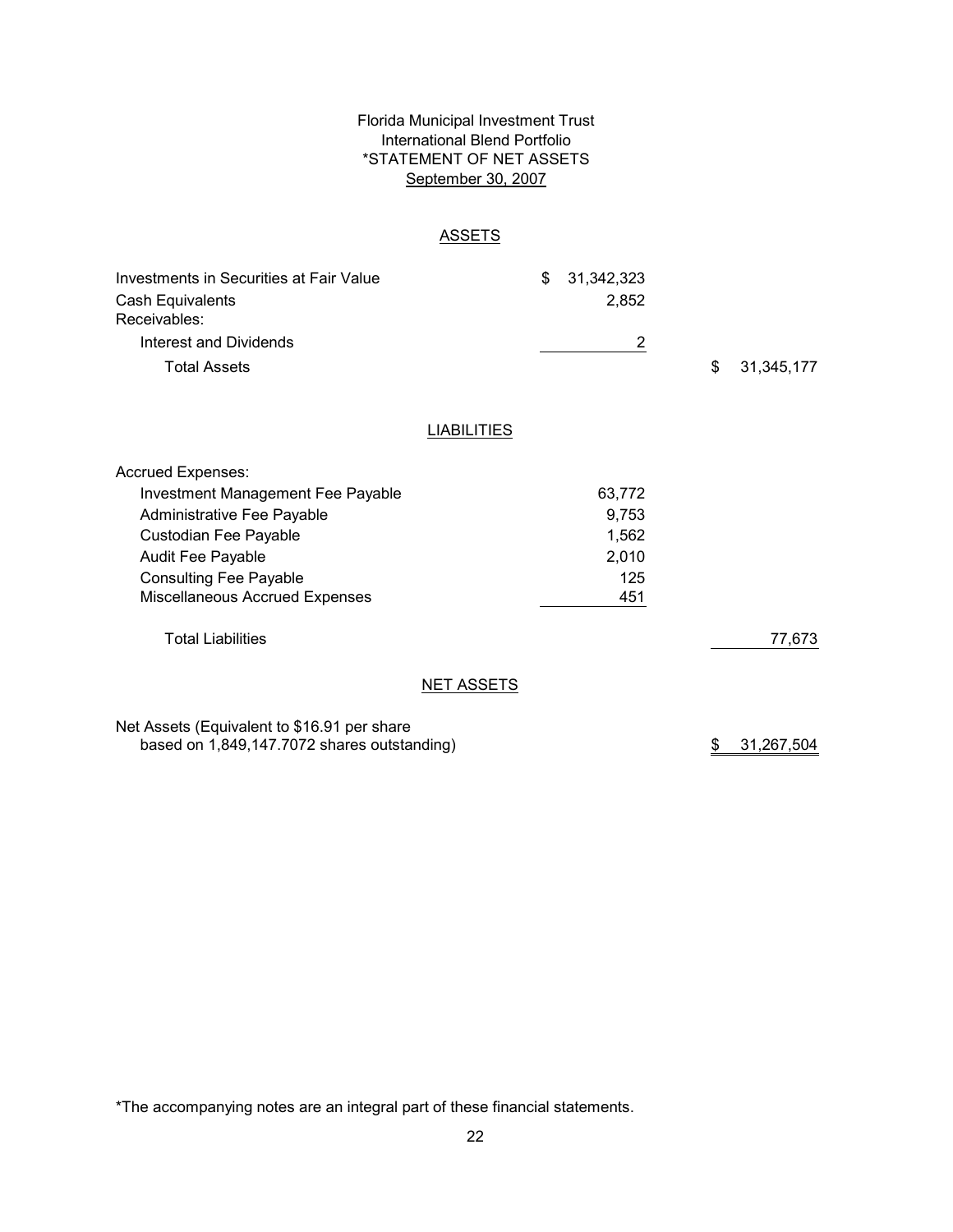# Florida Municipal Investment Trust International Blend Portfolio \*STATEMENT OF CHANGES IN NET ASSETS For the Year Ended September 30, 2007

| Revenues                                      |             |                  |
|-----------------------------------------------|-------------|------------------|
| Interest and Dividend Income                  | \$<br>2,818 |                  |
| Fair Value Increases and Decreases            | 4,789,937   |                  |
| <b>Total Revenues</b>                         |             | \$<br>4,792,755  |
|                                               |             |                  |
| <b>Expenses</b>                               |             |                  |
| <b>Investment Management Fees</b>             | 167,372     |                  |
| <b>Administrative Fees</b>                    | 25,598      |                  |
| <b>Custodian Fees</b>                         | 5,936       |                  |
| <b>Audit Fees</b>                             | 2,077       |                  |
| <b>Consulting Fees</b>                        | 462         |                  |
| General Insurance                             | 207         |                  |
| <b>Trustee Fees and Travel</b>                | 203         |                  |
| Production and Merchandising                  | 117         |                  |
| <b>Legal Fees</b>                             | 73          |                  |
| Miscellaneous                                 | 26          |                  |
| <b>Total Expenses</b>                         |             | 202,071          |
| Net Investment Income                         |             | 4,590,684        |
| <b>Beneficial Interest Share Transactions</b> |             |                  |
| Proceeds from Sale of Shares                  | 17,189,253  |                  |
| <b>Cost of Shares Redeemed</b>                | (750,000)   |                  |
| Net Increase from Share Transactions          |             | 16,439,253       |
| <b>Total Increase in Net Assets</b>           |             | 21,029,937       |
| <b>Net Assets</b>                             |             |                  |
| Beginning of Year                             |             | 10,237,567       |
| End of Year                                   |             | 31,267,504<br>\$ |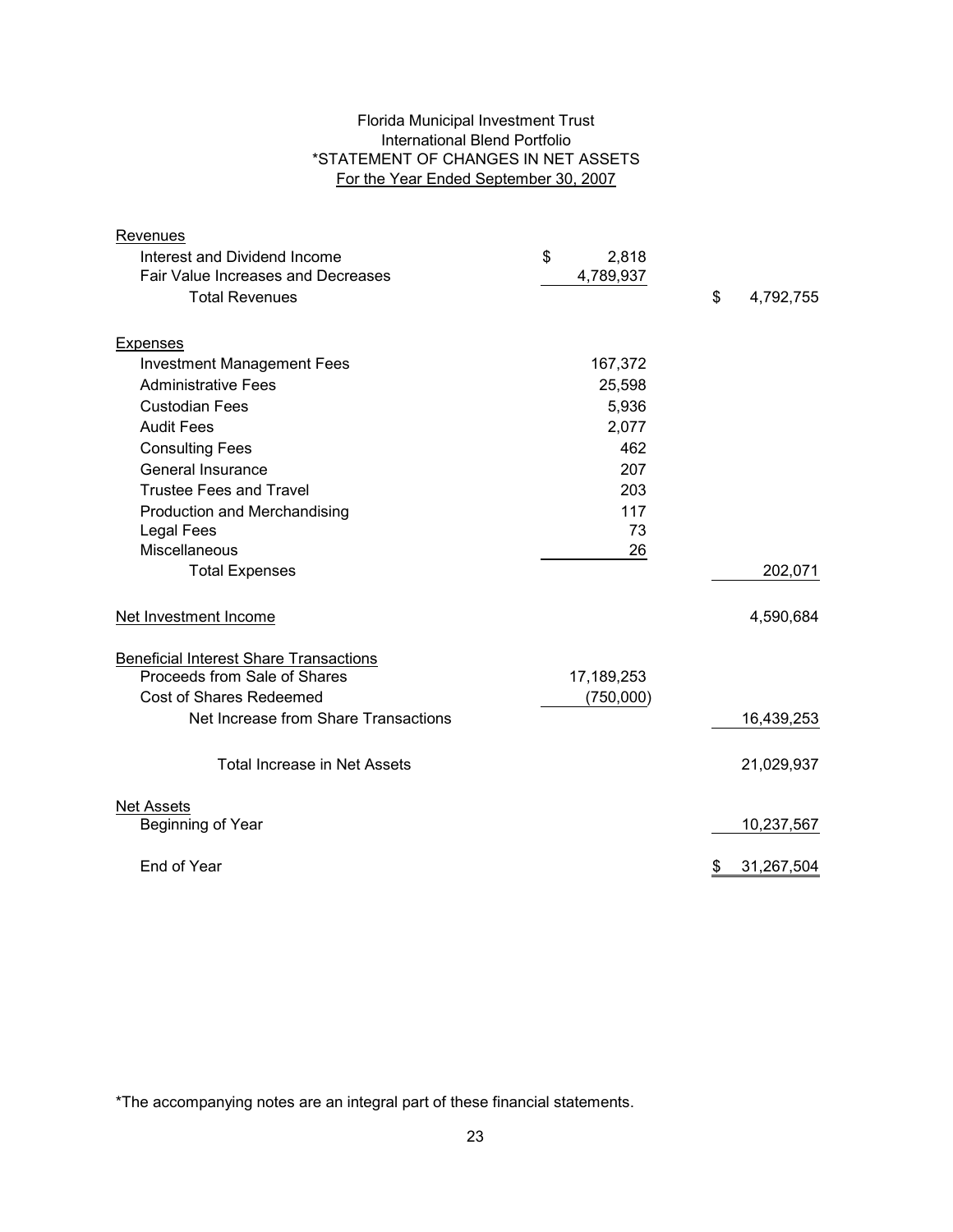# Florida Municipal Investment Trust Large Cap Diversified Value Portfolio \*STATEMENT OF NET ASSETS September 30, 2007

#### ASSETS

| Investment in Securities at Fair Value:                    |   |            |
|------------------------------------------------------------|---|------------|
| <b>Collateral Held Under Securities Lending Agreements</b> | S | 3,678,367  |
| Other Investments                                          |   | 15,910,140 |
| <b>Total Investments</b>                                   |   | 19,588,507 |
| Cash Equivalents                                           |   | 712,706    |
| Receivables:                                               |   |            |
| Interest and Dividends                                     |   | 15,208     |
| Securities Lending Income                                  |   | 1.088      |

Total Assets

\$ 20,317,509

# **LIABILITIES**

| Payables:                                           |           |           |
|-----------------------------------------------------|-----------|-----------|
| Collateral Held Under Securities Lending Agreements | 3,678,367 |           |
| Securities Purchased                                | 23.984    |           |
| <b>Accrued Expenses:</b>                            |           |           |
| Investment Management Fee Payable                   | 33.137    |           |
| Administrative Fee Payable                          | 5,373     |           |
| Custodian Fee Payable                               | 3,341     |           |
| <b>Audit Fee Payable</b>                            | 11,160    |           |
| <b>Consulting Fee Payable</b>                       | 583       |           |
| Miscellaneous Accrued Expenses                      | 631       |           |
| <b>Total Liabilities</b>                            |           | 3,756,576 |
| <b>NET ASSETS</b>                                   |           |           |

Net Assets (Equivalent to \$10.15 per share based on 1,631,115.9811 shares outstanding)

\$ 16,560,933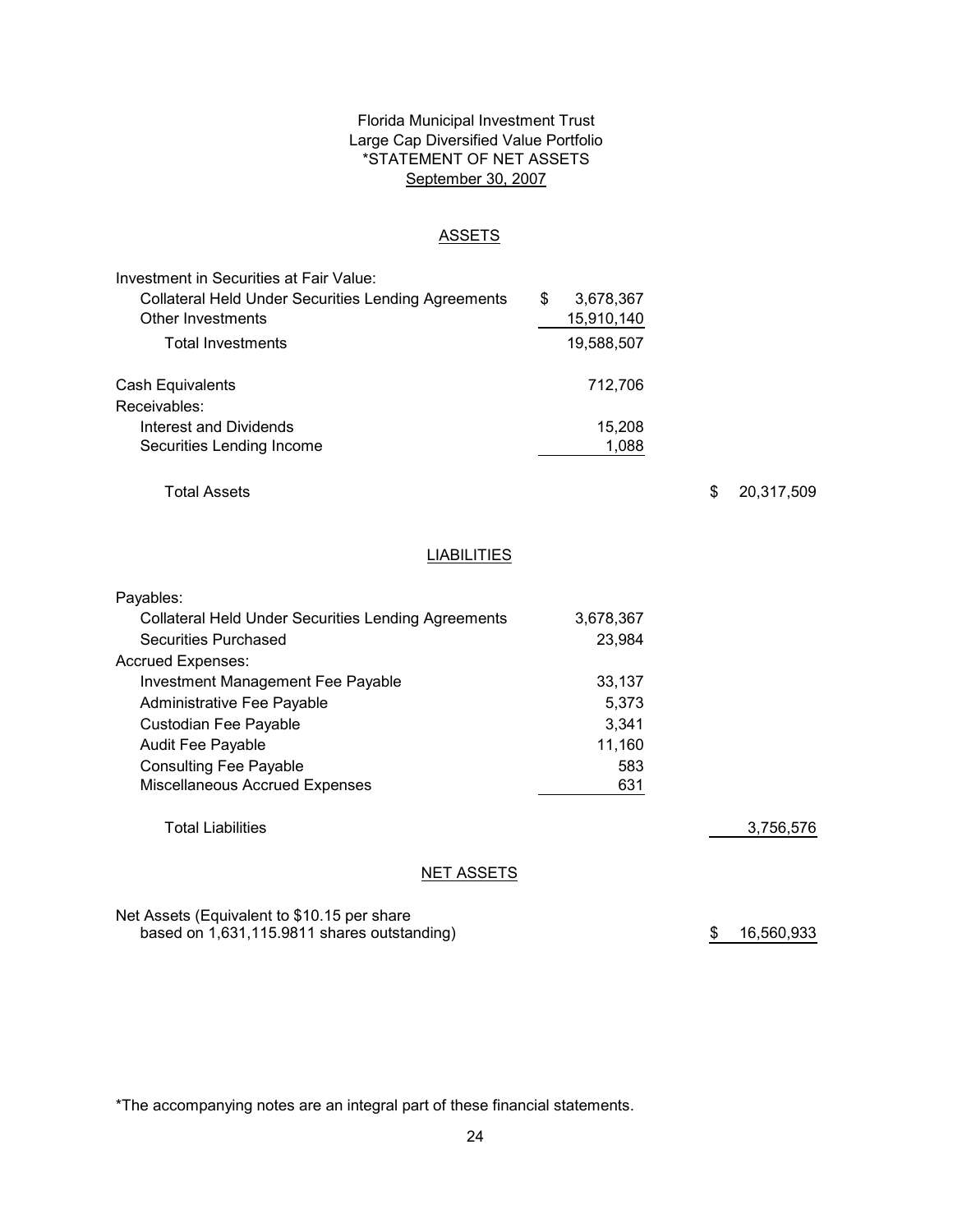# Florida Municipal Investment Trust Large Cap Diversified Value Portfolio \*STATEMENT OF CHANGES IN NET ASSETS For the Period from Inception (November 1, 2006) through September 30, 2007

| Revenues                                      |               |                  |
|-----------------------------------------------|---------------|------------------|
| Interest and Dividend Income                  | \$<br>268,050 |                  |
| Securities Lending Income                     | 131,676       |                  |
| Fair Value Increases and Decreases            | (275, 231)    |                  |
| <b>Total Revenues</b>                         |               | \$<br>124,495    |
| Expenses                                      |               |                  |
| Securities Lending Expense:                   |               |                  |
| <b>Borrower Rebates</b>                       | 115,045       |                  |
| <b>Agent Fees</b>                             | 4,661         |                  |
| <b>Total Securities Lending Expense</b>       | 119,706       |                  |
| <b>Investment Management Fees</b>             | 95,873        |                  |
| <b>Administrative Fees</b>                    | 15,568        |                  |
| <b>Custodian Fees</b>                         | 10,911        |                  |
| <b>Audit Fees</b>                             | 11,160        |                  |
| <b>Consulting Fees</b>                        | 1,167         |                  |
| General Insurance                             | 148           |                  |
| <b>Trustee Fees and Travel</b>                | 297           |                  |
| Production and Merchandising                  | 374           |                  |
| <b>Legal Fees</b>                             | 115           |                  |
| Miscellaneous                                 | 29            |                  |
| <b>Total Expenses</b>                         |               | 255,348          |
| Net Investment Loss                           |               | (130, 853)       |
| <b>Beneficial Interest Share Transactions</b> |               |                  |
| Proceeds from Sale of Shares                  | 16,691,786    |                  |
| Cost of Shares Redeemed                       | 0             |                  |
| Net Increase from Share Transactions          |               | 16,691,786       |
| <b>Total Increase in Net Assets</b>           |               | 16,560,933       |
| <b>Net Assets</b>                             |               |                  |
| <b>Beginning of Period</b>                    |               | 0                |
| End of Period                                 |               | 16,560,933<br>\$ |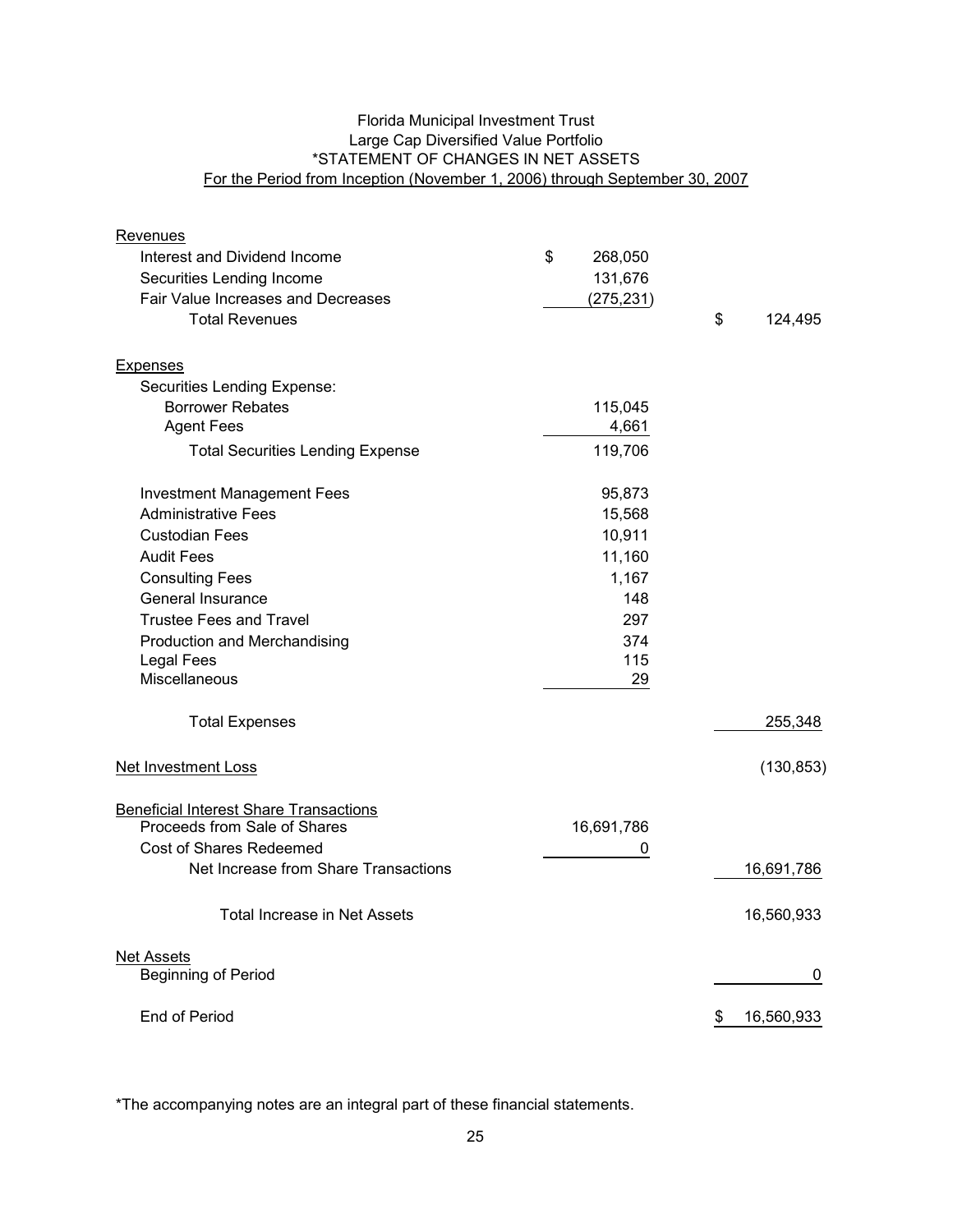# Florida Municipal Investment Trust Expanded High Yield Bond Fund \*STATEMENT OF NET ASSETS September 30, 2007

#### **ASSETS**

| Investment in Securities at Fair Value<br>Cash Equivalents<br>Receivables:<br>Interest and Dividends<br><b>Total Assets</b>                                                    |                    | \$<br>20,052,081<br>1,520<br>268,239   | \$ | 20,321,840 |
|--------------------------------------------------------------------------------------------------------------------------------------------------------------------------------|--------------------|----------------------------------------|----|------------|
|                                                                                                                                                                                | <b>LIABILITIES</b> |                                        |    |            |
| <b>Accrued Expenses:</b><br>Investment Management Fee Payable<br>Custodian Fee Payable<br>Audit Fee Payable<br><b>Consulting Fee Payable</b><br>Miscellaneous Accrued Expenses |                    | 13,446<br>1,665<br>2,000<br>389<br>154 |    |            |
| <b>Total Liabilities</b>                                                                                                                                                       |                    |                                        |    | 17,654     |
|                                                                                                                                                                                | <b>NET ASSETS</b>  |                                        |    |            |

Net Assets (Equivalent to \$9.88 per share based on 2,054,980.2346 shares outstanding)

\$ 20,304,186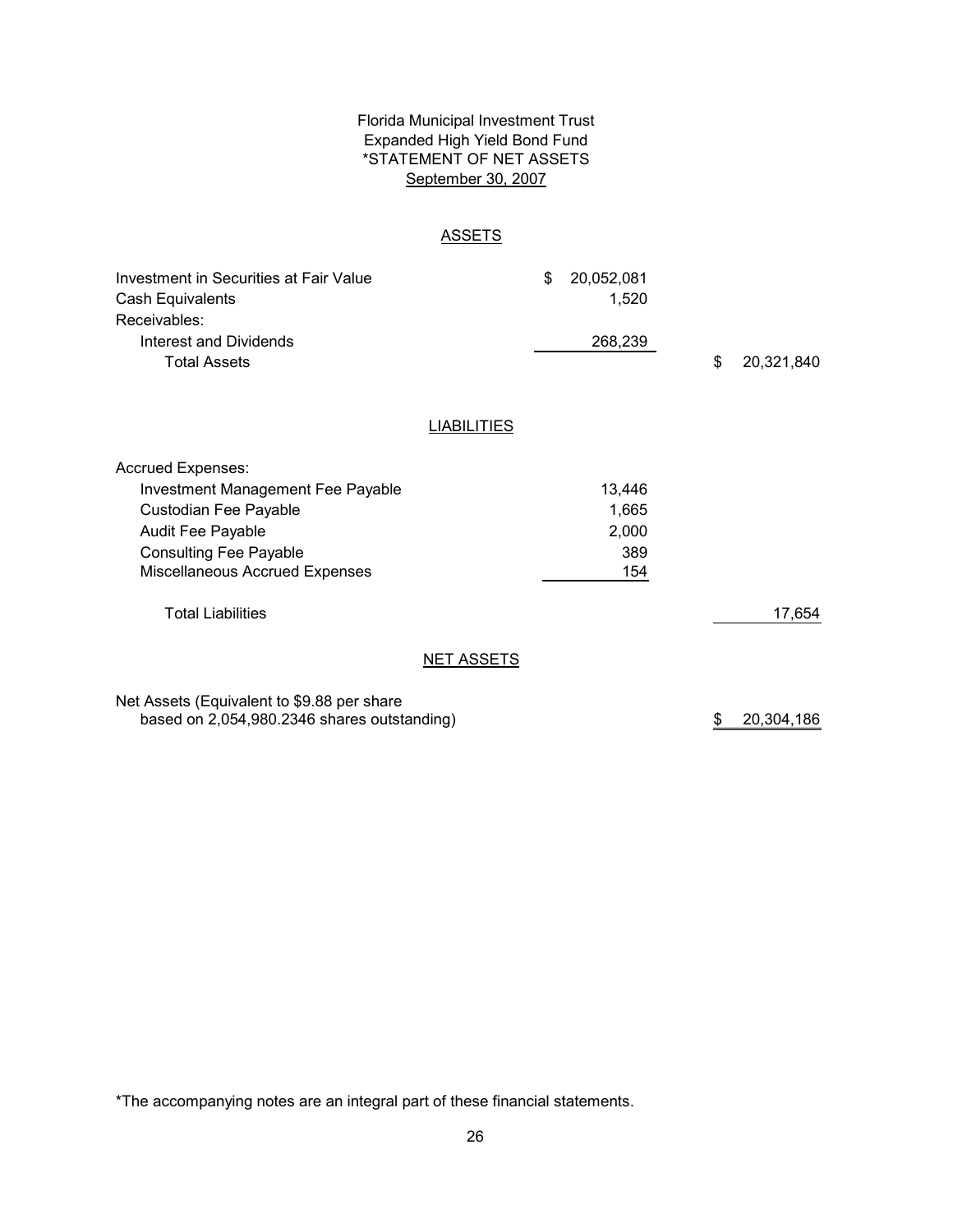# Florida Municipal Investment Trust Expanded High Yield Bond Fund \*STATEMENT OF CHANGES IN NET ASSETS For the Period from Inception (June 1, 2007) through September 30, 2007

| Revenues                                                                      |               |               |
|-------------------------------------------------------------------------------|---------------|---------------|
| Interest and Dividend Income                                                  | \$<br>299,160 |               |
| Fair Value Increases and Decreases                                            | 25,361        |               |
| <b>Total Revenues</b>                                                         |               | \$<br>324,521 |
|                                                                               |               |               |
| Expenses                                                                      |               |               |
| <b>Investment Management Fees</b>                                             | 15,738        |               |
| <b>Custodian Fees</b>                                                         | 1,665         |               |
| <b>Audit Fees</b>                                                             | 2,000         |               |
| <b>Consulting Fees</b>                                                        | 778           |               |
| General Insurance                                                             | 99            |               |
| <b>Trustee Fees and Travel</b>                                                | 35            |               |
| <b>Legal Fees</b>                                                             | 20            |               |
| <b>Total Expenses</b>                                                         |               | 20,335        |
|                                                                               |               |               |
| Net Investment Income                                                         |               | 304,186       |
|                                                                               |               |               |
| <b>Beneficial Interest Share Transactions</b><br>Proceeds from Sale of Shares |               |               |
| Cost of Shares Redeemed                                                       | 20,000,000    |               |
| Net Increase from Share Transactions                                          | 0             |               |
|                                                                               |               | 20,000,000    |
| Total Increase in Net Assets                                                  |               | 20,304,186    |
|                                                                               |               |               |
| <b>Net Assets</b>                                                             |               |               |
| <b>Beginning of Period</b>                                                    |               | 0             |
| End of Period                                                                 |               | 20,304,186    |
|                                                                               |               |               |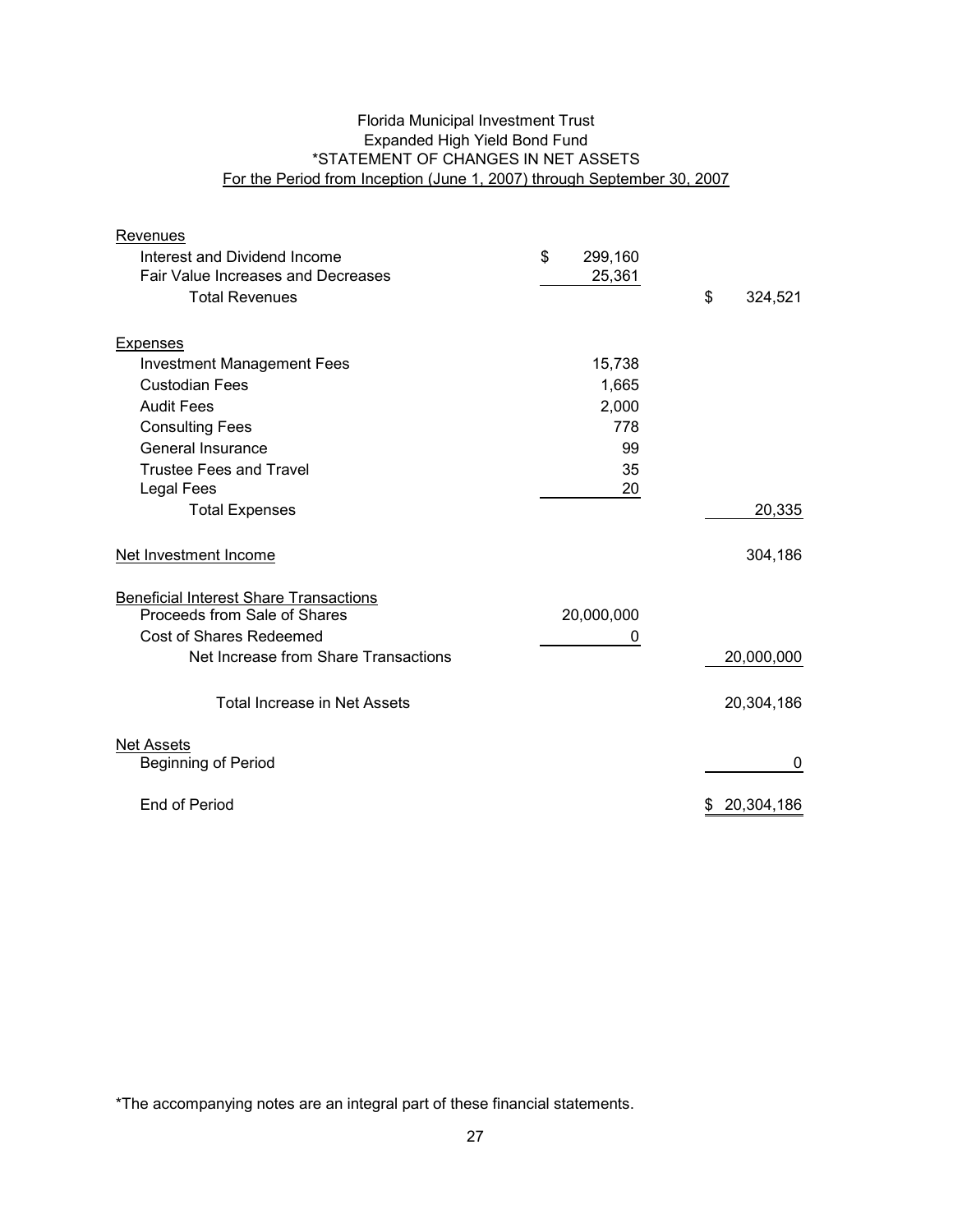Large Cap Diversified Value Portfolio Expanded High Yield Bond Fund International Blend Portfolio High Quality Growth Portfolio Diversified Small Cap Equity Portfolio Russell 1000 Enhanced Index Portfolio Enhanced Cash Portfolio Florida Municipal Investment Trust Intermediate High Quality Bond Fund 1-3 Year High Quality Bond Fund Broad Market High Quality Bond Fund

# NOTES TO FINANCIAL STATEMENTS September 30, 2007

#### Note 1 - Organization and Significant Accounting Policies

A. Organization and Purpose - The Trust was created on April 28, 1993, under the laws of the State of Florida, to provide eligible units of local governments with an investment vehicle to pool their surplus funds and to reinvest such funds in one or more investment portfolios under the direction and daily supervision of an investment advisor. The Trust began operations on October 1, 1993.

The Trust's attorneys have advised that the Trust is exempt from registration under the Securities Act of 1933, the Investment Company Act of 1940, and the Florida Securities and Investor Protection Act.

The Trust is governed by a Board of Trustees consisting of the President (or his appointee) and Second Vice President of the Florida League of Cities, Inc. (League), two representatives of the Florida Municipal Insurance Trust, and up to three additional appointed members who are elected officials of the governmental entities who actively participate in the Trust.

B. Reporting Entity and Basis of Accounting - The Trust is an independent reporting entity accounted for as a fiduciary trust fund in accordance with generally accepted accounting principles for governments as established by the Governmental Accounting Standards Board (GASB). The Trust uses the flow of economic resources measurement focus and accrual basis of accounting. Under this method, revenues are recorded when earned and expenses are recorded at the time the liabilities are incurred. These financial statements have been prepared utilizing accounting principles for governmental external investment pools.

The preparation of financial statements in conformity with generally accepted accounting principles requires management to make estimates and assumptions that affect the reported amounts of assets and liabilities and disclosure of contingent assets and liabilities at the date of the financial statements and the reported amounts of revenues and expenses during the reporting period. Actual results could differ from those estimates.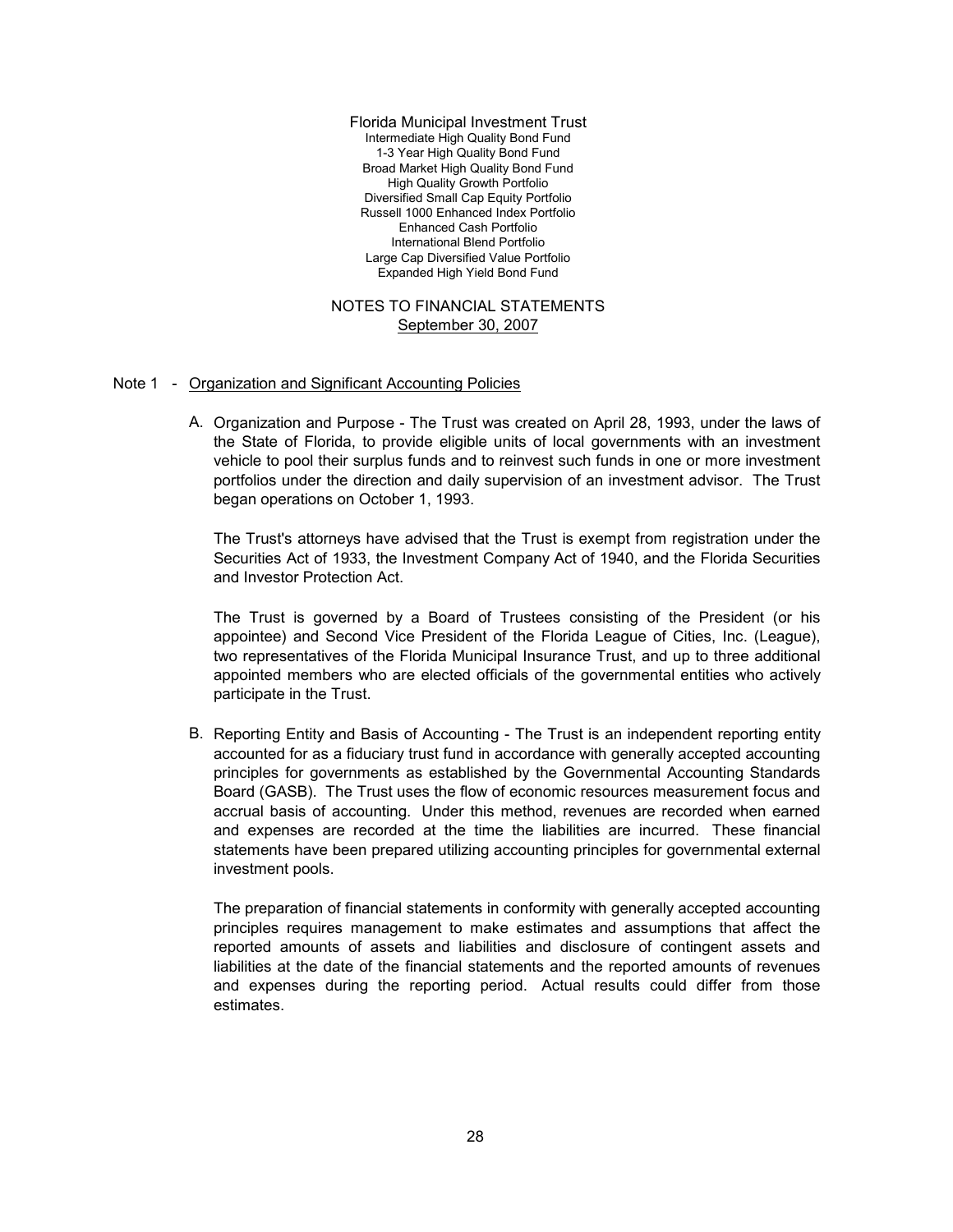### Note 1 - Organization and Significant Accounting Policies (Continued)

- C. Security Valuation Securities are reported at fair value, the amount at which an investment could be exchanged in a current transaction between willing parties, other than in a forced or liquidation sale. Securities' market values were provided by the Custodian of each portfolio, utilizing an independent pricing service. Pricing services typically consider such factors as security prices, yields, maturities, call features, prepayment rates, ratings and other information as it relates in determining a specific security's market price.
- D. Cash equivalents include short-term investments with original maturities of three months or less.
- E. Federal Income Taxes The Trust is exempt from federal income taxes.
- F. Other The Trust follows industry practice and records security transactions on a trade date basis. Dividend and interest income is recognized on the accrual basis. Fair value increases and decreases include both realized gains and losses and the change in unrealized gains and losses during the period. Securities lending income is comprised of both interest and dividends earned on cash collateral investments and fees paid by borrowers providing non cash collateral.

### Note 2 - Investments and Cash Equivalents

The Board of Trustees adopted an investment policy which identifies various authorized investment instruments, issuer diversification, maturity constraints, investment ratings and liquidity parameters. Authorized investments include obligations of the United States of America and its agencies, corporate debt obligations, asset-backed securities, money market instruments or funds, common stocks, convertible preferred stocks or bonds, repurchase agreements, commercial paper, banker's acceptances, municipal obligations, commingled investment funds, guaranteed investment contracts, certain nonnegotiable certificates of deposit, mortgage obligations and real property located within the State of Florida. Each portfolio's informational statement includes investment guidelines which describe the investments authorized within the portfolio.

*Interest Rate Risk* . Through its investment policy and guidelines, the Trust manages its exposure to fair value losses arising from increasing interest rates by limiting the modified duration of certain bond funds, as follows:

| Fund                                | <b>Target Duration</b> |
|-------------------------------------|------------------------|
| Intermediate High Quality Bond Fund | 3 to 4.5 years         |
| 1-3 Year High Quality Bond Fund     | 1 to $2.25$ years      |
| Broad Market High Quality Bond Fund | 4 to 5.5 years         |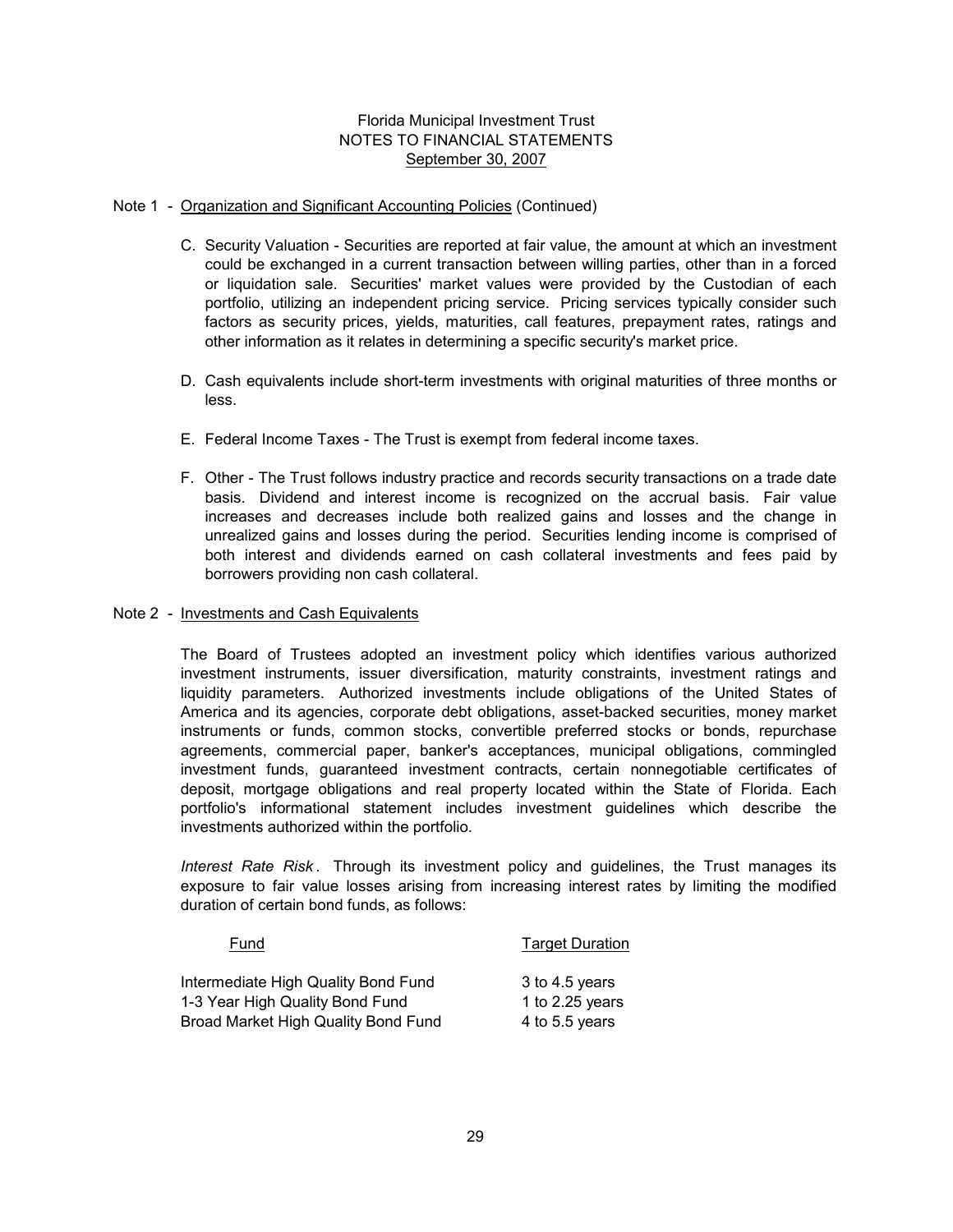#### Note 2 - Investments and Cash Equivalents (Continued)

The Enhanced Cash Portfolio is expected to maintain a dollar weighted average maturity of 90 days or less. The Expanded High Yield Bond Fund should provide broad exposure to the domestic, Canadian and European high yield markets through investment in fixed income securities. There is currently no set target duration for this fund.

*Credit Risk* . Except for the Expanded High Yield Bond Fund which is not rated, the investment guidelines of the remaining bond funds state that each fund will seek to maintain a bond fund credit rating from a nationally recognized statistical rating organization (NRSRO), as follows:

| Fund                                | <b>Target Rating</b> |  |  |
|-------------------------------------|----------------------|--|--|
| Intermediate High Quality Bond Fund | AAA                  |  |  |
| 1-3 Year High Quality Bond Fund     | AAA                  |  |  |
| Broad Market High Quality Bond Fund | AA                   |  |  |
| <b>Enhanced Cash Portfolio</b>      | AAA                  |  |  |

Funds having an AAA bond fund credit rating are composed of a preponderance of assets that carry the highest credit ratings from an NRSRO. Funds having an AA bond fund credit rating are composed of a large percentage of assets that carry the highest credit rating from an NRSRO. The Intermediate High Quality Bond Fund, the 1-3 Year High Quality Bond Fund and the Broad Market High Quality Bond Fund may invest in corporate bonds issued by any corporation in the United States with at least an A rating and collateralized mortgage obligations having a rating of AAA. The Expanded High Yield Bond Fund may invest in commingled funds that provide exposure to the high yield fixed-income markets in the United States, Canada and Europe.

Intermediate High Quality Bond Fund - At September 30, 2007, the fund's investments in asset-backed securities, United States agency obligations, and non-agency mortgage backed securities were rated AAA by Standard & Poor's. Of the fund's investments in corporate bonds and notes, \$984,230 were rated AA- by Standard & Poor's and \$544,380 were rated A by Standard & Poor's. The money market mutual fund was rated Aaa by Moody's. The securities lending short term collateral investment pools were not rated.

1-3 Year High Quality Bond Fund - At September 30, 2007, the fund's investments in asset-backed securities, United States agency obligations, and non-agency mortgage backed securities were rated AAA by Standard & Poor's. The money market mutual fund was rated Aaa by Moody's. The securities lending short term collateral investment pools were not rated.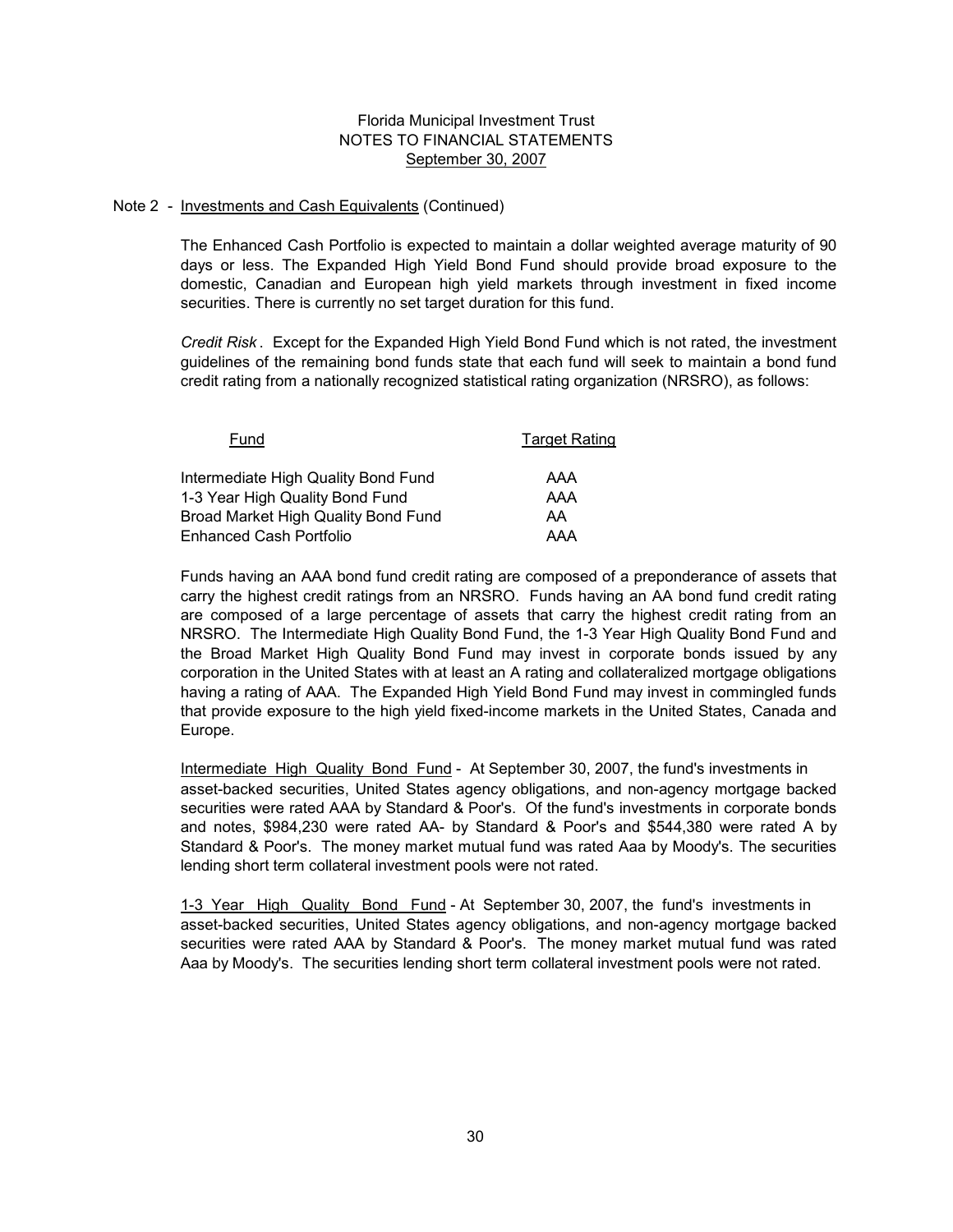#### Note 2 - Investments and Cash Equivalents (Continued)

Broad Market High Quality Bond Fund - At September 30, 2007, the fund's investments in asset-backed securities, United States agency obligations and non-agency mortgage backed securities were rated AAA by Standard & Poor's. Of the fund's investments in corporate bonds and notes, \$385,340 were rated AAA by Standard & Poor's, \$1,093,751 were rated AA- by Standard & Poor's and \$265,017 were rated A by Standard & Poor's. The money market mutual fund was rated Aaa by Moody's. The securities lending short term collateral investment pools were not rated.

Columbia Strategic Cash Fund (See Note 8) was rated AAA by Standard & Poor's. The money market mutual fund was rated Aaa by Moody's. Enhanced Cash Portfolio - At September 30, 2007, the portfolio's only investment, the

Expanded High Yield Bond Fund - At September 30, 2007, the fund's only investment, the OCM Expanded High Yield Fund, was not rated. The money market mutual fund was rated Aaa by Moody's.

*Concentration of Credit Risk* . The investment guidelines of each bond fund limit the amount that may be invested in corporate securities of an individual issuer to three percent at the time of purchase and five percent based on market value. The guidelines also limit the amount that may be invested in an individual trust of asset-backed securities or non-agency collateralized mortgage obligations to five percent of each portfolio. The Trust places no limit on the amount that may be invested in an individual issue of the United States Treasury or of any United States Agency. At September 30, 2007, although no individual issue accounted for five percent or more of a portfolio, securities from issuers totaling five percent or more of a portfolio are as follows:

Intermediate High Quality Bond Fund - More than five percent of the fund's investments were in securities issued by the Federal Home Loan Mortgage Corporation and the Federal National Mortgage Association at September 30, 2007. These investments represent 13.34% and 22.58% respectively, of the fund's total investments.

1-3 Year High Quality Bond Fund - More than five percent of the fund's investments were in securities issued by the Federal Home Loan Mortgage Corporation, the Federal Home Loan Bank and the Federal National Mortgage Association at September 30, 2007. These investments represent 13.49%, 7.53% and 10.91% respectively, of the fund's total investments.

Broad Market High Quality Bond Fund - More than five percent of the fund's investments were in securities issued by the Federal Home Loan Mortgage Corporation and the Federal National Mortgage Association at September 30, 2007. These investments represent 5.32% and 16.43% respectively, of the fund's total investments.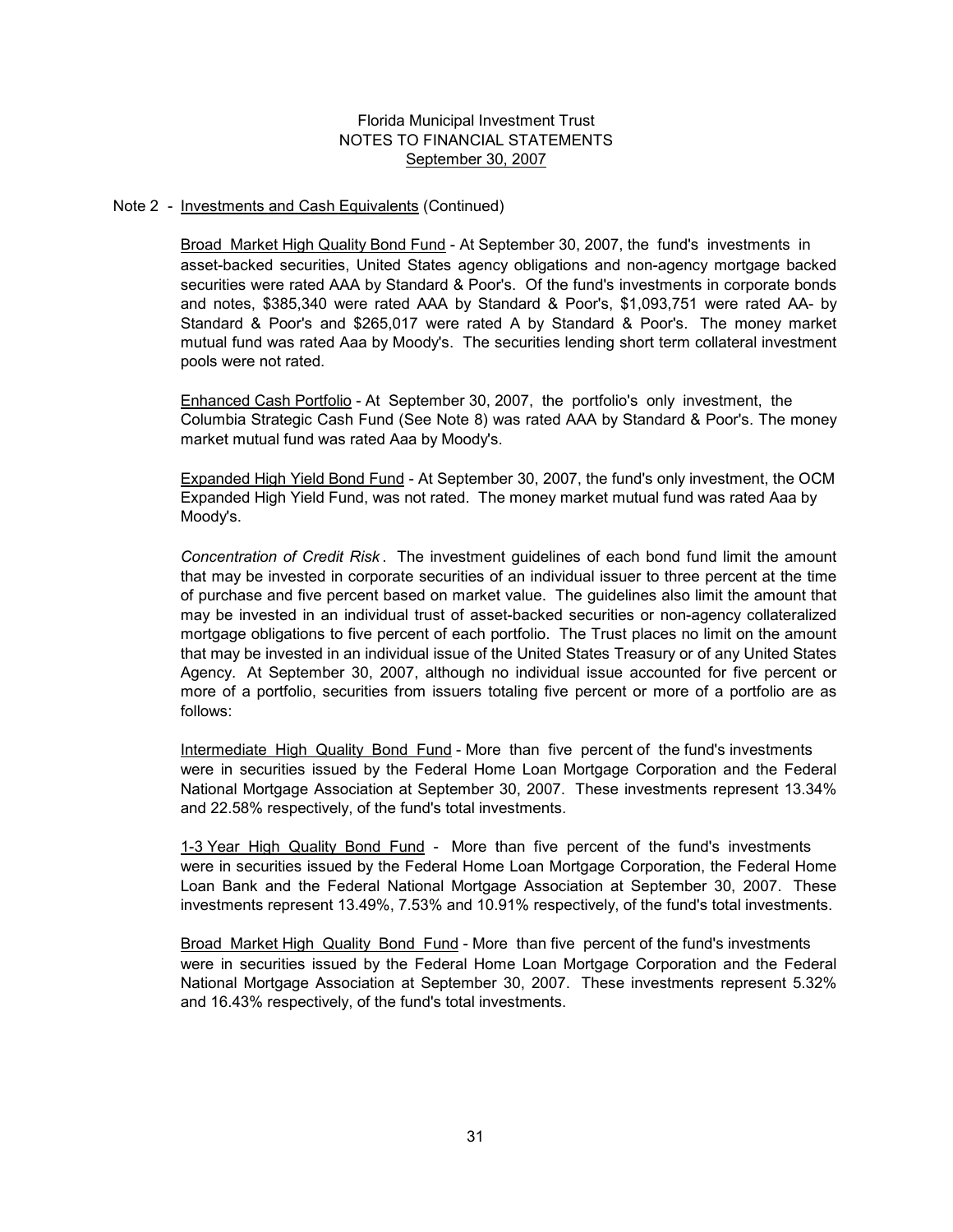# Note 2 - Investments and Cash Equivalents (Continued)

### INTERMEDIATE HIGH QUALITY BOND FUND **Investments**

|                         |                                                                                       |                   | Modified            |
|-------------------------|---------------------------------------------------------------------------------------|-------------------|---------------------|
| Shares or<br>Par Value  | Description                                                                           | Fair Value        | Duration<br>(Years) |
| 147,850,180             | Securities Lending Short Term<br><b>Collateral Investment Pools</b>                   | \$<br>147,442,439 | 0.03                |
| 147,850,180             | <b>Total Collateral Investments</b>                                                   | 147,442,439       |                     |
| 7,000,000               | United States Treasury Bills, due 2008                                                | 6,892,456         | 0.26                |
| 20,332,000              | United States Treasury Notes, 4% to<br>5%; due 2011 to 2015                           | 20,661,712        | 4.53                |
| 46,220,000              | United States Agencies, 4.125% to<br>5.375%; due 2009 to 2016                         | 46,266,194        | 4.78                |
| 100,308,710             | United States Agencies - CMO's and<br>Pass-throughs, 3.5% to 10%; due<br>2008 to 2037 | \$<br>97,582,577  | 4.27                |
| 9,302,065               | Non-Agency Mortgage Backed<br>Securities - 5.5% to 6%; due 2017 to<br>2036            | 9,318,267         | 2.62                |
| 19,819,713              | Fixed Rate Asset-Backed Securities,<br>3.41% to 5.66%; due 2009 to 2012               | 19,810,363        | 1.17                |
| 1,500,000               | Corporate Bonds and Notes, 5.3% to<br>7.375%; due 2012 to 2013                        | 1,528,610         | 4.43                |
| 204,482,488             | <b>Total Other Investments</b>                                                        | 202,060,179       | 3.90                |
| 352,332,668             | <b>Total Investments</b>                                                              | \$<br>349,502,618 |                     |
| <b>Cash Equivalents</b> |                                                                                       |                   |                     |
| 3,000,000               | Federal Home Loan Mortgage Corp<br>Discount Note, due 2007                            | \$<br>2,989,430   | 0.07                |
| 799,704                 | Money Market Mutual Fund                                                              | 799,704           | 0.02                |
| 3,799,704               | <b>Total Cash Equivalents</b>                                                         | \$<br>3,789,134   |                     |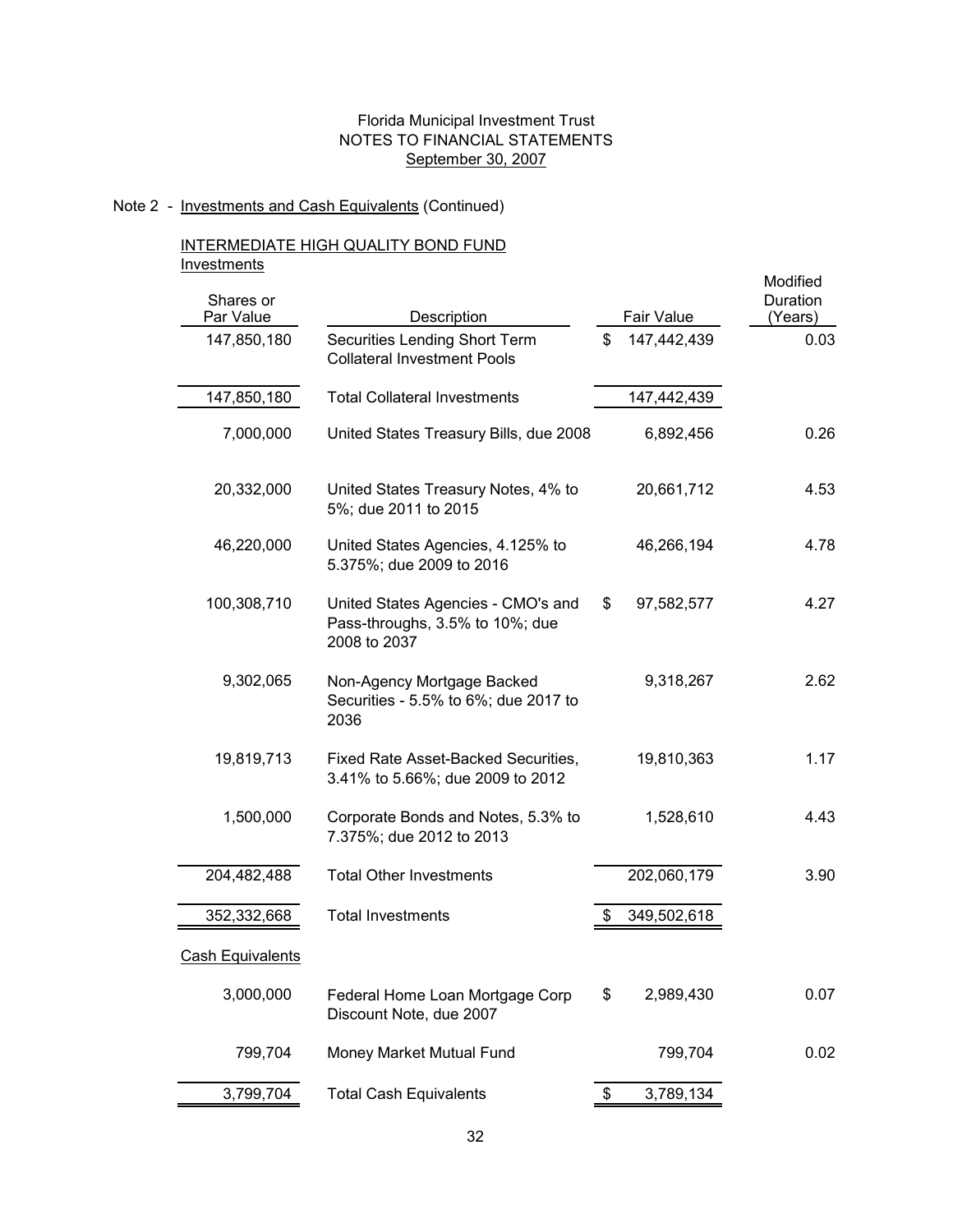# Note 2 - Investments and Cash Equivalents (Continued)

## 1-3 YEAR HIGH QUALITY BOND FUND **Investments**

| Shares or<br>Par Value | Description                                                                           |                 | Fair Value  | Modified<br>Duration<br>(Years) |
|------------------------|---------------------------------------------------------------------------------------|-----------------|-------------|---------------------------------|
| 113,606,793            | Securities Lending Short Term<br><b>Collateral Investment Pool</b>                    | \$              | 113,276,331 | 0.03                            |
| 113,606,793            | <b>Total Collateral Investments</b>                                                   |                 | 113,276,331 |                                 |
| 33,550,000             | United States Treasury Notes, 3.50%<br>to 4.875%; due 2008 to 2010                    | \$              | 33,711,192  | 1.72                            |
| 47,315,000             | United States Agencies, 4.125% to<br>5.375%; due 2009 to 2011                         |                 | 47,633,624  | 2.21                            |
| 52,761,400             | United States Agencies - CMO's and<br>Pass-throughs, 3% to 6.35%; due<br>2008 to 2033 |                 | 52,477,403  | 1.69                            |
| 10,942,336             | Non-Agency Mortgage Backed<br>Securities, 4.25% to 6.0%; due 2034<br>to 2036          |                 | 11,036,299  | 1.37                            |
| 54,641,374             | Fixed Rate Asset-Backed Securities,<br>3.41% to 5.52%; due 2009 to 2012               |                 | 54,568,910  | 0.93                            |
| 199,210,110            | <b>Total Other Investments</b>                                                        |                 | 199,427,428 | 1.59                            |
| 312,816,903            | <b>Total Investments</b>                                                              | \$              | 312,703,759 |                                 |
| Cash Equivalents       |                                                                                       |                 |             |                                 |
| 843,215                | Money Market Mutual Fund                                                              | \$              | 843,215     | 0.02                            |
| 843,215                | <b>Total Cash Equivalents</b>                                                         | $\overline{\$}$ | 843,215     |                                 |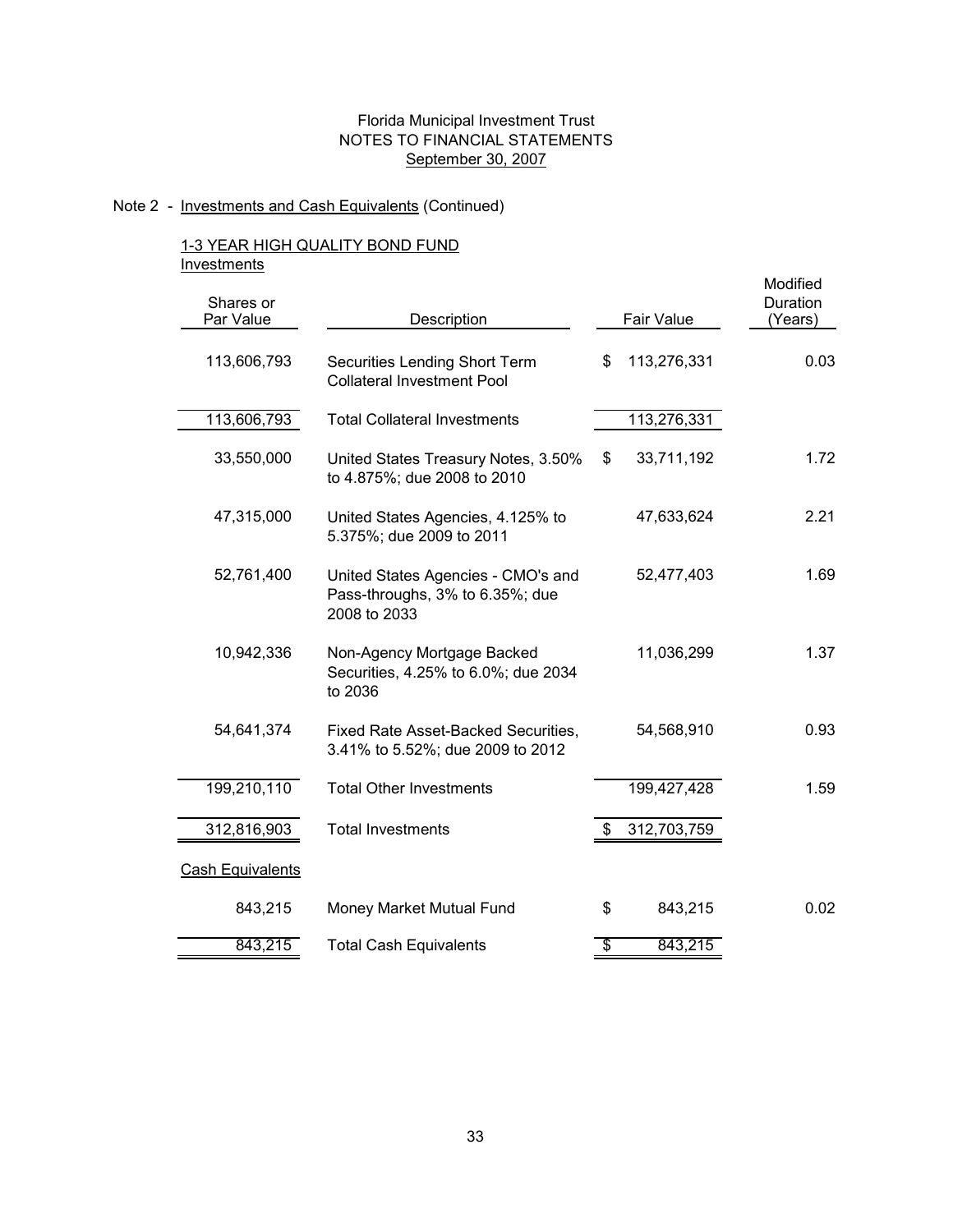# Note 2 - Investments and Cash Equivalents (Continued)

# BROAD MARKET HIGH QUALITY BOND FUND **Investments**

| <u></u><br>Shares or<br>Par Value | Description                                                                            | Fair Value          | Modified<br>Duration<br>(Years) |
|-----------------------------------|----------------------------------------------------------------------------------------|---------------------|---------------------------------|
| 79,954,209                        | Securities Lending Short Term<br><b>Collateral Investment Pools</b>                    | 79,744,229<br>\$    | 0.03                            |
| 79,954,209                        | <b>Total Collateral Investments</b>                                                    | 79,744,229          |                                 |
| 500,000                           | United States Treasury Bills, due 2008                                                 | 492,318             | 0.26                            |
| 32,295,000                        | United States Treasury Notes &<br>Bonds, 4.625% to 5.25%; due 2011 to<br>2028          | 33,038,624          | 5.62                            |
| 1,880,000                         | United States Treasury Strips, due<br>2020                                             | 1,009,184           | 12.32                           |
| 13,045,000                        | United States Agencies, 4.125% to<br>5.375%; due 2010 to 2014                          | 13, 141, 771        | 3.76                            |
| 2,750,000                         | United States Agencies Zero Coupon,<br>due 2017                                        | 1,694,880           | 9.43                            |
| 43,749,534                        | United States Agencies - CMO's and<br>Pass-throughs, 3.5% to 6.0%; due<br>2008 to 2037 | 42,309,303          | 4.67                            |
| 5,600,262                         | Non-Agency Mortgage Backed<br>Securities, 5.50% to 6%; due 2036                        | 5,600,124           | 2.99                            |
| 11,355,362                        | Fixed Rate Asset-Backed Securities,<br>3.41% to 7%; due 2010 to 2013                   | 11,382,597          | 1.52                            |
| 2,000,000                         | Variable Rate Asset-Backed<br>Securities, 5.862%; due 2010                             | 2,000,730           | 0.10                            |
| 1,715,000                         | Corporate Bonds and Notes, 5.25% to<br>7.125%; due 2010 to 2032                        | 1,744,108           | 7.04                            |
| 114,890,158                       | <b>Total Other Investments</b>                                                         | 112,413,639         | 4.52                            |
| 194,844,367                       | <b>Total Investments</b>                                                               | 192, 157, 868<br>P. |                                 |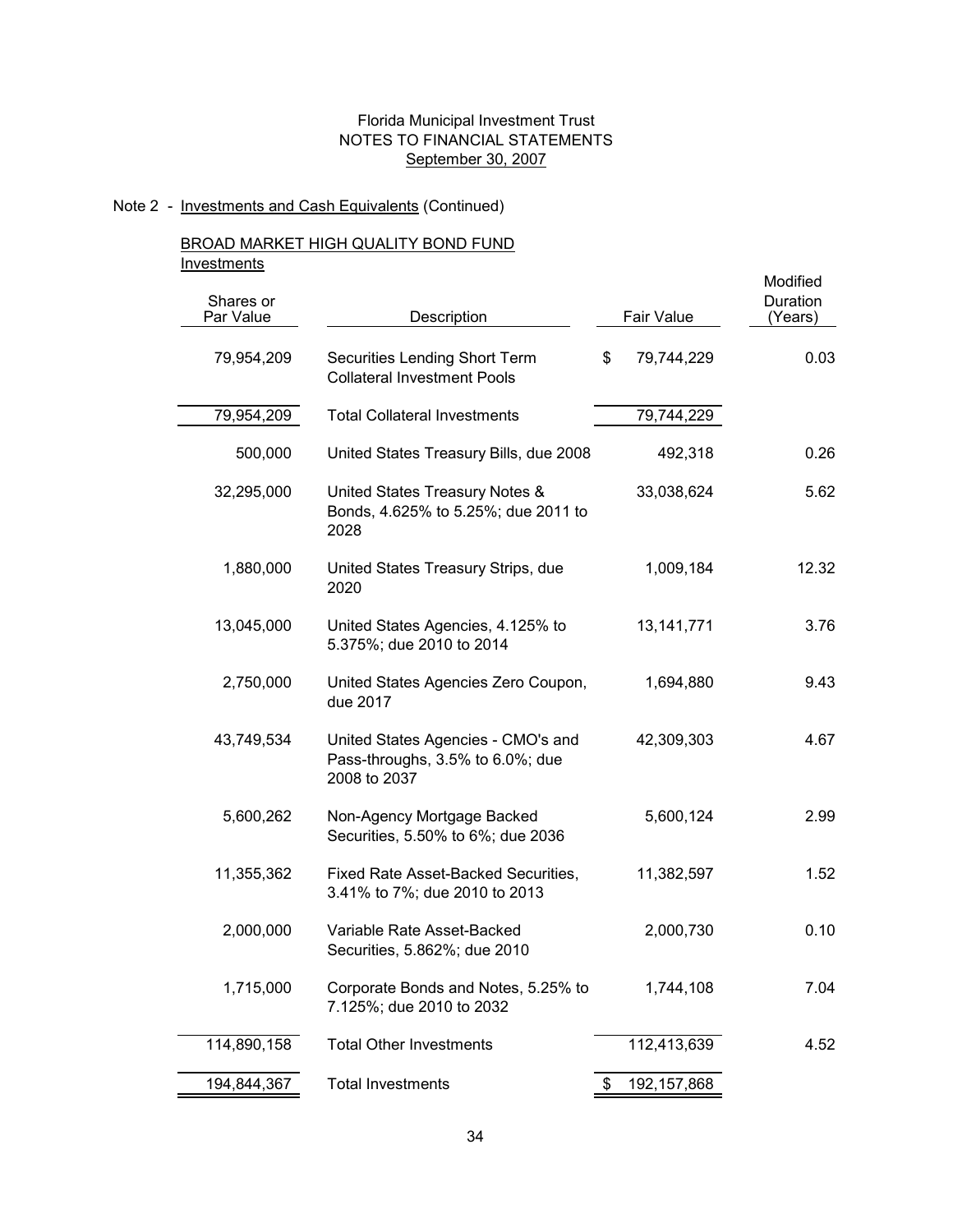# Note 2 - Investments and Cash Equivalents (Continued)

# BROAD MARKET HIGH QUALITY BOND FUND (Continued) **Cash Equivalents**

| Shares or<br>Par Value  | Description                                              |                         | Fair Value | Modified<br>Duration<br>(Years) |
|-------------------------|----------------------------------------------------------|-------------------------|------------|---------------------------------|
| 643,341                 | Money Market Mutual Fund                                 | \$                      | 643,341    | 0.02                            |
| 643,341                 | <b>Total Cash Equivalents</b>                            | $\overline{\mathbb{S}}$ | 643,341    |                                 |
| Investments             | HIGH QUALITY GROWTH PORTFOLIO                            |                         |            |                                 |
| 5,366,987               | Securities Lending Collateral<br><b>Investment Pools</b> | \$                      | 5,349,585  | 0.03                            |
| 5,366,987               | <b>Total Collateral Investments</b>                      |                         | 5,349,585  |                                 |
| 562,164                 | <b>Common Stocks</b>                                     |                         | 27,432,294 |                                 |
| 562,164                 | <b>Total Other Investments</b>                           |                         | 27,432,294 |                                 |
| 5,929,151               | <b>Total Investments</b>                                 | \$                      | 32,781,879 |                                 |
| <b>Cash Equivalents</b> |                                                          |                         |            |                                 |
| 283,962                 | Money Market Mutual Fund                                 | \$                      | 283,962    | 0.02                            |
| 283,962                 | <b>Total Cash Equivalents</b>                            | \$                      | 283,962    |                                 |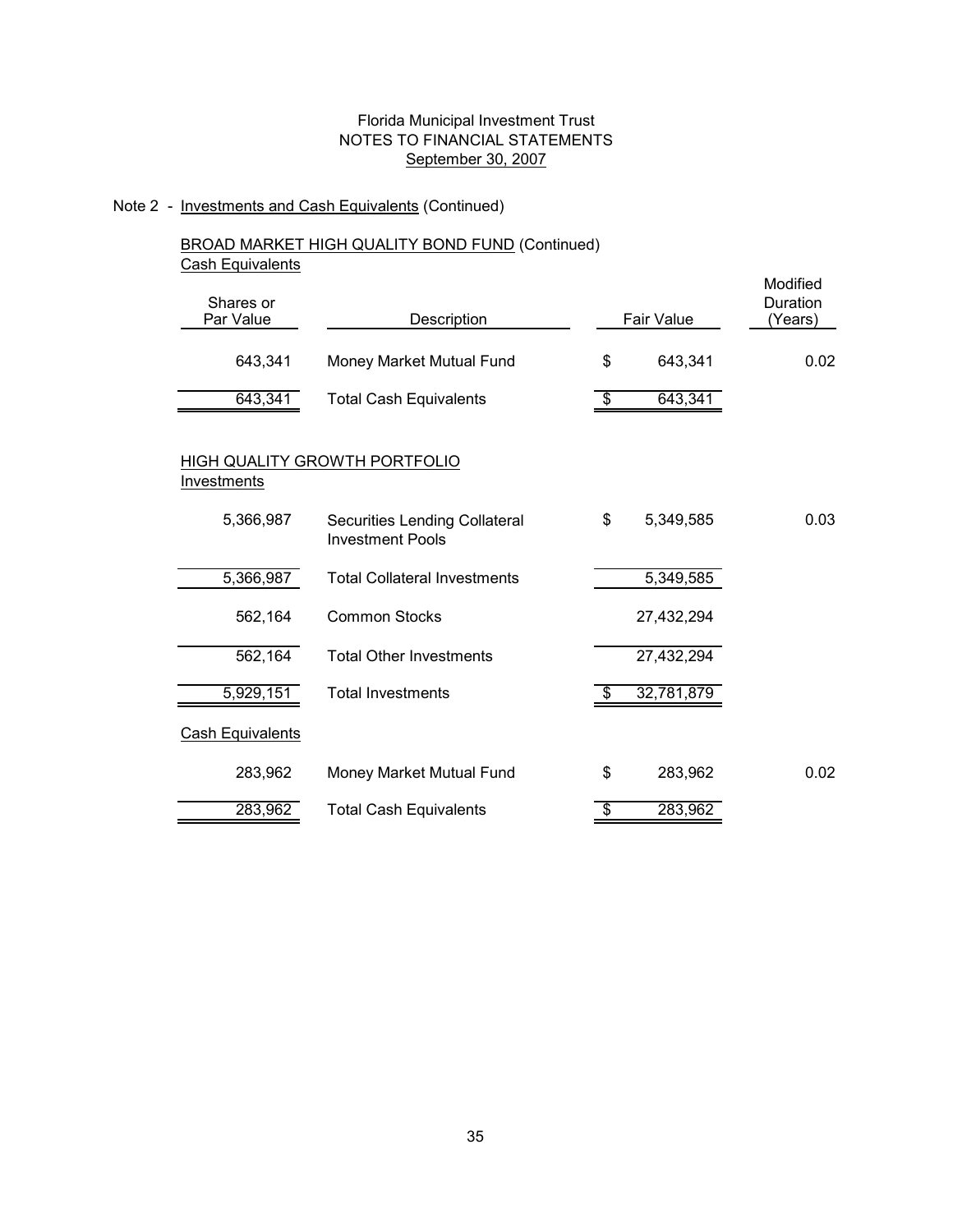# Note 2 - Investments and Cash Equivalents (Continued)

# DIVERSIFIED SMALL CAP EQUITY PORTFOLIO **Investments**

| <br>Shares or           |                                                          |                  | Modified<br>Duration |
|-------------------------|----------------------------------------------------------|------------------|----------------------|
| Par Value               | Description                                              | Fair Value       | (Years)              |
| 15,337,493              | Securities Lending Collateral<br><b>Investment Pools</b> | \$<br>15,307,754 | 0.03                 |
| 15,337,493              | <b>Total Collateral Investments</b>                      | 15,307,754       |                      |
| 988,183                 | <b>Common Stocks</b>                                     | 33,612,497       |                      |
| 988,183                 | <b>Total Other Investments</b>                           | 33,612,497       |                      |
| 16,325,676              | <b>Total Investments</b>                                 | \$<br>48,920,251 |                      |
| Cash Equivalents        |                                                          |                  |                      |
| 1,904,727               | Money Market Mutual Fund                                 | \$<br>1,904,727  | 0.02                 |
| 1,904,727               | <b>Total Cash Equivalents</b>                            | \$<br>1,904,727  |                      |
| <b>Investments</b>      | RUSSELL 1000 ENHANCED INDEX PORTFOLIO                    |                  |                      |
| 5,028,217               | <b>Mutual Fund</b>                                       | \$<br>53,923,562 |                      |
| 5,028,217               | <b>Total Investments</b>                                 | \$<br>53,923,562 |                      |
| <b>Cash Equivalents</b> |                                                          |                  |                      |
| 16,725                  | Money Market Mutual Fund                                 | \$<br>16,725     | 0.02                 |
| 16,725                  | <b>Total Cash Equivalents</b>                            | \$<br>16,725     |                      |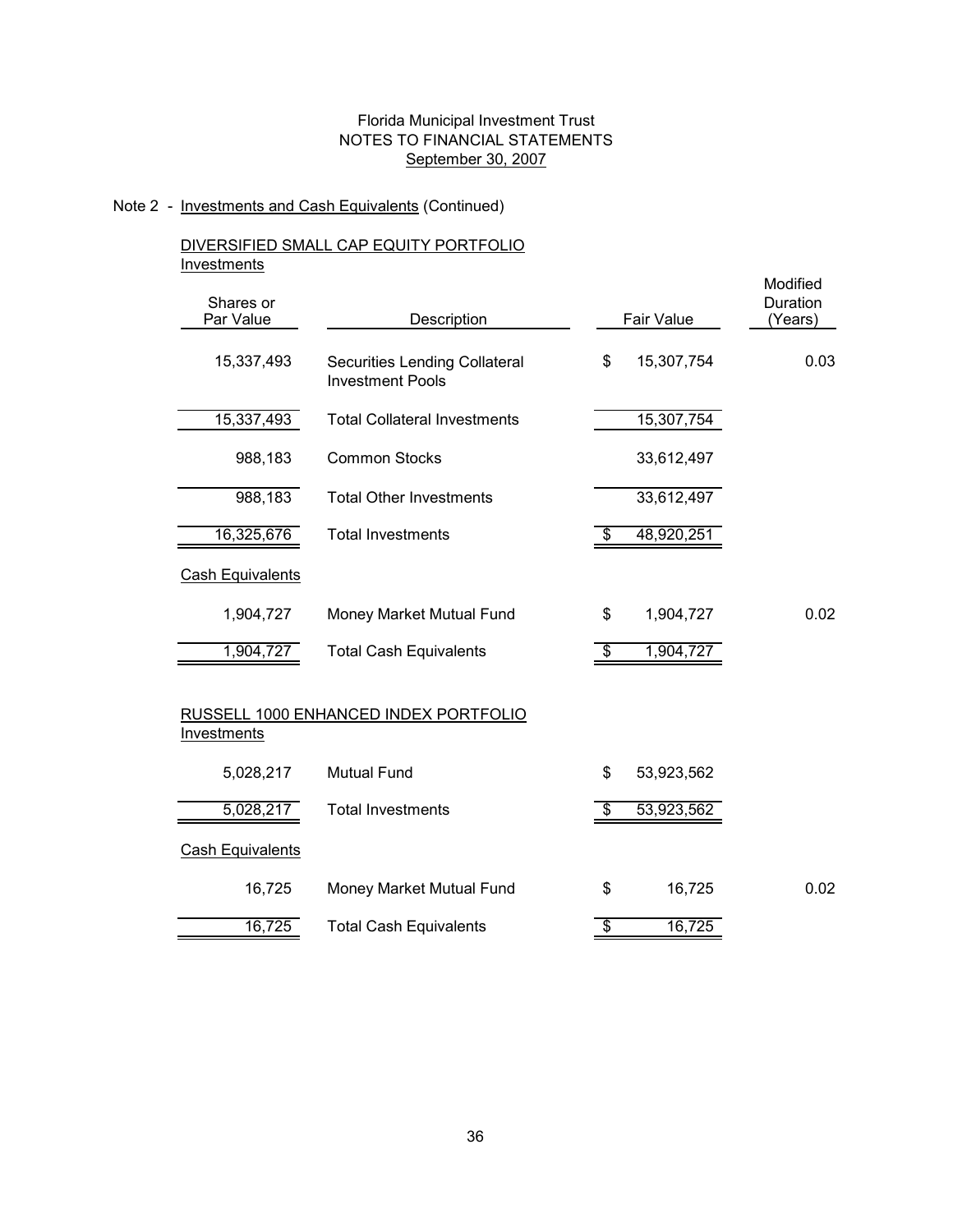Weighted

### Note 2 - Investments and Cash Equivalents (Continued)

ENHANCED CASH PORTFOLIO **Cash Equivalents** 

| Shares or<br>Par Value  | Description                                                     |                          | Fair Value  | Average<br>Maturity<br>(Days)   |
|-------------------------|-----------------------------------------------------------------|--------------------------|-------------|---------------------------------|
| 7,174                   | Money Market Mutual Fund                                        | \$                       | 7,174       | 9                               |
| 140,291,978             | <b>Mutual Fund</b>                                              |                          | 140,291,978 | 41                              |
| 140,299,152             | <b>Total Cash Equivalents</b>                                   | \$                       | 140,299,152 |                                 |
| Investments             | INTERNATIONAL BLEND PORTFOLIO                                   |                          |             | Modified<br>Duration<br>(Years) |
| 924,885                 | <b>Mutual Funds</b>                                             | \$                       | 31,342,323  |                                 |
| 924,885                 | <b>Total Investments</b>                                        | \$                       | 31,342,323  |                                 |
| <b>Cash Equivalents</b> |                                                                 |                          |             |                                 |
| 2,852                   | Money Market Mutual Fund                                        | \$                       | 2,852       | 0.02                            |
| 2,852                   | <b>Total Cash Equivalents</b>                                   | \$                       | 2,852       |                                 |
| Investments             | LARGE CAP DIVERSIFIED VALUE PORTFOLIO                           |                          |             |                                 |
| 3,685,882               | <b>Securities Lending Collateral</b><br><b>Investment Pools</b> |                          | 3,678,367   | 0.03                            |
| 3,685,882               | <b>Total Collateral Investments</b>                             |                          | 3,678,367   |                                 |
| 457,229                 | <b>Common Stocks</b>                                            |                          | 15,910,140  |                                 |
| 457,229                 | <b>Total Other Investments</b>                                  |                          | 15,910,140  |                                 |
| 4,143,111               | <b>Total Investments</b>                                        | $\overline{\mathcal{S}}$ | 19,588,507  |                                 |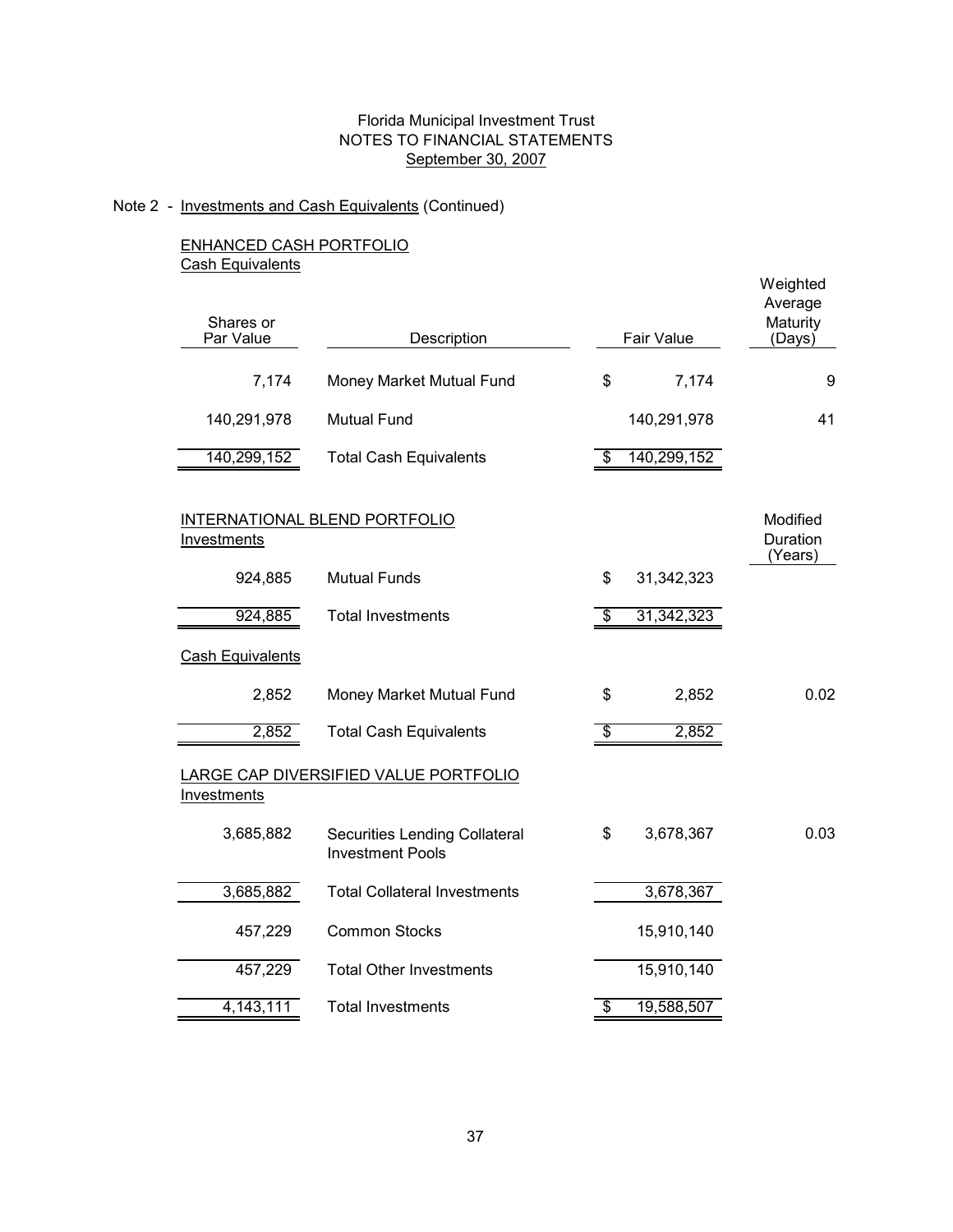### Note 2 - Investments and Cash Equivalents (Continued)

# LARGE CAP DIVERSIFIED VALUE PORTFOLIO (Continued) Cash Equivalents

| Shares or<br>Par Value  | Description                   | Fair Value       | Modified<br>Duration<br>(Years) |
|-------------------------|-------------------------------|------------------|---------------------------------|
|                         |                               |                  |                                 |
| 712,706                 | Money Market Mutual Fund      | \$<br>712,706    | 0.02                            |
| 712,706                 | <b>Total Cash Equivalents</b> | \$<br>712,706    |                                 |
| Investments             | EXPANDED HIGH YIELD BOND FUND |                  |                                 |
| 247,494                 | <b>Mutual Fund</b>            | \$<br>20,052,081 | 4.5                             |
| 247,494                 | <b>Total Investments</b>      | \$<br>20,052,081 |                                 |
| <b>Cash Equivalents</b> |                               |                  |                                 |
| 1,520                   | Money Market Mutual Fund      | \$<br>1,520      | 0.02                            |
| 1,520                   | <b>Total Cash Equivalents</b> | 1,520            |                                 |
|                         |                               |                  |                                 |

Note 3 - Securities Lending

The Trust's investment policy provides for its participation in a security lending program. The program is administered by the Trust's Custodian and there are no restrictions on the amount of loans that can be made. Securities owned by the Trust are loaned to participating brokersdealers, who must provide collateral in the form of cash, U.S. Government securities or letters of credit issued by approved banks. Under the terms of the agreement, collateral is initially pledged at 102% of the fair market value of the loaned securities. Additional collateral must be provided if the value of the collateral falls to 100% of the fair market value of the loaned securities. The Trust cannot pledge or sell securities received as collateral unless the borrower defaults.

At September 30, 2007, the Trust has no credit risk exposure to borrowers because the amounts the Trust owes the borrowers equal or exceed the amounts the borrowers owe the Trust. Furthermore, the contract with the Custodian requires it to indemnify the Trust if the borrowers fail to return the securities or if the cash collateral received is insufficient to replace the securities. There were no losses on security lending transactions during the year ended September 30, 2007 resulting from the default of a borrower. The fair value of securities on loan at September 30, 2007 was \$349,379,553.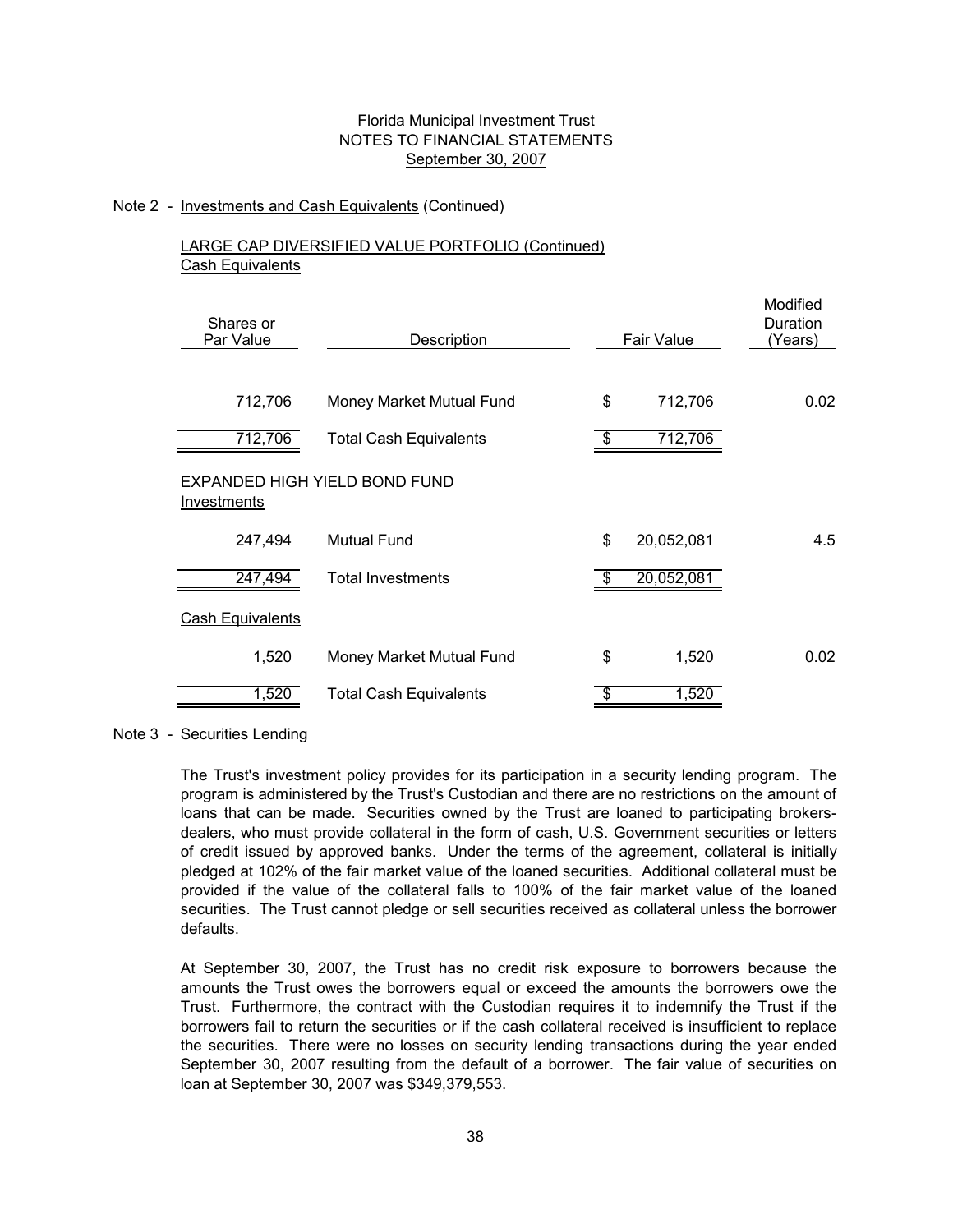#### Note 3 - Securities Lending (Continued)

Securities loans are either open-ended with no fixed expiration date, or for a certain term. However, all securities loans can be terminated on demand by either the Trust or the borrower. Cash collateral received for term loans is invested in the Wells Fargo Collateral Investment for Term Loans Trust (pool), which at year end had a weighted average maturity of 9 days. Cash collateral received for open-ended loans is invested in the Wells Fargo Collateral Investment Trust (pool), which at year end had a weighted average maturity of 6 days (See Note 8). The relationships between the maturities of the short term collateral investment pools and the Trust's loans are affected by the maturities of securities loans made by other entities that use the agent's pools, which the Trust cannot determine.

#### Note 4 - Shares of Beneficial Interest

The Agreement and Declaration of Trust authorizes the Trustees to issue an unlimited number of shares of beneficial interest, no par value. Sales and redemptions of shares are made only on a valuation date at the net asset value used to report investments. No legally binding guarantees have been provided or obtained to support the value of the shares. The net asset value of the 1-3 Year High Quality Bond Fund and the Enhanced Cash Portfolio are determined on the 15th day and last business day of each month. The net asset value of the other funds and portfolios is determined on the last business day of each month.

Beneficial interest share transactions for the year ended September 30, 2007 were as follows:

|                                              | <b>Shares</b>                  | Amount                           |
|----------------------------------------------|--------------------------------|----------------------------------|
| <b>Intermediate High Quality Bond Fund</b>   |                                |                                  |
| <b>Shares Sold</b><br><b>Shares Redeemed</b> | 416,688.359<br>(909,322.373)   | \$<br>7,000,000<br>(15,000,000)  |
| Net Decrease                                 | (492,634.014)                  | (8,000,000)                      |
| 1-3 Year High Quality Bond Fund              |                                |                                  |
| <b>Shares Sold</b><br><b>Shares Redeemed</b> | 1,268,688.095<br>(701,508.330) | \$<br>19,420,000<br>(10,587,000) |
| Net Increase                                 | 567, 179. 765                  | \$<br>8,833,000                  |
| <b>Broad Market High Quality Bond Fund</b>   |                                |                                  |
| <b>Shares Sold</b><br><b>Shares Redeemed</b> | 2,275,741.685<br>0             | \$<br>36, 357, 243<br>Ü          |
| Net Increase                                 | 2,275,741.685                  | 36, 357, 243                     |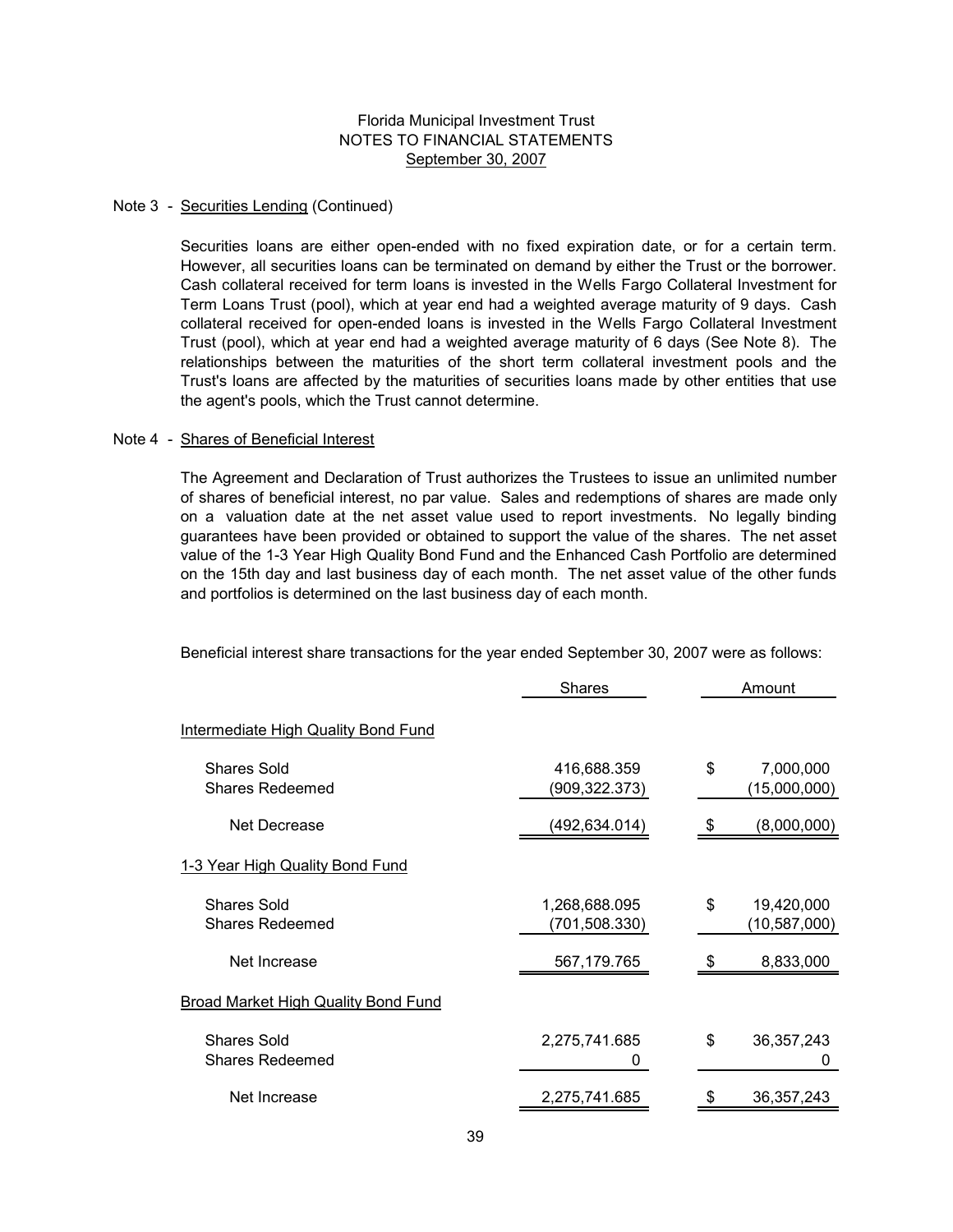| Note 4 - Shares of Beneficial Interest (Continued) | Shares                               | Amount |                              |  |  |  |
|----------------------------------------------------|--------------------------------------|--------|------------------------------|--|--|--|
| <b>High Quality Growth Portfolio</b>               |                                      |        |                              |  |  |  |
| <b>Shares Sold</b><br><b>Shares Redeemed</b>       | 34, 172. 214<br>(2,348,620.479)      | \$     | 496,900<br>(34, 353, 731)    |  |  |  |
| Net Decrease                                       | (2,314,448.265)                      | \$     | (33, 856, 831)               |  |  |  |
| Diversified Small Cap Equity Portfolio             |                                      |        |                              |  |  |  |
| <b>Shares Sold</b><br><b>Shares Redeemed</b>       | 57,974.089<br>(33,015.587)           | \$     | 1,331,964<br>(755, 283)      |  |  |  |
| Net Increase                                       | 24,958.502                           | \$     | 576,681                      |  |  |  |
| Russell 1000 Enhanced Index Portfolio              |                                      |        |                              |  |  |  |
| <b>Shares Sold</b><br><b>Shares Redeemed</b>       | 601,178.240<br>(54, 709.084)         | \$     | 6,825,518<br>(600,000)       |  |  |  |
| Net Increase                                       | 546,469.156                          | \$     | 6,225,518                    |  |  |  |
| <b>Enhanced Cash Portfolio</b>                     |                                      |        |                              |  |  |  |
| <b>Shares Sold</b><br><b>Shares Redeemed</b>       | 34,356,701.000<br>(91, 786, 756.000) | \$     | 34,356,701<br>(91, 786, 756) |  |  |  |
| Net Decrease                                       | (57,430,055.000)                     | \$     | (57, 430, 055)               |  |  |  |
| <b>International Blend Portfolio</b>               |                                      |        |                              |  |  |  |
| <b>Shares Sold</b><br><b>Shares Redeemed</b>       | 1,128,356.671<br>(46, 191.617)       | \$     | 17,189,253<br>(750,000)      |  |  |  |
| Net Increase                                       | 1,082,165.054                        | \$     | 16,439,253                   |  |  |  |
| Large Cap Diversified Value Portfolio              |                                      |        |                              |  |  |  |
| <b>Shares Sold</b><br><b>Shares Redeemed</b>       | 1,631,115.981<br>0                   | \$     | 16,691,786<br>0              |  |  |  |
| Net Increase                                       | 1,631,115.981                        | \$     | 16,691,786                   |  |  |  |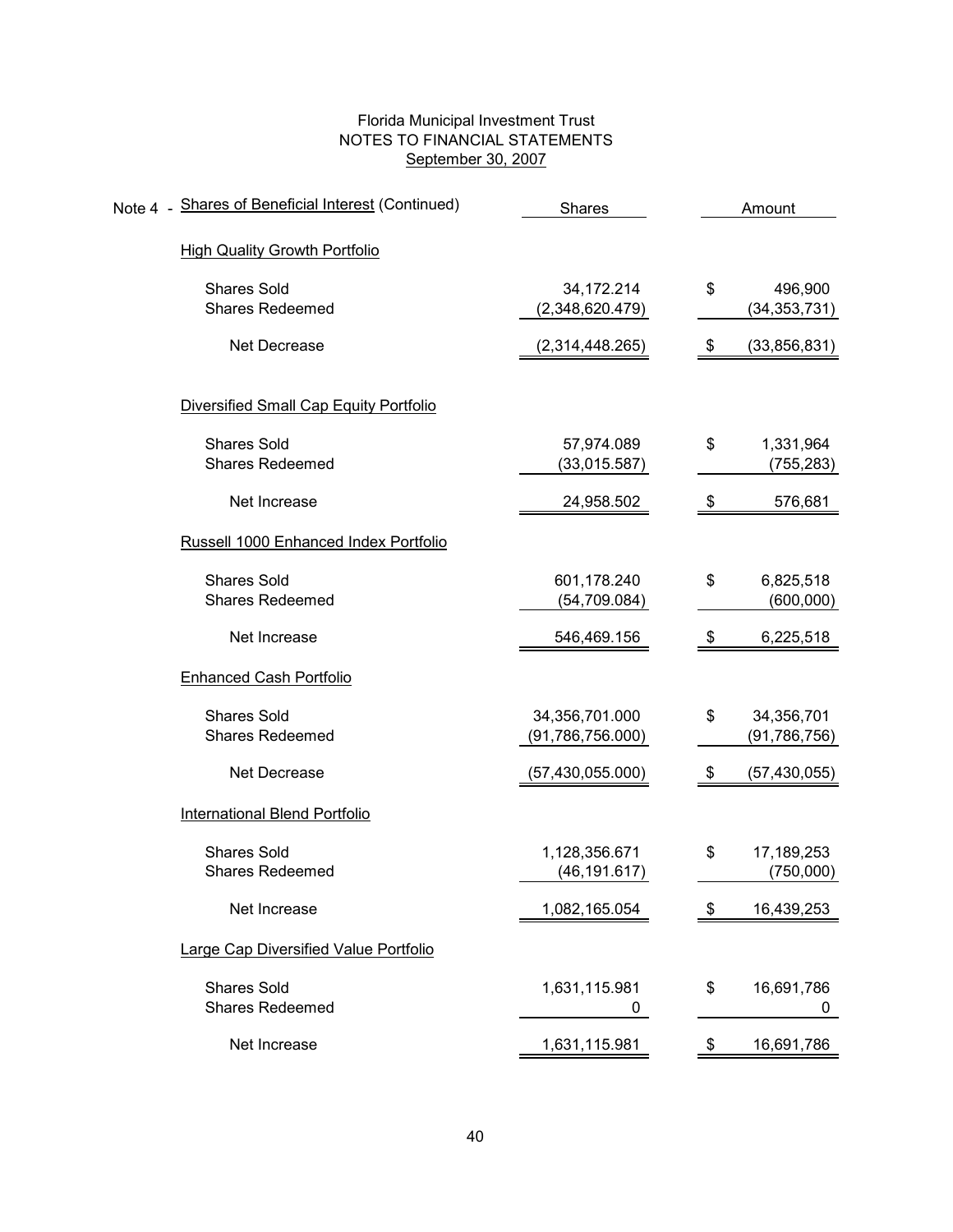| Note 4 - Shares of Beneficial Interest (Continued) | <b>Shares</b>      |   | Amount     |
|----------------------------------------------------|--------------------|---|------------|
| Expanded High Yield Bond Fund                      |                    |   |            |
| Shares Sold<br>Shares Redeemed                     | 2,054,980.234<br>0 | S | 20,000,000 |
| Net Increase                                       | 2,054,980.234      |   | 20,000,000 |

#### Note 5 - Related Parties

The League serves as Administrator, Investment Manager, and Secretary-Treasurer of the Trust. The League also serves as Administrator of certain of the Trust's members.

#### Note 6 - Investment Manager and Administrator

The Trust entered into an investment management agreement with the League to direct the investments of certain portfolios for fees of ten to eighty-five basis points of the portfolios' net asset value. The Trust has also entered into an administrative services agreement with the League for fees of six to thirteen basis points of the portfolios' net asset value.

#### Note 7 - Custodian

Wells Fargo Bank serves as Custodian for the Trust for a fee of zero and three-tenths basis points of each portfolio's net asset value, plus reporting and transaction fees.

#### Note 8 - Subsequent Events

As described in Note 2, the Enhanced Cash Portfolio's sole investment has been the Columbia Strategic Cash Fund. On December 6, 2007, Columbia Management Advisors, LLC, a subsidiary of Bank of America, closed the Columbia Strategic Cash Fund to contributions and redemptions. The underlying securities representing the Portfolio's prorata share of the Columbia Strategic Cash Fund were transferred to the Portfolio on December 12, 2007. On December 17, 2007, the Florida League of Cities, Inc. (see Note 5) purchased these securities from the Enhanced Cash Portfolio at book value. The proceeds from the sale of these securities were reinvested under new investment guidelines restricting investments to securities issued or guaranteed by the U.S. Government, its agencies or instrumentalities. All participants of the Enhanced Cash Portfolio continue to have access to their funds under the terms of the portfolio informational statement.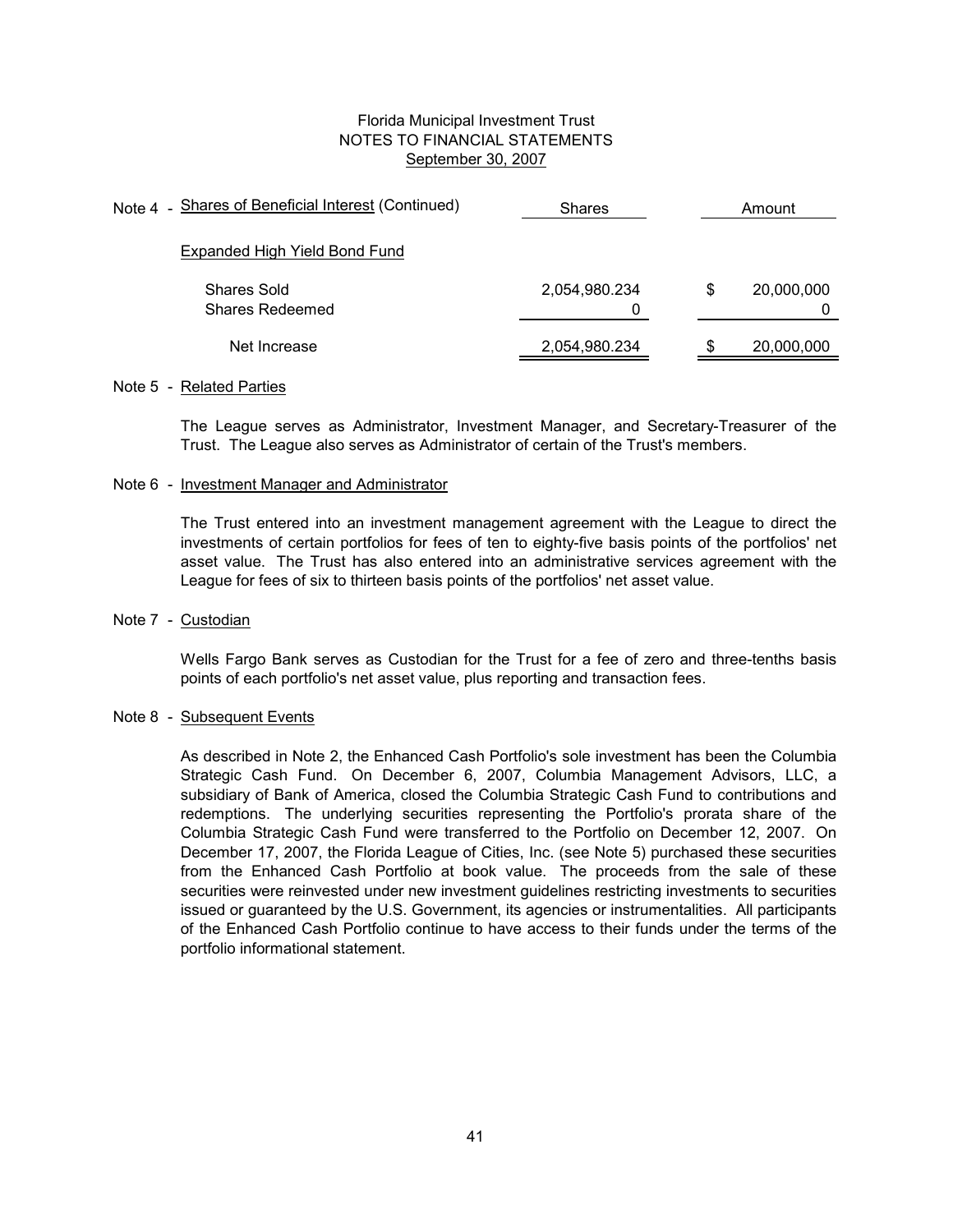#### Note 8 - Subsequent Events (Continued)

As discussed in Note 3, cash collateral received in connection with securities lending transactions is invested in Wells Fargo short term collateral investment pools (the pools). Effective November 7, 2007, Wells Fargo instituted a policy requiring investors electing to terminate participation in the pools to accept an in-kind distribution of the pools' underlying securities in lieu of cash. Management subsequently decided to limit the Trust's participation in the pools to the balance invested on December 18, 2007.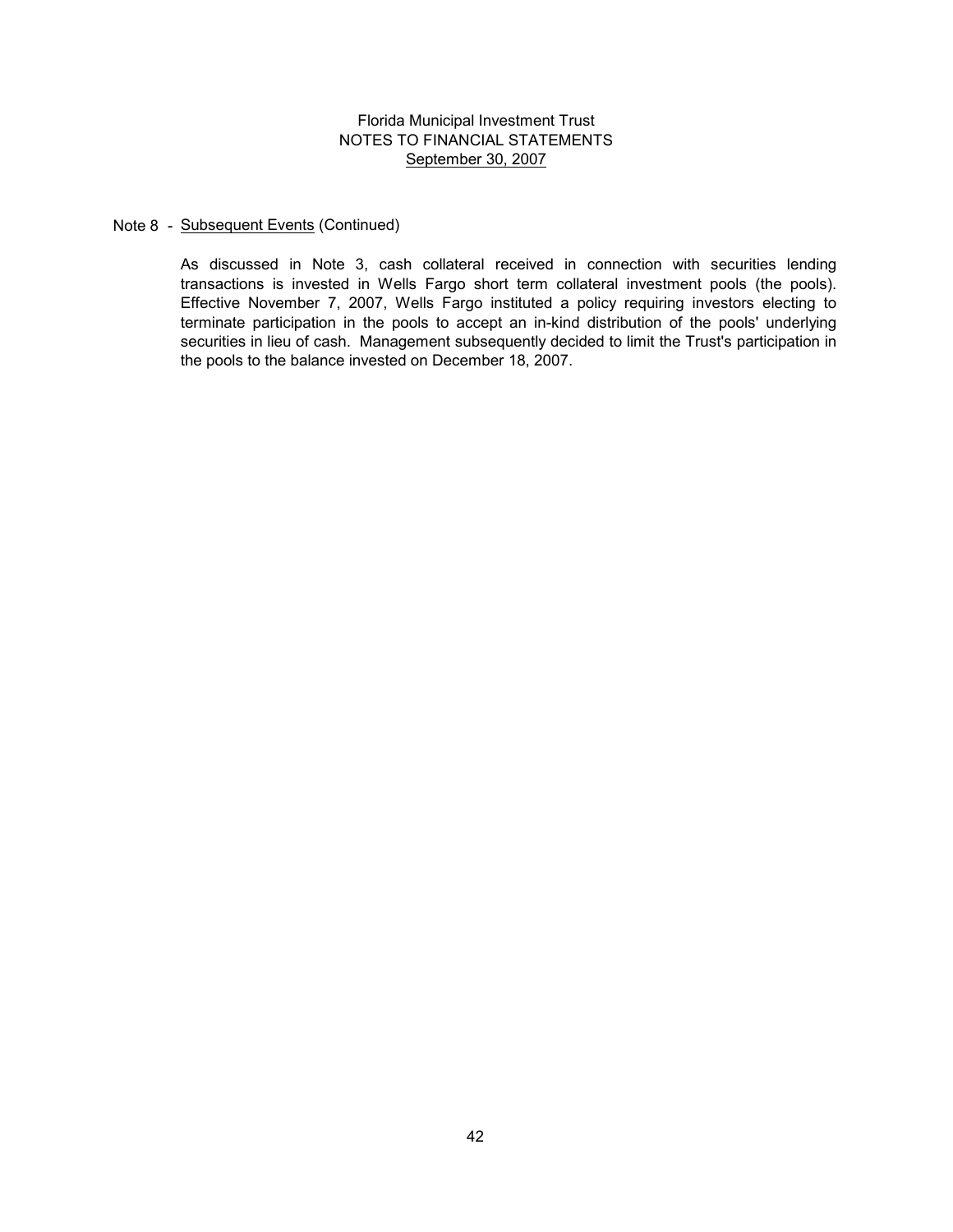#### Florida Municipal Investment Trust \*COMBINING STATEMENT OF NET ASSETS September 30, 2007

|                                                            | Intermediate<br><b>High Quality</b><br><b>Bond Fund</b> | 1-3 Year High<br><b>Quality Bond</b><br>Fund | <b>Broad Market</b><br><b>High Quality</b><br><b>Bond Fund</b> | <b>High Quality</b><br>Growth<br>Portfolio | Diversified<br>Small Cap<br><b>Equity Portfolio</b> | Russell 1000<br>Enhanced Index<br>Portfolio |
|------------------------------------------------------------|---------------------------------------------------------|----------------------------------------------|----------------------------------------------------------------|--------------------------------------------|-----------------------------------------------------|---------------------------------------------|
| <b>ASSETS</b>                                              |                                                         |                                              |                                                                |                                            |                                                     |                                             |
| Investment in Securities at Fair Value:                    |                                                         |                                              |                                                                |                                            |                                                     |                                             |
| <b>Collateral Held Under Securities Lending Agreements</b> | \$147,442,439                                           | \$113,276,331                                | \$79,744,229                                                   | \$<br>5,349,585                            | \$15,307,754                                        | \$                                          |
| Other Investments                                          | 202,060,179                                             | 199,427,428                                  | 112,413,639                                                    | 27,432,294                                 | 33,612,497                                          | 53,923,562                                  |
| <b>Total Investments</b>                                   | 349,502,618                                             | 312,703,759                                  | 192, 157, 868                                                  | 32,781,879                                 | 48,920,251                                          | 53,923,562                                  |
| <b>Cash Equivalents</b><br>Receivables:                    | 3,789,134                                               | 843,215                                      | 643,341                                                        | 283,962                                    | 1,904,727                                           | 16,725                                      |
| Interest and Dividends                                     | 1,187,151                                               | 1,298,587                                    | 923,300                                                        | 27,962                                     | 34,967                                              | 104                                         |
| Securities Lending Income                                  | 10,483                                                  | 7,977                                        | 6,390                                                          | 380                                        | 2,213                                               |                                             |
| <b>Total Assets</b>                                        | 354,489,386                                             | 314,853,538                                  | 193,730,899                                                    | 33,094,183                                 | 50,862,158                                          | 53,940,391                                  |
| <b>LIABILITIES</b>                                         |                                                         |                                              |                                                                |                                            |                                                     |                                             |
| Payables:                                                  |                                                         |                                              |                                                                |                                            |                                                     |                                             |
| <b>Collateral Held Under Securities Lending Agreements</b> | 147,442,439                                             | 113,276,331                                  | 79,744,229                                                     | 5,349,585                                  | 15,307,754                                          |                                             |
| Securities Purchased                                       |                                                         |                                              |                                                                |                                            | 231,323                                             | 1,470,016                                   |
| <b>Accrued Expenses:</b>                                   |                                                         |                                              |                                                                |                                            |                                                     |                                             |
| Investment Management Fee Payable                          | 50.714                                                  | 49,588                                       | 41,582                                                         | 31,369                                     | 37,775                                              | 27,421                                      |
| Administrative Fee Payable<br>Custodian Fee Payable        | 45,642<br>4,466                                         | 44,560<br>4,075                              | 36,037<br>2,377                                                | 9,062<br>2,769                             | 10,913<br>2,406                                     | 11,317<br>1,434                             |
| Audit Fee Payable                                          | 11.160                                                  | 11,160                                       | 11,304                                                         | 11,539                                     | 6,038                                               | 2,010                                       |
| <b>Consulting Fee Payable</b>                              | 7,585                                                   | 7,313                                        | 3,851                                                          | 1,245                                      | 1,284                                               | 250                                         |
| Miscellaneous Accrued Expenses                             | 5,484                                                   | 6,018                                        | 2,041                                                          | 1,186                                      | 928                                                 | 1,256                                       |
|                                                            |                                                         |                                              |                                                                |                                            |                                                     |                                             |
| <b>Total Liabilities</b>                                   | 147,567,490                                             | 113,399,045                                  | 79,841,421                                                     | 5,406,755                                  | 15,598,421                                          | 1,513,704                                   |
| <b>NET ASSETS</b>                                          |                                                         |                                              |                                                                |                                            |                                                     |                                             |
|                                                            | \$206.921.896                                           | \$201.454.493                                | \$113,889,478                                                  | \$27.687.428                               | \$35,263,737                                        | 52.426.687<br>\$                            |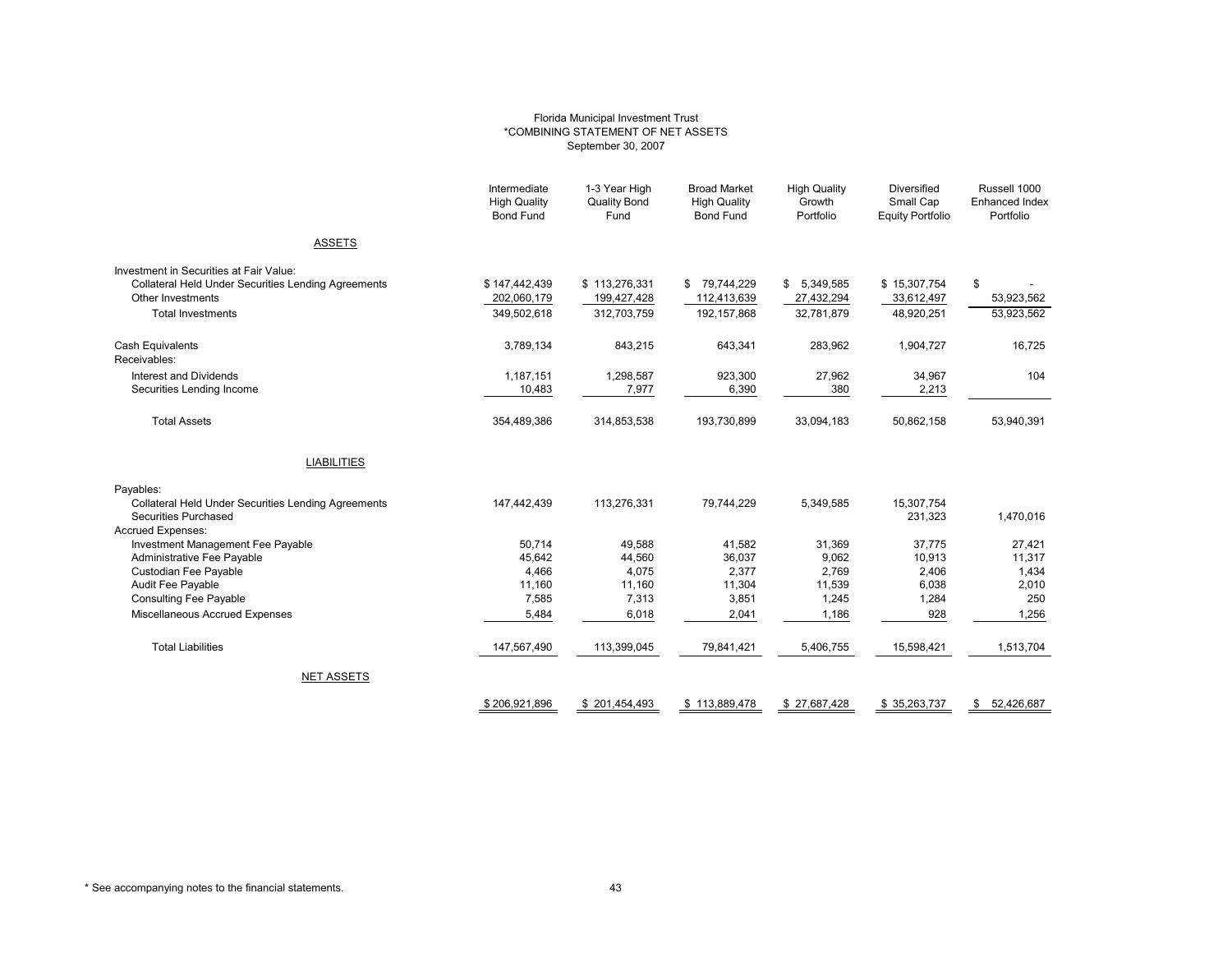#### Florida Municipal Investment Trust \*COMBINING STATEMENT OF NET ASSETS September 30, 2007

|                                                                                                                                                        | Enhanced<br>Cash Portfolio | International<br><b>Blend Portfolio</b> | Large Cap<br><b>Diversified</b><br>Value Portfolio | <b>Expanded High</b><br><b>Yield Bond</b><br>Fund | Total                                             |
|--------------------------------------------------------------------------------------------------------------------------------------------------------|----------------------------|-----------------------------------------|----------------------------------------------------|---------------------------------------------------|---------------------------------------------------|
| <b>ASSETS</b>                                                                                                                                          |                            |                                         |                                                    |                                                   |                                                   |
| Investment in Securities at Fair Value:<br><b>Collateral Held Under Securities Lending Agreements</b><br>Other Investments<br><b>Total Investments</b> | \$                         | \$<br>31,342,323<br>31,342,323          | 3,678,367<br>\$<br>15,910,140<br>19,588,507        | \$<br>20,052,081<br>20,052,081                    | 364,798,705<br>\$<br>696,174,143<br>1,060,972,848 |
| Cash Equivalents<br>Receivables:                                                                                                                       | 140,299,152                | 2,852                                   | 712,706                                            | 1,520                                             | 148,497,334                                       |
| Interest and Dividends<br>Securities Lending Income                                                                                                    | 635,061                    | 2                                       | 15,208<br>1,088                                    | 268,239                                           | 4,390,581<br>28,531                               |
| <b>Total Assets</b>                                                                                                                                    | 140,934,213                | 31,345,177                              | 20,317,509                                         | 20,321,840                                        | 1,213,889,294                                     |
| <b>LIABILITIES</b>                                                                                                                                     |                            |                                         |                                                    |                                                   |                                                   |
| Payables:<br><b>Collateral Held Under Securities Lending Agreements</b><br>Securities Purchased<br><b>Accrued Expenses:</b>                            |                            |                                         | 3,678,367<br>23,984                                |                                                   | 364,798,705<br>1,725,323                          |
| Investment Management Fee Payable<br>Administrative Fee Payable                                                                                        | 22,018                     | 63,772<br>9,753                         | 33,137<br>5,373                                    | 13,446                                            | 348,804<br>194,675                                |
| Custodian Fee Payable<br>Audit Fee Payable<br><b>Consulting Fee Payable</b>                                                                            | 3,780<br>2,000<br>250      | 1,562<br>2,010<br>125                   | 3,341<br>11,160<br>583                             | 1,665<br>2,000<br>389                             | 27,875<br>70,381<br>22,875                        |
| Miscellaneous Accrued Expenses                                                                                                                         | 5,674                      | 451                                     | 631                                                | 154                                               | 23,823                                            |
| <b>Total Liabilities</b>                                                                                                                               | 33,722                     | 77,673                                  | 3,756,576                                          | 17,654                                            | 367,212,461                                       |
| <b>NET ASSETS</b>                                                                                                                                      |                            |                                         |                                                    |                                                   |                                                   |
|                                                                                                                                                        | \$140,900,491              | \$31,267,504                            | \$16,560,933                                       | \$ 20,304,186                                     | 846,676,833<br>\$                                 |

\* See accompanying notes to the financial statements. 44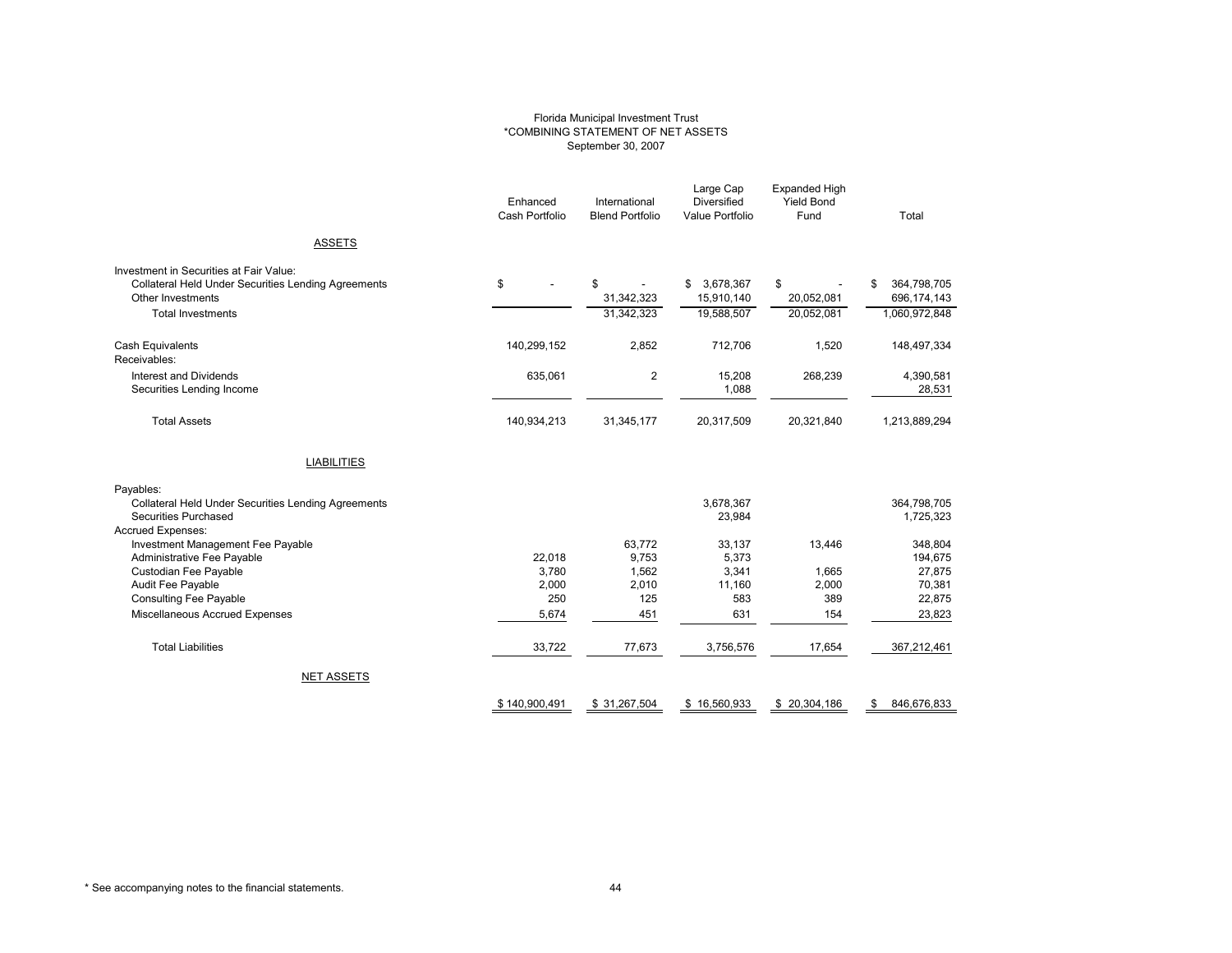#### Florida Municipal Investment Trust \* COMBINING STATEMENT OF CHANGES IN NET ASSETS September 30, 2007

|                                                 |     | 1-3 Year High<br><b>Broad Market</b><br>Intermediate High<br>Quality Bond<br>Quality Bond<br><b>High Quality Bond</b><br><b>High Quality</b><br>Fund<br>Fund<br>Fund<br>Growth Portfolio |    |                | <b>Diversified Small</b><br>Cap Equity<br>Portfolio |              | Russell 1000<br>Enhanced Index<br>Portfolio |                |    |            |    |              |
|-------------------------------------------------|-----|------------------------------------------------------------------------------------------------------------------------------------------------------------------------------------------|----|----------------|-----------------------------------------------------|--------------|---------------------------------------------|----------------|----|------------|----|--------------|
| Revenues                                        |     |                                                                                                                                                                                          |    |                |                                                     |              |                                             |                |    |            |    |              |
| Interest and Dividend Income                    | \$  | 9,692,617                                                                                                                                                                                | \$ | 8,697,770      | \$                                                  | 4,686,734    | \$                                          | 531,686        | \$ | 406,271    | \$ | 660,349      |
| Securities Lending Income                       |     | 7,706,032                                                                                                                                                                                |    | 5,332,411      |                                                     | 3,171,093    |                                             | 212,655        |    | 413,837    |    |              |
| Fair Value Increases and Decreases              |     | 1,386,466                                                                                                                                                                                |    | 1,971,133      |                                                     | 761,983      |                                             | 5,790,293      |    | 4,642,226  |    | 6,510,957    |
| <b>Total Revenues</b>                           |     | 18,785,115                                                                                                                                                                               |    | 16,001,314     |                                                     | 8.619.810    |                                             | 6,534,634      |    | 5,462,334  |    | 7,171,306    |
| Expenses<br>Securities Lending Expense:         |     |                                                                                                                                                                                          |    |                |                                                     |              |                                             |                |    |            |    |              |
| <b>Borrower Rebates</b>                         |     | 7,524,054                                                                                                                                                                                |    | 5,188,940      |                                                     | 3,057,978    |                                             | 206,108        |    | 374,163    |    |              |
| <b>Agent Fees</b>                               |     | 53,904                                                                                                                                                                                   |    | 42,461         |                                                     | 32,860       |                                             | 1,952          |    | 11,378     |    |              |
| <b>Total Securities Lending Expense</b>         |     | 7,577,958                                                                                                                                                                                |    | 5,231,401      |                                                     | 3,090,838    |                                             | 208,060        |    | 385,541    |    |              |
| <b>Investment Management Fees</b>               |     | 201.856                                                                                                                                                                                  |    | 187,467        |                                                     | 141,768      |                                             | 180,780        |    | 146,072    |    | 69,695       |
| <b>Administrative Fees</b>                      |     | 181,671                                                                                                                                                                                  |    | 168,720        |                                                     | 122,866      |                                             | 52,225         |    | 42,199     |    | 40,607       |
| <b>Custodian Fees</b>                           |     | 16,226                                                                                                                                                                                   |    | 16,134         |                                                     | 10,320       |                                             | 10,990         |    | 9,534      |    | 6,034        |
| <b>Audit Fees</b>                               |     | 12,282                                                                                                                                                                                   |    | 12,238         |                                                     | 11,268       |                                             | 11,203         |    | 6,050      |    | 2,080        |
| <b>Consulting Fees</b>                          |     | 32,451                                                                                                                                                                                   |    | 28,453         |                                                     | 14,365       |                                             | 3,923          |    | 5,740      |    | 1.000        |
| Rating Agency Fees                              |     | 9,026                                                                                                                                                                                    |    | 8,668          |                                                     | 3,306        |                                             |                |    |            |    |              |
| General Insurance                               |     | 1,924                                                                                                                                                                                    |    | 1,854          |                                                     | 977          |                                             | 316            |    | 326        |    | 444          |
| <b>Trustee Fees and Travel</b>                  |     | 2,769                                                                                                                                                                                    |    | 2,415          |                                                     | 748          |                                             | 76             |    | 434        |    | 563          |
| Production and Merchandising                    |     | 2,490                                                                                                                                                                                    |    | 1,800          |                                                     | 455          |                                             | 174            |    | 307        |    | 487          |
| Legal Fees                                      |     | 950                                                                                                                                                                                      |    | 525            |                                                     | 420          |                                             | 147            |    | 175        |    | 199          |
| Miscellaneous                                   |     | 434                                                                                                                                                                                      |    | 304            |                                                     | 163          |                                             | 86             |    | 55         |    | 100          |
| <b>Total Expenses</b>                           |     | 8,040,037                                                                                                                                                                                |    | 5,659,979      |                                                     | 3,397,494    |                                             | 467,980        |    | 596,433    |    | 121,209      |
| Net Investment Income (Loss)                    |     | 10,745,078                                                                                                                                                                               |    | 10,341,335     |                                                     | 5,222,316    |                                             | 6,066,654      |    | 4,865,901  |    | 7,050,097    |
| Dividends                                       |     |                                                                                                                                                                                          |    |                |                                                     |              |                                             |                |    |            |    |              |
| <b>Beneficial Interest Share Transactions</b>   |     |                                                                                                                                                                                          |    |                |                                                     |              |                                             |                |    |            |    |              |
| Proceeds from Sale of Shares                    |     | 7,000,000                                                                                                                                                                                |    | 19,420,000     |                                                     | 36, 357, 243 |                                             | 496,900        |    | 1,331,964  |    | 6,825,518    |
| Cost of Shares Redeemed                         |     | (15,000,000)                                                                                                                                                                             |    | (10, 587, 000) |                                                     |              |                                             | (34, 353, 731) |    | (755, 283) |    | (600, 000)   |
| Net Increase (Decrease) from Share Transactions |     | (8,000,000)                                                                                                                                                                              |    | 8,833,000      |                                                     | 36, 357, 243 |                                             | (33, 856, 831) |    | 576,681    |    | 6,225,518    |
| Total Increase (Decrease) in Net Assets         |     | 2,745,078                                                                                                                                                                                |    | 19,174,335     |                                                     | 41,579,559   |                                             | (27, 790, 177) |    | 5,442,582  |    | 13,275,615   |
| <b>Net Assets</b>                               |     |                                                                                                                                                                                          |    |                |                                                     |              |                                             |                |    |            |    |              |
| Beginning of Year                               |     | 204, 176, 818                                                                                                                                                                            |    | 182,280,158    |                                                     | 72,309,919   |                                             | 55,477,605     |    | 29,821,155 |    | 39, 151, 072 |
| End of Year                                     | \$. | 206,921,896                                                                                                                                                                              | \$ | 201,454,493    | S                                                   | 113,889,478  | S                                           | 27,687,428     | S  | 35,263,737 | \$ | 52,426,687   |